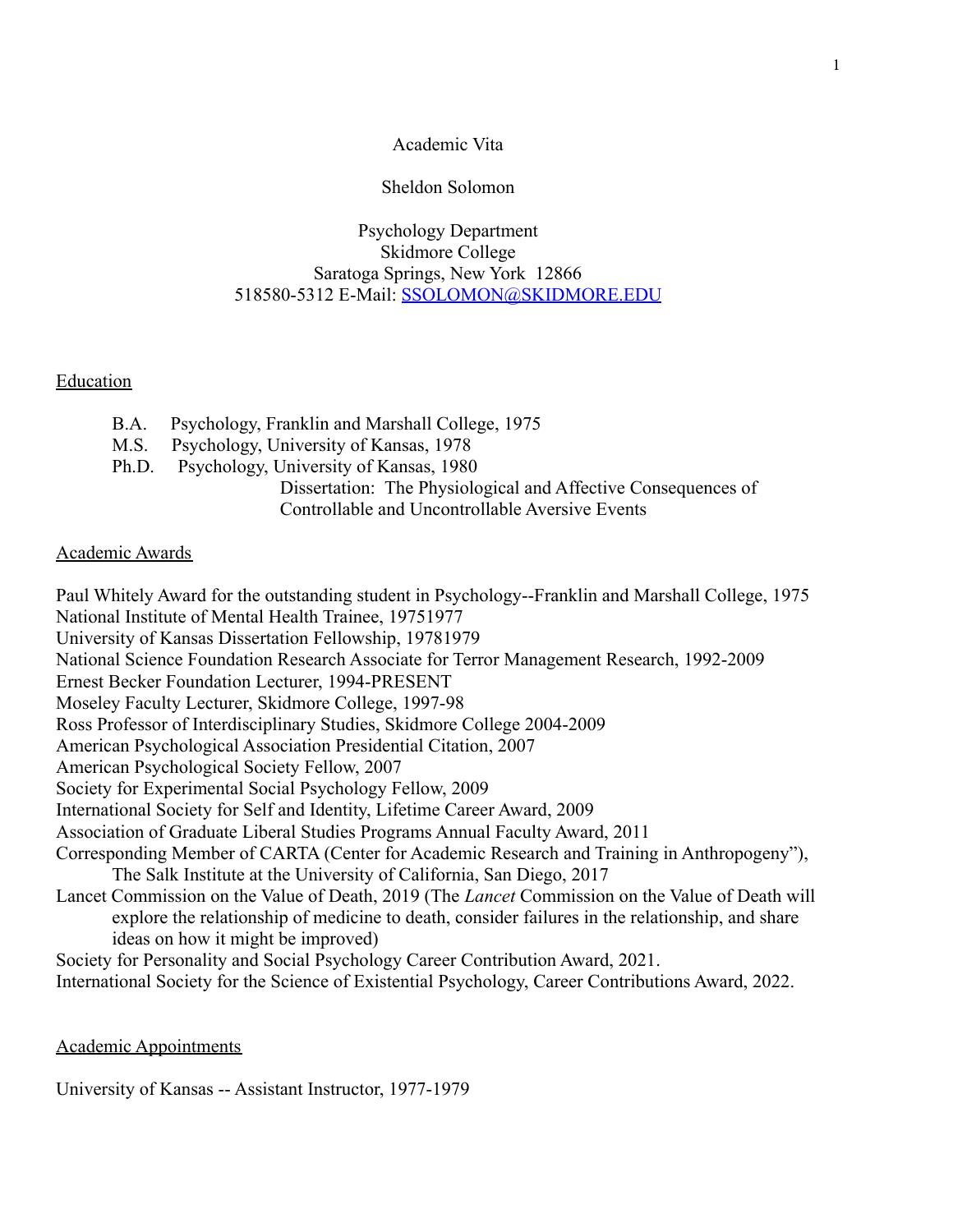Skidmore College

Assistant Professor, 1980-1987 Associate Professor, 1988-1997 Professor, 1997--present

University of Kansas -- Visiting Assistant Professor, Spring 1985

Union College -- Adjunct Instructor, Spring 1986

University of Arizona -- Visiting Associate Professor, Fall 1988-Spring 1989

Skidmore College Executive Leadership Institute, Institute Faculty 1988-1992

McGill University School of Medicine, Visiting Professor, Oncology Grand Rounds, May 1998

Brooklyn College – Full Professor, Spring 2000-Spring 2002

Skidmore College—Full Professor, Spring 2002-present

Courses taught at Skidmore: Social psychology, Personality, Advanced Personality, Introduction to Psychological Science, LS 1 (The Human Experience), Human Dilemmas, Psychoactive Drugs (an LS 4 course), Evolutionary Psychology, PS 312 (special topics) courses on Consciousness, Symbols, the evolution of art and music, Rollo May, and existential psychology.

#### Consulting Positions

- Bert Nash Community Mental Health Center, Lawrence, Kansas, 19791980; conducted data analyses for county mental health needs assessment.
- Myers and Stauffer Accounting, Topeka, Kansas, 19791980; conducted multivariate analyses for private accounting firm.
- Regents College, The University of the State of New York, Albany, New York, 1984; helped set standards for a psychology degree from Regents College.

Saratoga Rape Crisis and Sexual Abuse Services, Saratoga Springs, New York, 19841988; grant writer.

- Big Brothers and Big Sisters of Schenectady and Saratoga Counties, New York, 1990-1994; Board of Directors.
- Educational Testing Service, Princeton, New Jersey; 1990-2005; prepare items for GRE Psychology Test, prepare items for and evaluate undergraduate achievement test in psychology.

### Professional Affiliations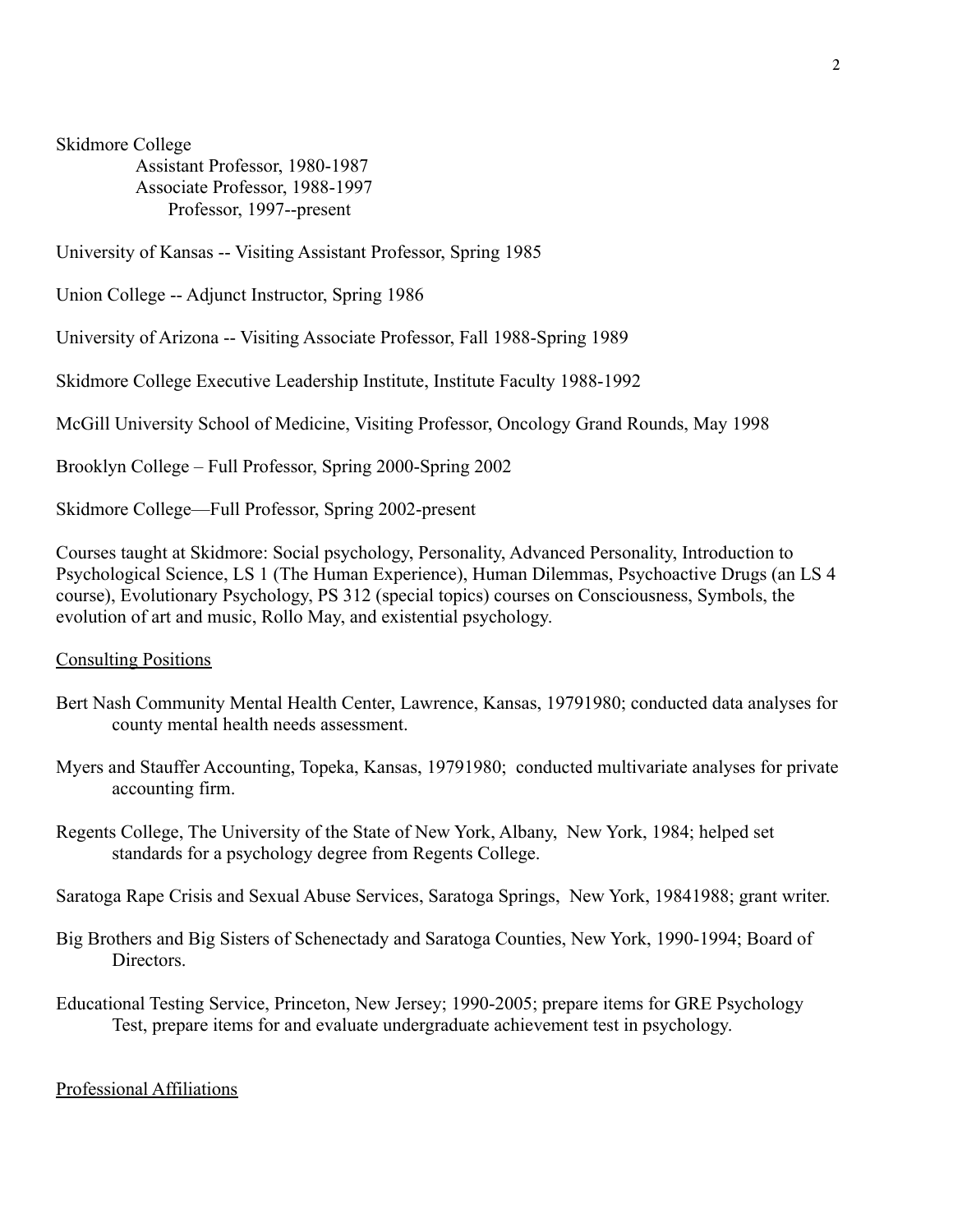American Association for the Advancement of Science American Psychological Association American Psychological Society Society of Experimental Social Psychology

### Professional Publications

- Heller, J., Grof., B., & Solomon, S. (1977). Towards an understanding of crowding: The Role of physical interaction. Journal of Personality and Social Psychology, 35, 183-190.
- Holmes, D., McCaul, K., and Solomon, S. (1978). Control of respiration as a means of controlling responses to threat. Journal of Personality and Social Psychology, 36, 198204.
- Solomon, S. (1979). Measuring dispositional and situational attributions. Personality and Social Psychology Bulletin, 4, 589594.
- Holmes, D., Solomon, S., and Buchsbaum, H. (1979). Utility of voluntary control of respiration and biofeedback for increasing and decreasing heart rate. Psychophysiology, 16, 432437.
- McCaul, K., Solomon, S., and Holmes, D. (1979). Effects of slowed respiration and expectations on physiological and psychological responses to threat. Journal of Personality and Social Psychology, 37, 564571.
- Solomon, S. (1980). The rocky road from dispositions to situations. American Psychologist, 35, 124.
- Solomon, S., Holmes, D., and McCaul, K. (1980). Behavioral control over aversive events: Does control that requires effort reduce anxiety and physiological arousal? Journal of Personality and Social Psychology, 29, 729736.
- Holmes, D., Solomon, S., Frost, R., and Morrow, E. (1980). Influence of respiratory patterns on the increases and decreases in heart rates in heart rate biofeedback training. Journal of Psychosomatic Research, 24, 147.154.
- Jasnoski, M., Holmes, D., Solomon, S., and Aguiar, C. (1981). Exercise, changes in aerobic capacity, and changes in selfperceptions: An experimental investigation. Journal of Research in Personality, 15, 460466.
- Greenberg, J., Pyszczynski, T., and Solomon, S. (1982). The selfserving attributional bias: Beyond selfpresentation. Journal of Experimental Social Psychology, 18, 5667.
- McCaul, K., Holmes, D., and Solomon, S. (1982). Voluntary expressive changes and emotion. Journal of Personality and Social Psychology, 42, 145152.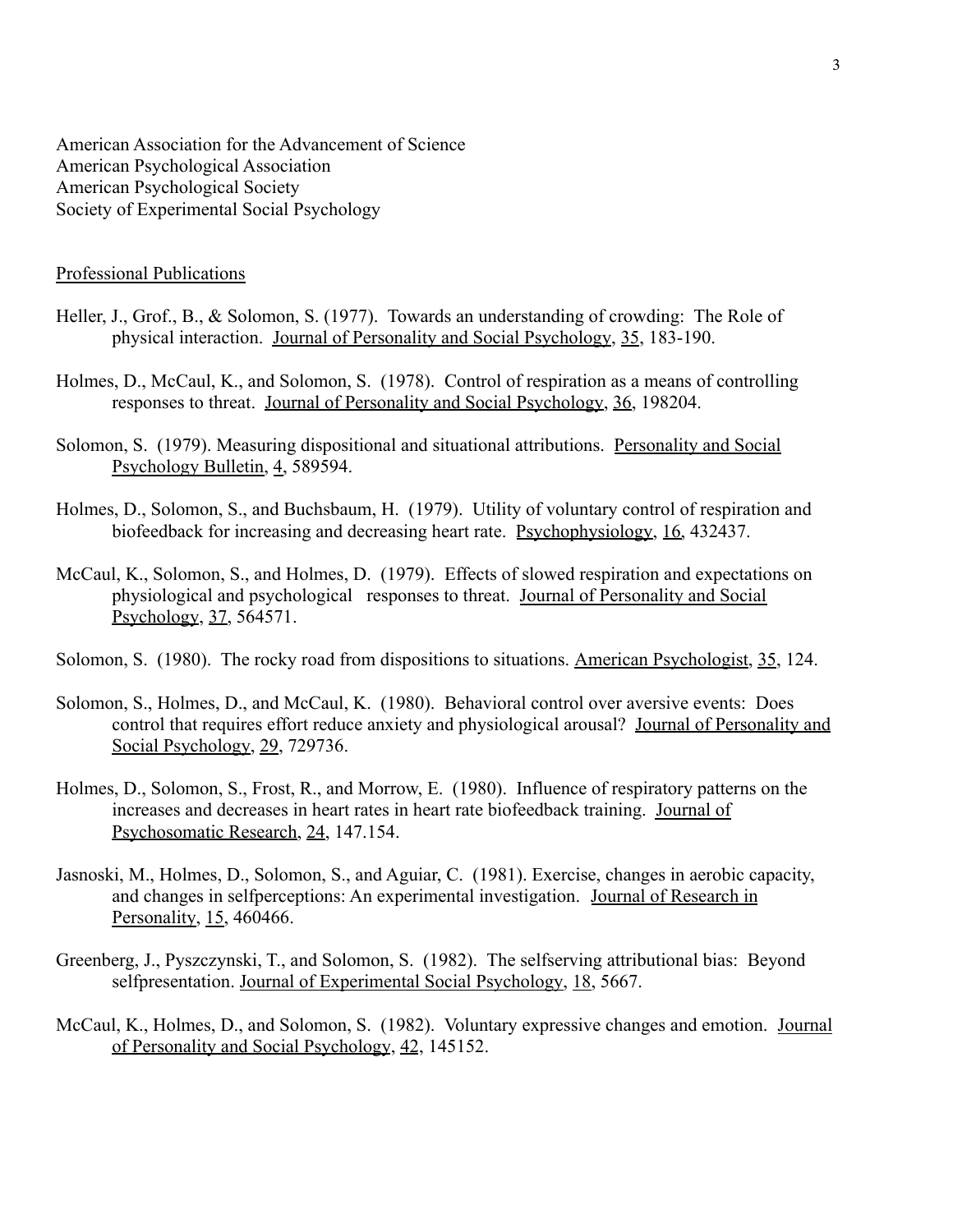Holmes, D., Solomon, S., and Rump, B. (1982). Cardiac and subjective responses to cognitive challenge and to controlled physical exercise by male and female coronary prone (Type A) and noncoronary prone persons. Journal of Psychosomatic Research, 26, 309316.

Solomon, S. (1982). Prediction: The master motive? Contemporary Psychology, 27, 802804.

- Brehm, J., Wright, R., Solomon, S., Silka, L., and Greenberg, J. (1982). Perceived difficulty, energization, and the magnitude of goal valence. Journal of Experimental Social Psychology, 19, 2148.
- Holmes, D., Solomon, S., Capo, B., and Greenberg, J. (1983). Effects of transcendental meditation versus resting on physiological and subjective arousal. Journal of Personality and Social Psychology, 44, 12451252.
- Cano, L., Solomon, S., and Holmes, D. (1984). Fear of success: The influence of sex, sex role identity, and components of masculinity. Sex Roles: A Journal of Research, 10, 341346.
- Greenberg, J., Pyszczynski, T., and Solomon, S. (1986). The causes and consequences of a need for selfesteem: A terror management theory. Roy Baumeister, (Ed.), Public and Private Self
- Greenberg, J., Solomon, S., Pyszczynski, T., & Steinberg, L. (1988). A reaction to Greenwald, Pratkanis, Leippe, and Baumgardner (1986): Under what Conditions Does Research Obstruct Theory Progress? Psychological Review, 95, 566-571.
- Rosenblatt, A., Greenberg, J., Solomon, S., Pyszczynski, T., & Lyon, D. (1989). Evidence for Terror Management Theory I: The Effects of Mortality Salience on Reactions to those who Violate or Uphold Cultural Values. Journal of Personality and Social Psychology, 57, 681-690.
- Solomon, S. (1989). Review of Psychology by Lindzey, Thompson, & Spring, 3rd edition. Teaching in Psychology, 16.
- Greenberg, J., Pyszczynski, T., Solomon S., Rosenblatt, A., Veeder, M., Kirkland, S., & Lyon, D. (1990). Evidence for Terror Management Theory II: The Effects of Mortality Salience on Reactions to those who Threaten or Bolster the Cultural Worldview. Journal of Personality and Social Psychology, 58, 308-318.
- Pyszczynski, T., Greenberg, J., Solomon, S., & Hamilton, J. (1990). A Terror Management Analysis of Self-Awareness and Anxiety: The Hierarchy of Terror. Anxiety Research, 2, 177-195.
- Greenberg, J., Solomon, S., & Pyszczynski, T. (1990). Anxiety Concerning Social Exclusion: Innate Response or One Consequence of the Need for Terror Management? Journal of Social and Clinical Psychology, 9, 202-213.
- Solomon, S., Greenberg, J., Pyszczynski, T. (1991). A Terror Management Theory of Social Behavior: The Psychological Functions of Self-Esteem and Cultural Worldviews. In Mark Zanna (Ed.), Advances in Experimental Social Psychology, 24, 93-159, Orlando, Fla.: Academic Press.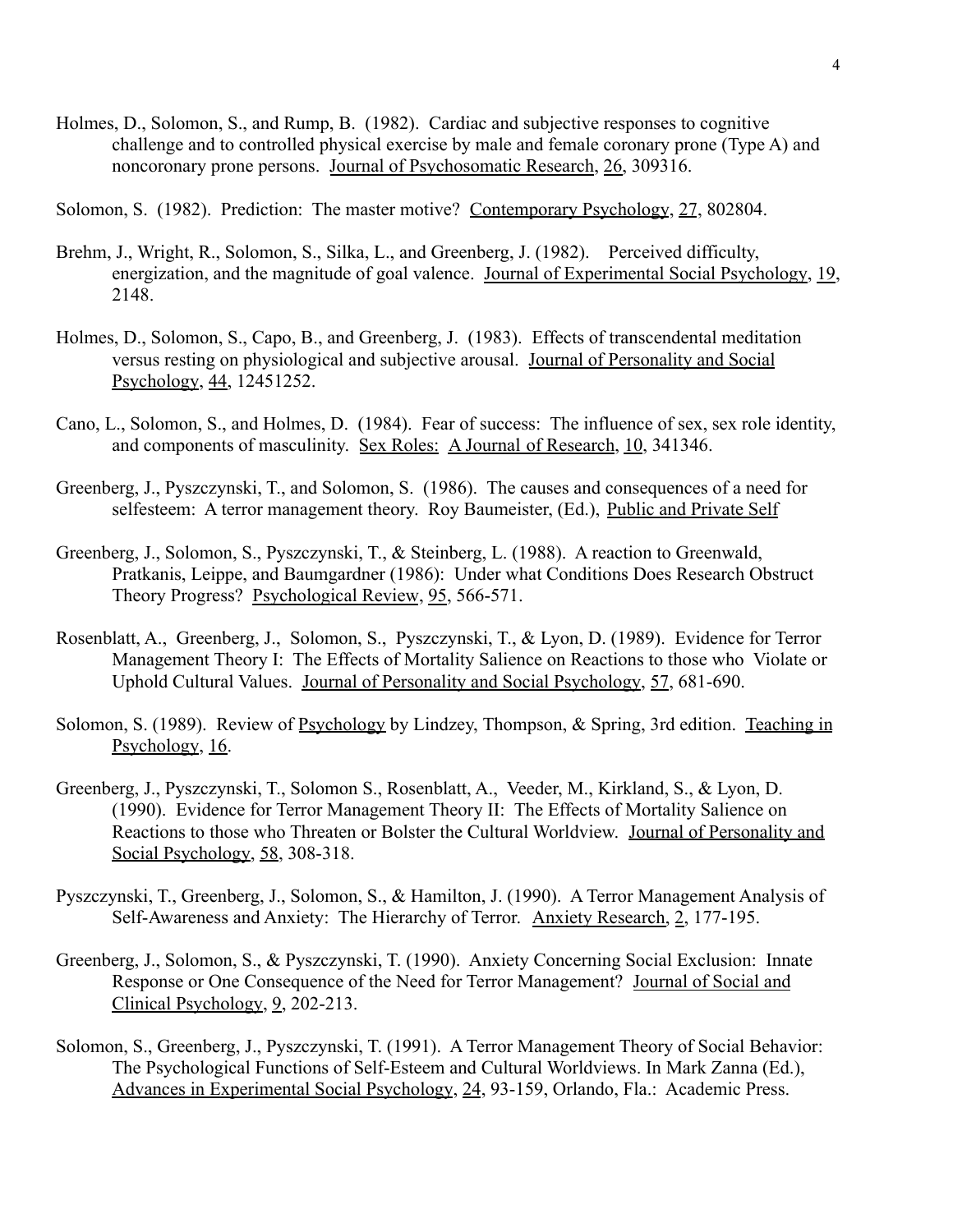- Solomon, S., Greenberg, J., & Pyszczynski, T. (1991). A Terror Management Theory of Self-Esteem. In C.R. Snyder and D. Forsyth (Eds.), Handbook of Social and Clinical Psychology: The Health Perspective (21-40). New York: Pergammon Press.
- Greenberg, J., Simon, L., Pyszczynski, T., Solomon, S., & Chatel, D. (1992). Terror management and tolerance: Does mortality salience always intensify negative reactions to others who threaten one's worldview? Journal of Personality and Social Psychology, 63, 212-220.
- Greenberg, J., Solomon, S., Pyszczynski, T., Rosenblatt, A., Burling, J., Lyon, D., & Simon, L. (1992). Why do people need self-esteem? Converging evidence that self-esteem serves an anxiety-buffering function. Journal of Personality and Social Psychology, 63, 913-922.
- Pyszczynski, T., Greenberg, J., Solomon, S., Sideris, J., & Stubing, M. (1993). Emotional expression and the inhibition of motivated defensive biases. Journal of Personality and Social Psychology, 64, 177-186.
- Solomon, S. (1993). Social Psychological Models: Erich Fromm. In F.N. Magill (Ed), Survey of Social Science: Psychology (2318-2323 Pasadena, Ca.: Salem Press.
- Greenberg, J., Pyszczynski, T., Solomon, S., Pinel, E., Simon, L., & Jordan, K. (1993). Effects of self-esteem on vulnerability-denying defensive distortions. Journal of Experimental Social Psychology, 29, 229-251.
- Greenberg, J., Pyszczynski, T., Solomon, S., Simon, L., & Breus, M. (1994). The role of consciousness and accessibility of death-related thoughts in mortality salience effects. Journal of Personality and Social Psychology, 67, 627-637.
- Pyszczynski, T., Greenberg, J., Solomon, S., Cather, C., Gat, I., & Sideras, J. (1995). Defensive Distancing from Victims of Serious Illness: The Role of Delay. Personality and Social Psychology Bulletin, 21, 13-20.
- Greenberg, J., Pyszczynski, T., & Solomon, S. (1995). Toward a Dual Motive Depth Psychology of Self and Social Behavior. In M. Kernis (Ed.) Self, Efficacy, and Agency. New York: Plenum.
- Solomon, S., Greenberg, J., Pyszczynski, T., & Pryzbylinski, J. (1995). The effects of mortality salience on cognitive processing of personally-relevant persuasive appeals. Social Behavior and Personality, 23, 177-190.
- Solomon, S. (1995). Video Correlation Guide: Psychology- Mind, Brain, & Culture. New York: John Wiley & Sons, Inc.
- Greenberg, J., Simon, L., Solomon, S., Pyszczynski, T., & Lyon, D. (1995). Exploring the nature of mortality salience effects: Terror management, value accessibility, or aversive thoughts? European Journal of Social Psychology, 25, 417-433.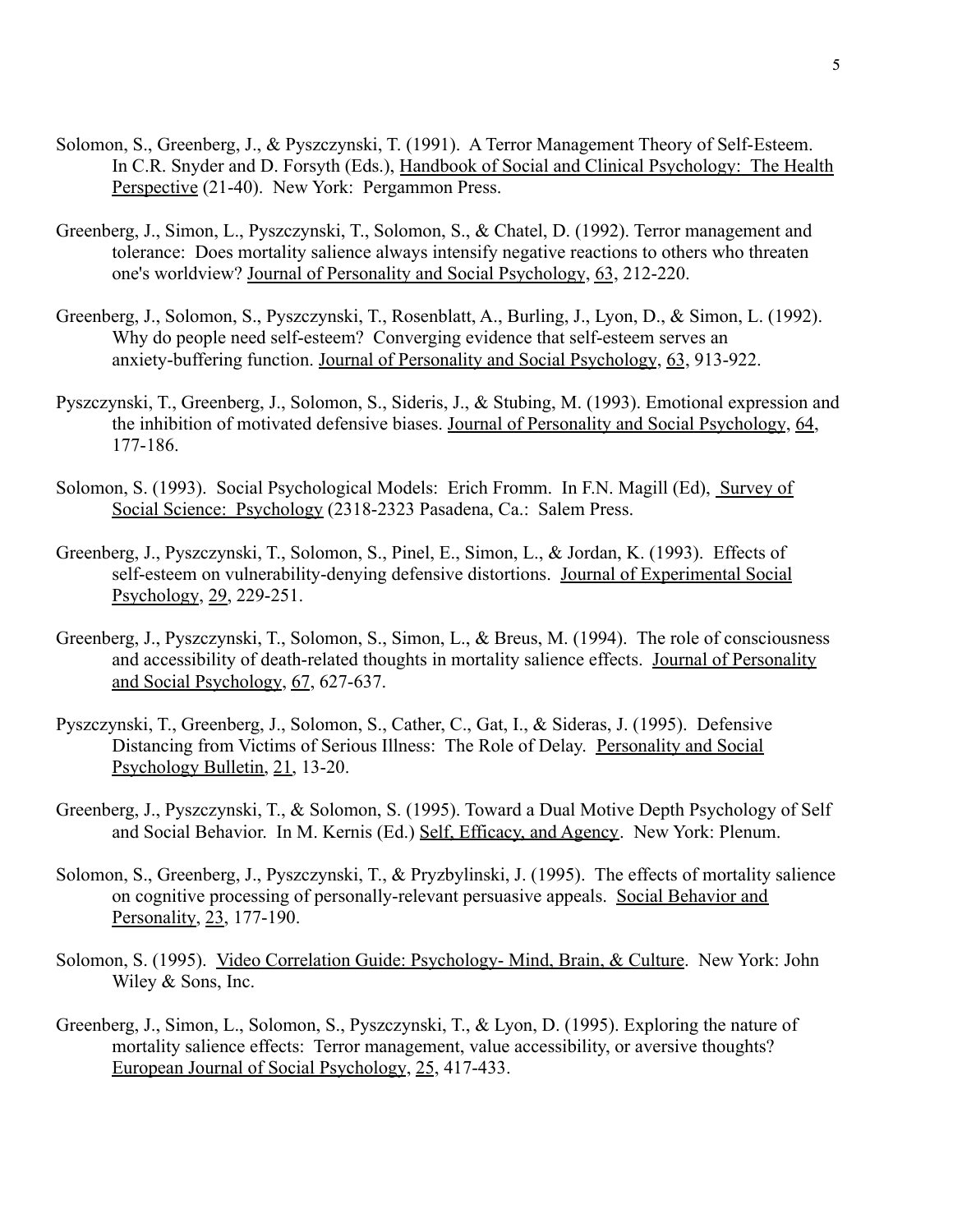- Greenberg, J., Simon, L., Porteus, J., Pyszczynski, T., & Solomon, S. (1995). Evidence of a Terror Management Function of Cultural Icons: The effects of mortality salience on reactions to the inappropriate use of culturally valued objects. Personality and Social Psychology Bulletin.
- Pyszczynski, T., Solomon, S., Greenberg, J., & Stewart-Fouts, M. (1995). The Liberating and Constraining Aspects of Self: Why the Freed Bird Finds a New Cage. In A. Oosternwegel & R.A. Wicklund (Eds.) The Self in European and North American Culture: Development and Processes. Dordrecht, The Netherlands: Kluwer.
- Jones, E., Greenberg, J., & Solomon, S. (1995). The Effects of Mortality Salience on Intergroup Discrimination in a Minimal-Group Paradigm. European Journal of Social Psychology, 25, 781-785.
- Simon, L., Jones, E., Greenberg, J., Solomon, S., & Pyszczynski, T. (1996). Mild Depression, Mortality Salience, and Defense of the Worldview: Evidence of Intensified Terror Management in the Mildly Depressed. Personality and Social Psychology Bulletin, 22, 81-90.
- Pyszczynski, T., Wicklund, R., Floresku, S., Koch, H., Gauch, G., Solomon, S., & Greenberg, J. (1996). Whistling in the Dark: Exaggerated Consensus Estimates in Response to Incidental Reminders of Mortality. Psychological Science, 7, 332-336.
- Pyszczynski, T., Greenberg, J., & Solomon, S. (1997). Why Do We Need What We Need? A Terror Management Perspective on the Roots of Human Social Motivation. Psychological Inquiry, 8, 1-20.
- Solomon, S., Greenberg, J., & Pyszczynski, T. (1997). Return of the Living Dead. Psychological Inquiry, 8, 59-71.
- Harmon-Jones, E., Simon, L., Greenberg, J., Pyszczynski, T., Solomon, S., & McGregor, H. (1997). Terror management theory and self-esteem: Evidence that increased self-esteem reduced mortality salience effects. Journal of Personality and Social Psychology, 72(1), 24–36. https://doi-org.lib-proxy01.skidmore.edu/10.1037/0022-3514.72.1.24
- Greenberg, J., Solomon, S., & Pyszczynski, T. (1997). Terror Management Theory of Self-Esteem and Cultural Worldviews: Empirical Assessments and Conceptual Refinements. In Mark Zanna (Ed.), Advances in Experimental Social Psychology, 29, 61-139, Orlando, Fla.: Academic Press.
- Arndt, J., Greenberg, J., Pyszczynski, T., Simon, L., & Solomon, S. (1997). Evidence for the active suppression of death-related ideation immediately after mortality salience: The effects of high cognitive load. Journal of Personality and Social Psychology, 73, 5-18.
- Simon, L., Jones, E., Greenberg, J., Solomon, S., & Pyszczynski, T., Arndt, J., & Abend, T. (1997). Cognitive-experiential system and mortality salience effects. Journal of Personality and Social Psychology, 72, 1132-1146.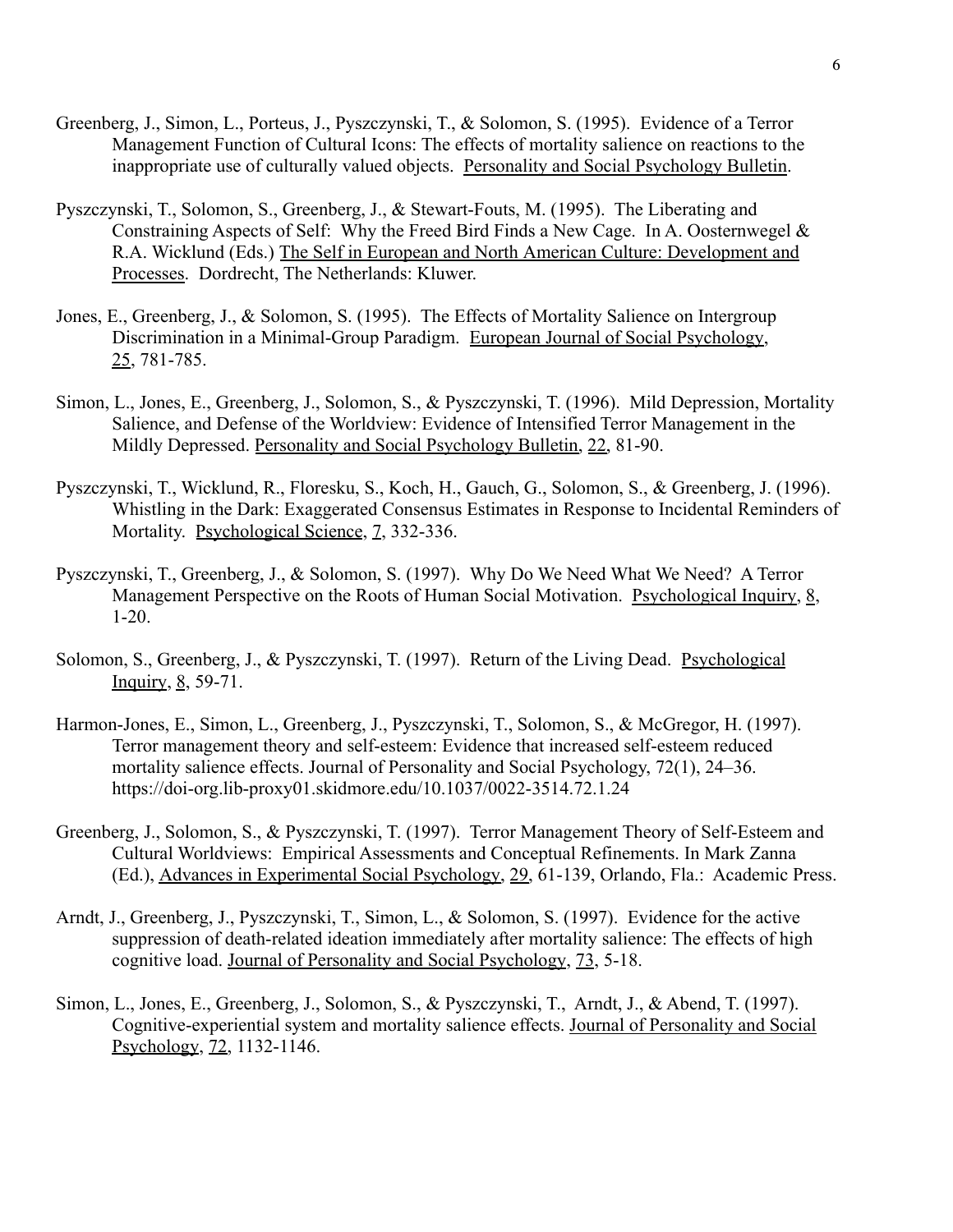- Simon, L., Greenberg, J., Clement, R., Pyszczynski, T., Arndt., J., & Solomon, S. (1997). Fitting in and standing out: The effects of mortality salience on optimal distinctiveness striving. Personality and Social Psychology Bulletin, 23, 1055-1065.
- Arndt, J., Greenberg, J., Pyszczynski, T., & Solomon, S. (1997). Subliminal presentation of death reminders leads to increased defense of the cultural worldview. Psychological Science, 8,379-385.
- Solomon, S., Greenberg, J., & Pyszczynski, T. (1998). Tales from the crypt: The role of death in life. Zygon: Journal of Religion and Science, 33, 9-43.
- McGregor, H., Simon, L., Arndt, J., Greenberg, J., & Solomon, S. (1998). Terror Management and Aggression: Evidence that Mortality Salience motivates aggression toward worldview threatening individuals. Journal of Personality and Social Psychology, 74, 590-605.
- Arndt, J., Simon, L., Greenberg, J., Solomon, S., & Pyszczynski, T. (1998). The effects of mortality salience on avoidance of self-focused attention. Personality and Social Psychology Bulletin, 24, 1216-1227.
- Simon, L., Arndt, J., Greenberg, J., Solomon, S., & Pyszczynski, T. (1998). Mild depression, terror management, and meaning: Evidence that the opportunity to defend the worldview in response to mortality salience increases the meaningfulness of life in the mildly depressed. Journal of Personality,66, 359-382.
- Pyszczynski, T., Greenberg, J., & Solomon, S. (1998). A Terror Management Perspective on the Psychology of Control. In M. Kofta, G. Weary, and G. Sedek (Eds.), Personal Control in Action: Cognitive and Motivational Mechanisms, p. 85-108. NY: Plenum.
- Arndt, J., Greenberg, J., Solomon, S., Pyszczynski, T., Schimel, J., & Nerham, N. (1999). Creativity and terror management: The effects of creative activity on guilt and social projection following mortality salience. Journal of Personality and Social Psychology, 77, 19-32.
- Lieberman, J., Solomon, S., Greenberg, J., & McGregor, H. (1999). A Hot New Way to Measure Aggression: Hot Sauce Allocation. Aggressive Behavior, 25, 331-348.
- Pyszczynski, T., Greenberg, J., & Solomon, S. (1999). A dual process model of defense against conscious and unconscious death-related thoughts: An extension of terror management theory. Psychological Review, 106, 835-845.

Solomon, S. (1999). Death and evolution of social motives. Psychological Inquiry, 10, 244-247.

Simon, L., Waxmonsky, B., Greenberg, J., Pyszczynski, T., & Solomon, S. (1999). Stereotypes and Terror Management: Evidence that mortality salience enhances stereotypic thinking and preferences. Journal of Personality and Social Psychology, 77, 905-926.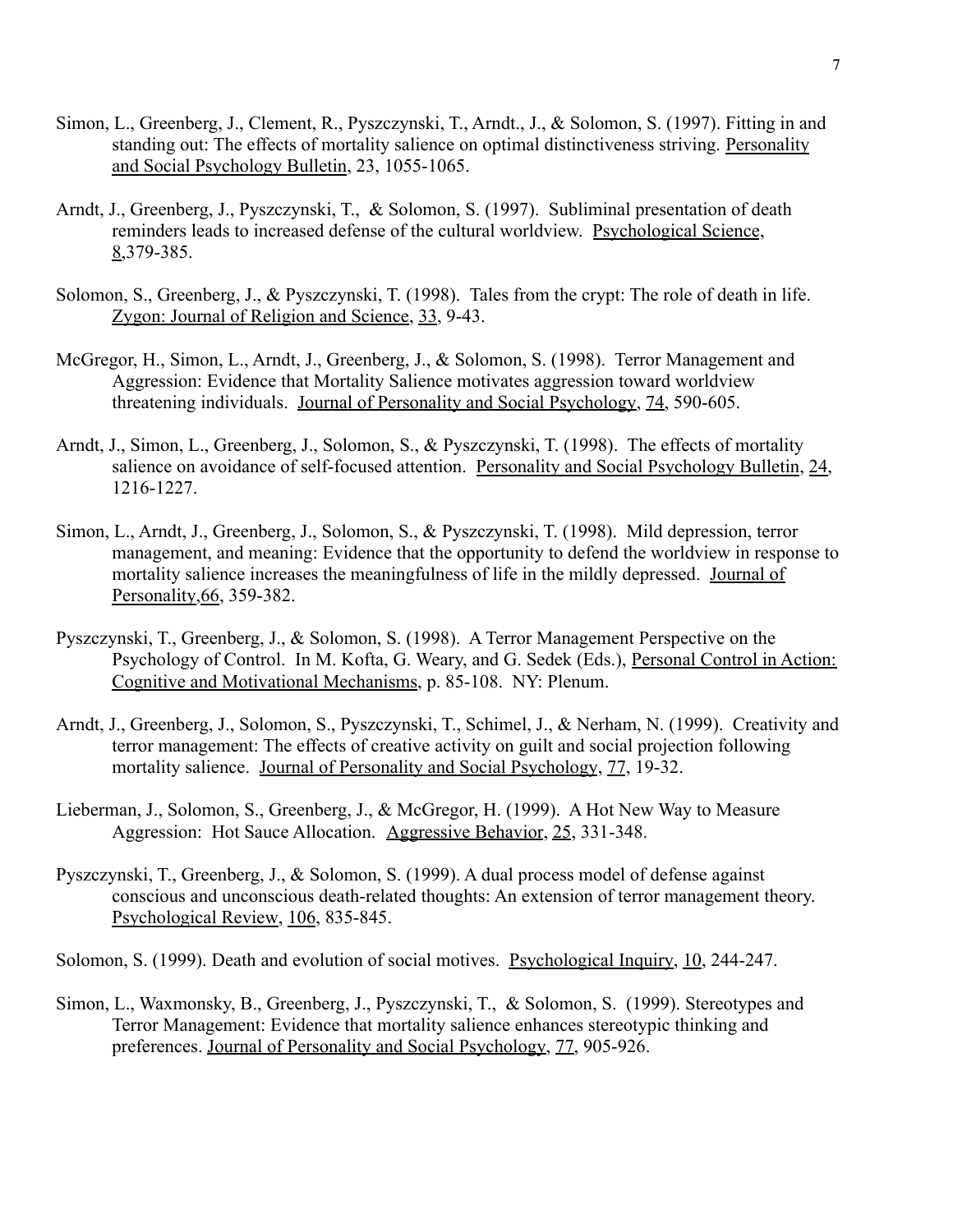- Goldenberg, J. L., Pyszczynski, T. McCoy, S. K., Greenberg, J., & Solomon, S. (1999). Death, sex, and neuroticism: Why is sex such a problem? Journal of Personality and Social Psychology, 77, 1173-1187.
- Goldenberg, J. L., Pyszczynski, T., Johnson, K.D., Greenberg, J., & Solomon, S. (1999). The Appeal of Tragedy: A Terror Management Perspective. Media Psychology, 1, 313-329.
- Greenberg, J., Simon, L., Arndt, J., Pyszczynski, T., & Solomon, S. (2000). Proximal and Distal Defenses in Response to Reminders of One's Mortality: Evidence of a Temporal Sequence. Personality and Social Psychology Bulletin, 26, 91-99.
- Arndt, J., Goldenberg, J., Greenberg, J., Pyszczynski, T. & Solomon, S. (2000). Death Can Be Hazardous to Your Health: Adaptive and Ironic Consequences of Defenses Against the Terror of Death. In Paul Duberstein and Joe Masling, Eds., Psychodynamic Perspectives on Sickness and Health. Washington D.C.: American Psychological Association Books.
- Goldenberg, J. L., McCoy, S. K., Pyszczynski, T. Greenberg, J., & Solomon, S. (2000) The body as a source of self-esteem: The effects of mortality salience on identification with one's body, interest in sex, and appearance monitoring. Journal of Personality and Social Psychology, 79, 118-130.
- Goldenberg, J. L., Pyszczynski, T., Johnson, K.D., Greenberg, J., & Solomon, S. (2000). Fleeing the Body: A Terror Management Perspective on the Problem of Human Corporeality. Personality and Social Psychology Review, 4, 200-218.
- McCoy, S.K., Pyszczynski, T., Solomon, S., & Greenberg, J. (2000). Transcending the Self: A Terror Management Perspective on Successful Aging. In Death Attitudes and the Older Adult: Theories, concepts, and applications, A. Tomer, ed., Taylor and Francis Publishers.
- Pyszczynski, T., Greenberg, J., & Solomon, S. (2000). Proximal and Distal Defense. Current Directions in Psychological Science, 9, 156-160.
- Solomon, S., Greenberg, & Pyszczynski, T. (2000). Pride and Prejudice: Fear of Death and Social Behavior. Current Directions in Psychological Science, 9, 200-204.
- Pyszczynski, T., Greenberg, J., & Solomon, S. (2000). Toward a Dialectical Analysis of Growth and Defensive Motives. Psychological Inquiry, 11, 301-305.
- Strachan, E., Pyszczynski, T., Greenberg, J., & Solomon, S. (2001). Coping with the inevitability of Death: Terror Management and Mismanagement. In Coping and Copers: Adaptive Processes and People, C.R. Snyder, ed. New York: Oxford University Press.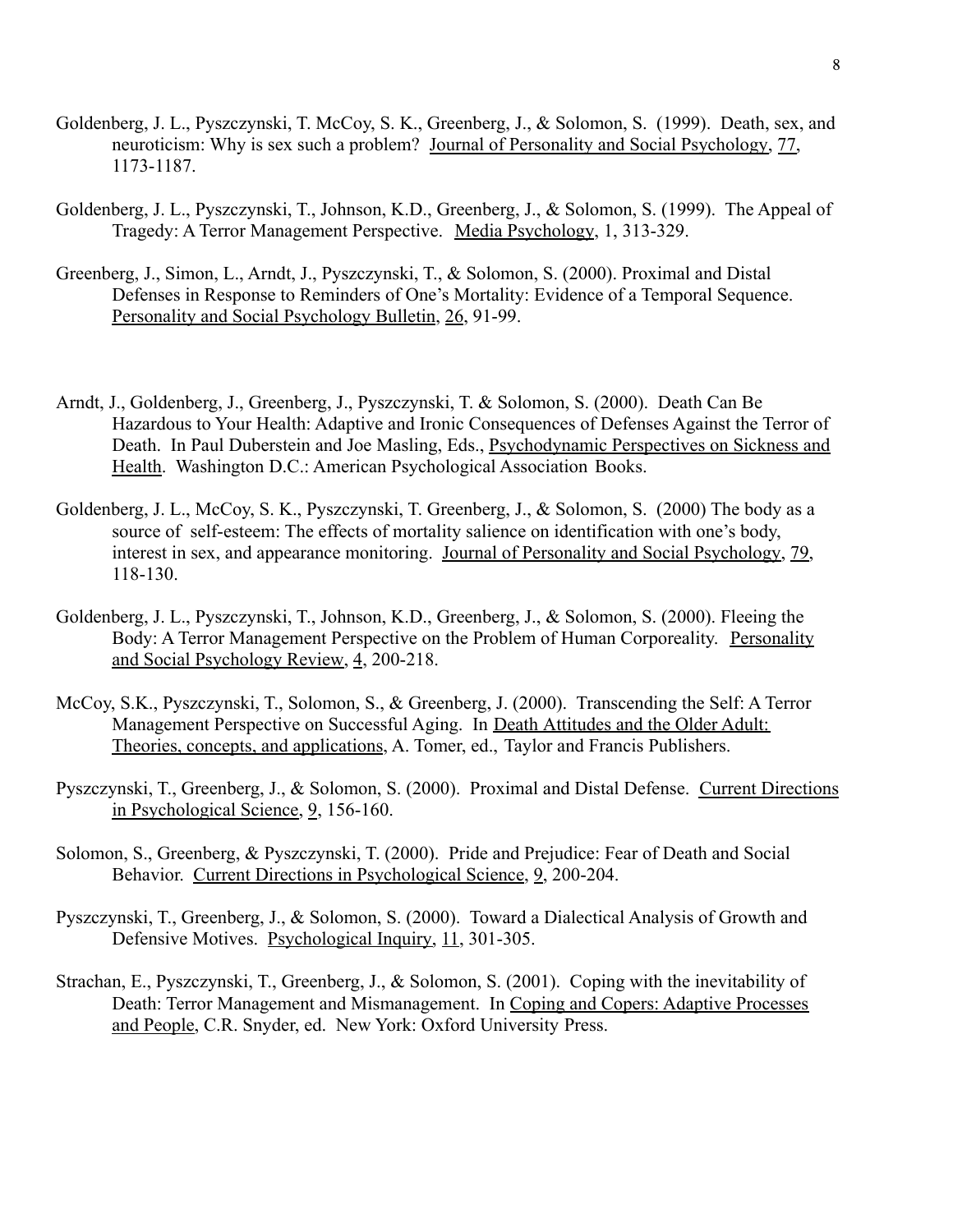- Greenberg, J., Arndt, J., Schimel, J. Pyszczynski, T., & Solomon, S. (2001). Clarifying the function of mortality salience-induced worldview defense: Renewed suppression or reduced accessibility of death-related thoughts? Journal of Experimental Social Psychology, 37, 70-76.
- Goldenberg, J. L., Pyszczynski, T., Greenberg, J., Solomon, S., Kluck, B., & Cornwell, R. (2001). I am *Not* an Animal: Mortality Salience, Disgust, and the Denial of Human Creatureliness. Journal of Experimental Psychology: General, 130, 427-435.
- Greenberg, J., Schimel, J., Martens, A., Pyszczynski, T., & Solomon, S. (2001). Sympathy for the devil: Evidence that reminding whites of their mortality promotes more favorable reactions to white racists. *Motivation and Emotion*, *25*, 113-133.
- Arndt, J., Schimel, J., Goldenberg, J., Greenberg, J., Pyszczynski, T. & Solomon, S. (2002). To belong or not to belong, That is the Question: Terror management and identification with gender and ethnicity. Journal of Personality and Social psychology, 83, 26-43.
- Pyszczynski, T., Solomon, S., & Greenberg, J. (2002). In the Wake of 9/11: The Psychology of Terror. APA books.
- Greenberg, J., Pyszczynski, T., & Solomon, S. (2002). A Perilous Leap from Becker's Theorizing to Empirical Science: Terror Management Theory and Research. In D. Leichty (ed), Death and Denial: Interdisciplinary Perspectives on the Legacy of Ernest Becker (pp. 3-16). Westport, CT: Greenwood Publishing Group.
- Goldenberg, J., L., Cox, C., Pyszczynski, T., Greenberg, J., & Solomon, S. (2002). Understanding human ambivalence about sex: The effects of stripping sex of meaning. Journal of Sex Research, 39, 310-320.
- Solomon, S., Greenberg, J., & Pyszczynski, T. (2003). Why War? Fear is the mother of violence. In S. Krippner & T. McIntyre (eds.) The psychological Impact of war trauma on civilians: An international perspective (pp. 299-309). Westport, CT: Greenwood/Praeger.
- Solomon, S, Greenberg, J., & Pyszczynski, T. (2003). Fear of Death and Social Behavior: The anatomy of human destructiveness. In N. Dess & R. Bloom (eds.) Evolutionary Psychology and Violence: A Primer for Policymakers and Public Policy Advocates (pp. 129-156. Westport, CT: Greenwood/Praeger.
- Arndt, J., & Solomon, S. (2003). The control of death and the death of control: the effects of mortality neuroticism and mortality salience on desire for personal control. Journal of Research in Personality, 37, 1-22.
- Greenberg, J., Martens, A., Jonas, E., Eisenstadt, D., Pyszczynski, T., & Solomon, S. (2003). Psychological Defense in Anticipation of Anxiety: Eliminating the Potential for Anxiety Eliminates the Effect of Mortality Salience on Worldview Defense. Psychological Science, 14, 516-519.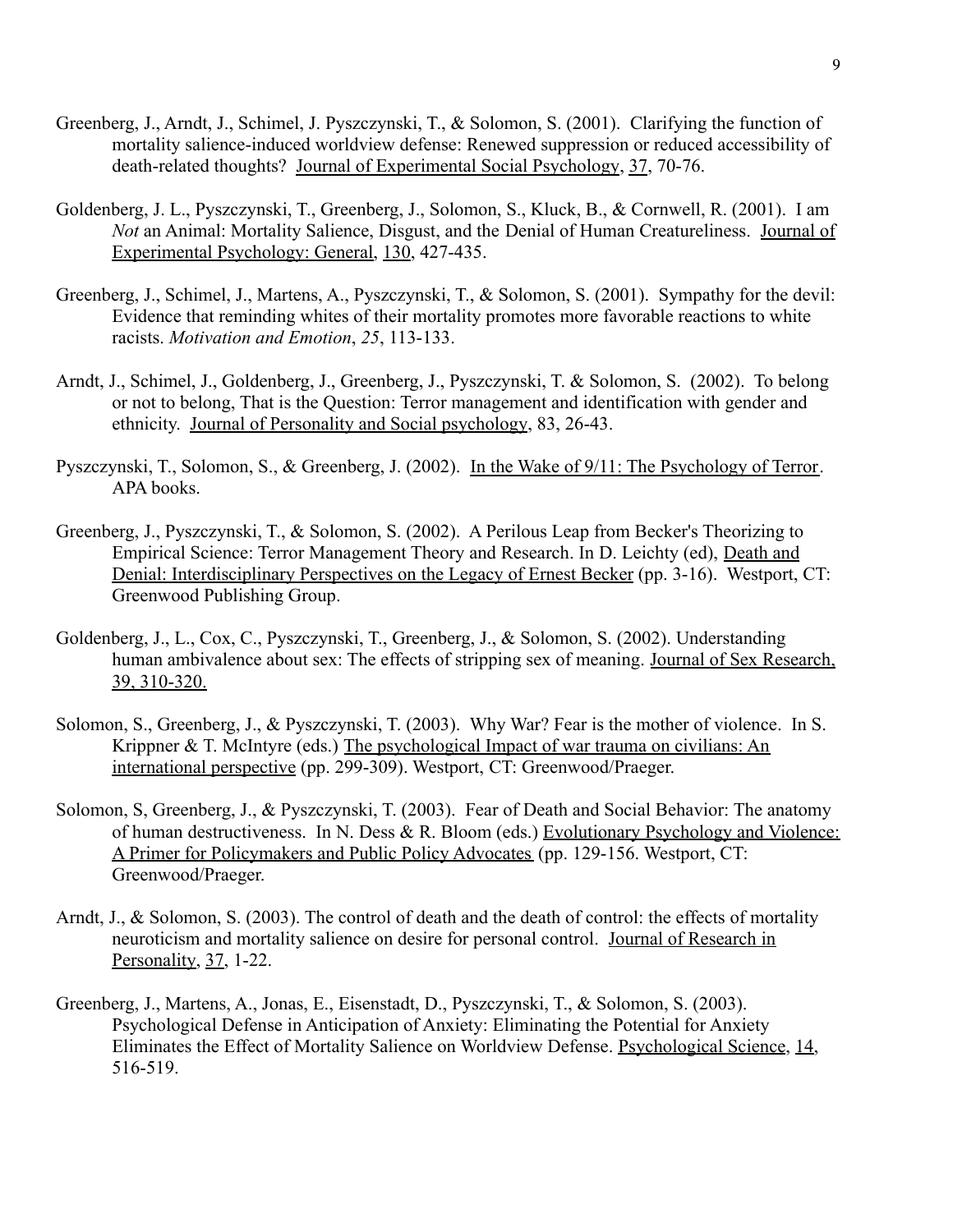- Solomon, S, Greenberg, J., & Pyszczynski, T. (2003). Fear of Death and Human Destructiveness. Psychoanlytic Review, *90*, p. 457-474.
- Goldenberg, J.L., Landau, M.J., Pyszczynski, T., Cox, C.R., Greenberg, J., Solomon, S., & Dunnam, H. (2003). Gender-typical Responses to Sexual and Emotional Infidelity as a Function of Mortality Salience Induced Self-esteem Striving. Personality and Social Psychology Bulletin, 29, 1585-1595.
- Solomon, S., Greenberg, J., Schimel, J., Arndt, J., & Pyszczynski, T. (2004). Human awareness of death and the evolution of culture. In M. Schaller and C. Crandal (eds.), The psychological foundations of culture, p 15-40. Mahway, NJ: Lawrence Erlbaum Associates.
- Solomon, S, Greenberg, J., & Pyszczynski, T. (2004). Lethal consumption: Death-denying materialism. In T. Kasser & A. Kanner (eds.) Psychology and the culture of consumption (pp. 127-146). Washington, D.C.: APA books.
- Solomon, S, Greenberg, J., & Pyszczynski, T. (2004). Willful determinism. In R. Wright, J. Greenberg, & S. Brehm (eds) Motivation and analyses of social behavior: Building on Jack Brhem's contributions to psychology (pp. 77-96). Mahwah, NJ: Lawrence Erlbaum Associates.
- Pyszczynski, T., Greenberg, J., Solomon, S., Arndt, J., & Schimel, J. (2004). Why Do People Need Self-Esteem? A Theoretical and Empirical Review. Psychological Bulletin, *130*, 435-468.
- Pyszczynski, T., Greenberg, J., Solomon, S., Arndt, J., & Schimel, J. (2004). Why Do People Need Self-Esteem? Reply to commentaries. Psychological Bulletin, *130*, 483-488.
- Solomon, S., Greenberg, J., & Pyszczynski, T (2004). The Cultural Animal: Twenty Years of Terror Management Theory and Research. In Greenberg, J., Koole, S., & Pyszczynski, T. (eds) Handbook of Existential Experimental Social Psychology (pp. 13-34). New York: The Guilford Press.
- Arndt, J., Solomon, S., Kasser, T., & Sheldon, K. (2004). The urge to splurge: A Terror Management Account of Materialism and Consumer Behavior. Journal of Consumer Psychology, *14*, 198-224.
- Arndt, J., Solomon, S., Kasser, T., & Sheldon, K. (2004). The Urge to Splurge Revisited: Further reflections on applying terror management theory to materialism and consumer behavior. Journal of Consumer Psychology, *14*, 225-229.
- Landau, M., Johns, M., Greenberg, J., Pyszczynski, T., Goldenberg, J., & Solomon, S. (2004). A Function of Form: Terror Management and Structuring the Social World. Journal of Personality and Social Psychology, *87*, 190-210.
- Landau, M.J., Solomon, S., Arndt, J., Greenberg, J., Pyszczynski, T., Miller, C., Cohen, F., & Ogilvie, D.M., & Cook, A. (2004). Deliver Us from Evil: The Effects of Mortality Salience and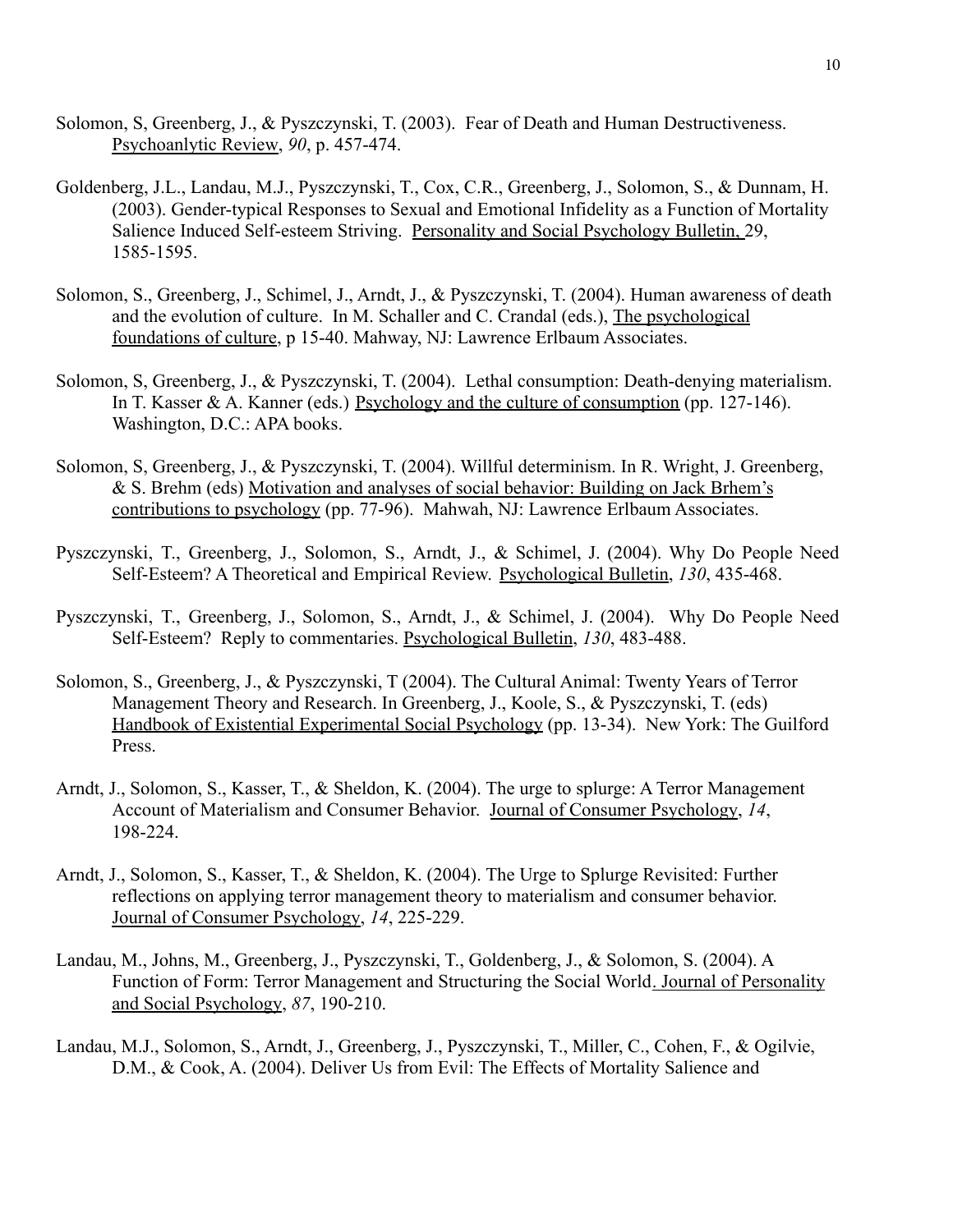Reminders of 9/11 on Support for President George W. Bush. *Personality and Social Psychology Bulletin*, 30, 1136-1150.

- Cohen, F., Solomon, S., Maxfield, M., Pyszczynski, T., & Greenberg, J. (2004). Fatal attraction: The effects of mortality salience on preferences for charismatic, task-focused, and relational leaders. Psychological Science, *15*, 846-851.
- Solomon, S., Greenberg, J. & Pyszczyski, T. (2004). Fatal Attraction: A new study suggests a relationship between fear of death and political preferences. American Psychological Society Observer, *17*, 13-15.
- Landau, M.J., Solomon, S., & Greenberg, J. (2004). The motivational underpinnings of religion. (commentary on Atran, S., & Norenzayan's Religion's Evolutionary Landscape). *Behavioral and Brain sciences*, *27*, 743-744.
- Pyszczynski, T., Greenberg, J. & Solomon, S. (2005). The Machine in the Ghost: A Dual Process Model of Defense Against Conscious and Unconscious Death-Related Thought. In Forgas, J.P., Williams, K.D., & Laham, S.M. Social Motivation: Conscious and Unconscious Processes (pp. 40-54). Cambridge, UK: Cambridge University Press.
- Cohen, F., Ogilvie, D.M., Solomon, S., Greenberg, J., & Pyszczynski, T. (2005). American Roulette: The effect of reminders of death on support for George W. Bush in the 2004 Presidential Election. *Analyses of Social Issues and Public Policy*, *5*, p.
- Arndt, J., Leiberman, J., Cook, A., & Solomon, S. (2005). Terror in the Courtroom: Exploring the Effects of Mortality Salience on Legal Decision-Making. *Psychology and Law*, *11*, p 407-438.
- Landau, M.J., Goldenberg, J.L., Greenberg, J., Gillath, O., Solomon, S., Cox, C., Martens, A., & Pyszczynski, T. (2006). The Siren's Call: Terror Management and the Threat of Sexual Attraction. *Journal of Personality and Social Psychology*, *90*, 129-146.
- Pyszczynski, T., Abdollahi, A., Solomon, S., Greenberg, J., Cohen, F., & Weise, D. (2006). Mortality salience, martyrdom, and military might: The Great Satan vs. the Axis of Evil. *Personality and Social Psychology Bulletin*, *32*, 525-537.
- Solomon, S. (2006). Self-esteem: What, why, & how? In M. Kernis (Ed). *Self-esteem: Issues and Answers*. Psychology Press, (p. 254-259).
- Landau, M.J., Greenberg, J., Solomon, S., Martens, A., & Pyszczynski, T. (2006). Death, Structure, Meaning, and Aesthetics: A Terror Management Perspective on Negative Reactions to Modern Art. *Journal of Personality and Social Psychology*, *90*, 879-892.
- Kosloff, S., Solomon, S., Greenberg, J., Cohen, F., Gershuny, B., Routledge, C. & Pyszczynski, T. (2006). Fatal Distraction: The Impact of Mortality Salience on Dissociative Responses to 9/11 and Subsequent Anxiety Sensitivity. *Basic and Applied Social Psychology*, *28*, 349-356.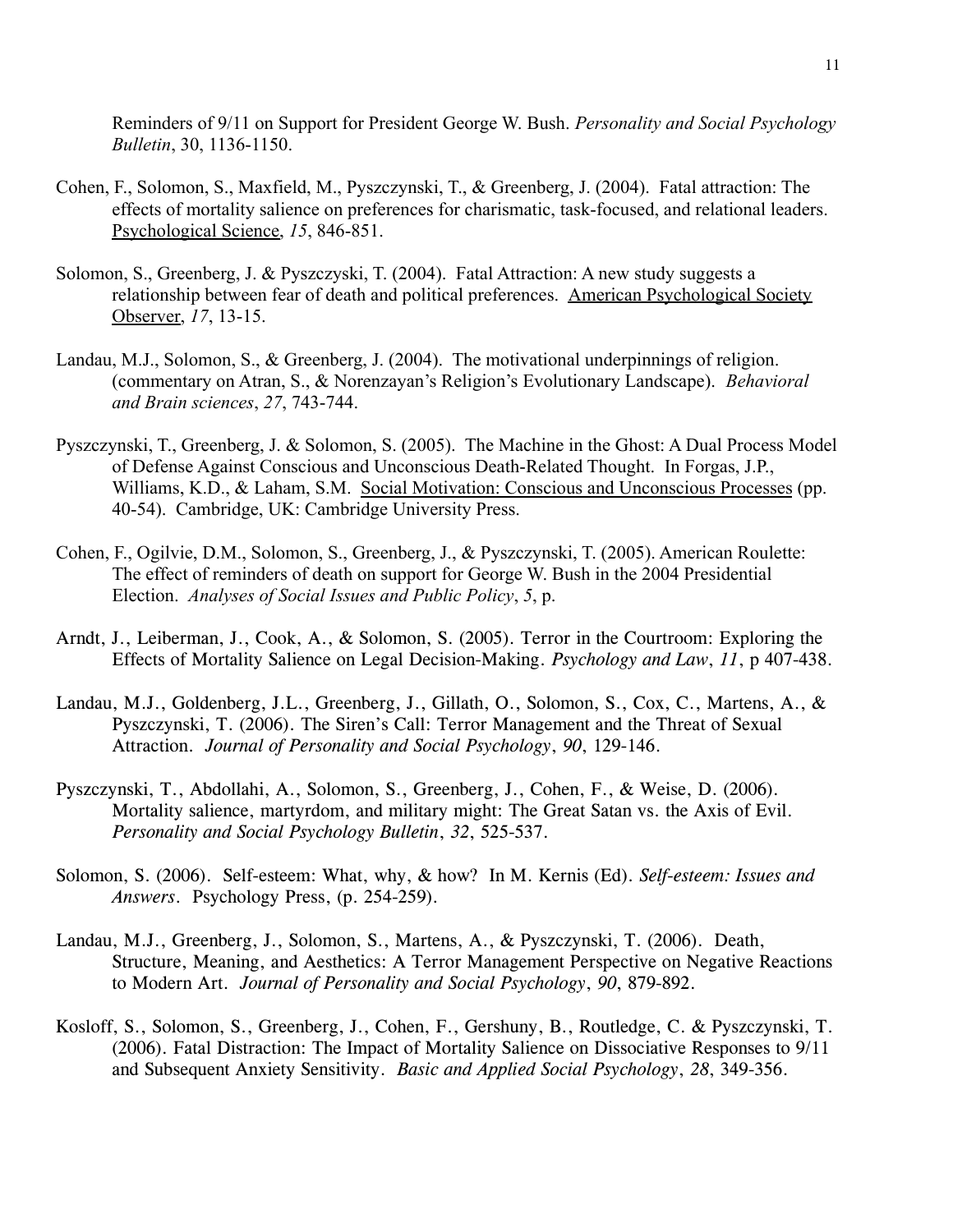- Jeff Greenberg, Daniel Sullivan, Spee Kosloff and Sheldon Solomon (2006). Souls do not live by cognitive inclinations alone, but by the desire to exist beyond death as well. *Behavioral and Brain Sciences,* **29**, pp 474-475.
- Pyszczynski, T., Greenberg, J., Solomon, S., & Maxfield, M. (2006). On the Unique Psychological Import of the Human Awareness of Mortality: Theme and Variations. *Psychological Inquiry*, 17, 328-356.
- Pyszczynski, T., Abdollahi, A., Greenberg, J., & Solomon, S. (2006). Crusades and Jihads: An existential psychological perspective on the psychology of terrorism and political extremism. In J. Victoroff (Ed.), *Tangled roots: Social and psychological factors in the genesis of terrorism* (pp. 85-98). Amsterdam: IOS Press.
- Kosloff, S., Greenberg, J., & Solomon, S. (2006). Considering the roles of affect and culture in the enactment and enjoyment of cruelty (commentary on Nell's analysis of human cruelty). *Behavioral and Brain Sciences*, 29, 231-232.
- Landau, M. J., Greenberg, J., Solomon, S., Pyszczynski, T., & Martens, A. (2006). Windows into nothingness: Terror management, meaninglessness, and negative reactions to modern art. Journal of Personality and Social Psychology, 90(6), 879–892. https://doi-org.lib-proxy01.skidmore.edu/10.1037/0022-3514.90.6.879
- Strachan, E., Schimel, J., Arndt, J., Williams, T., Solomon, S., Pyszczynski, T., & Greenberg, J. (2007). Terror Mismanagement: Evidence that Mortality Salience Exacerbates Phobic and Compulsive Behaviors. *Personality and Social Psychology Bulletin*, *33*, 1137-151.
- Landau, M., Solomon, S., Greenberg, J., & Pyszczynski, T. (2007). On the Compatibility of Terror Management Theory and Perspectives on Human Evolution. *Evolutionary Psychology*, 5, 476-519.
- Gershuny, B.S**.**, & Solomon, S. (2007). Paradise not found: An inferential juxtaposition of trauma survivors and perpetrators in the realm of terrorism [Review of the book The Path to Paradise]. *PsycCRITIQUES – Contemporary Psychology: APA Review of Books, 52* (No. 47), Article 11.
- Maxfield, M., Kluck, B., Cox, C., Pyszczynski, T., Greenberg, J., Solomon, S., & Weise, D. (2007). Age Related Differences in Responses to Thoughts of One's Own Death: Mortality. *Psychology of Ageing*, *22*, 341-353.
- Greenberg, J., Solomon, S., & Arndt, J. (2008). A Basic but Uniquely Human Motivation: Terror Management. In Shah, J.Y., & Gardner, W.L. (eds), *Handbook of Motivation Science*, p. 114-134. New York: The Guilford Press.
- Solomon, S., (2008). [Terror Management Theory](http://go.galegroup.com/ps/retrieve.do?sgHitCountType=None&sort=RELEVANCE&inPS=true&prodId=GVRL&userGroupName=pub_gvrl&tabID=T003&searchId=R1&resultListType=RESULT_LIST&contentSegment=&searchType=AdvancedSearchForm¤tPosition=2&contentSet=GALE%7CCX3045302729&&docId=GALE%7CCX3045302729&docType=GALE). *International [Encyclopedia of the Social Sciences](http://go.galegroup.com/ps/aboutEbook.do?pubDate=120080000&actionString=DO_DISPLAY_ABOUT_PAGE&inPS=true&prodId=GVRL&userGroupName=pub_gvrl&docId=GALE%7C1RJF)*. Ed. William A. Darity, Jr. Vol. 8. 2<sup>nd</sup> ed. Detroit: Macmillan Reference USA, p. 327-328.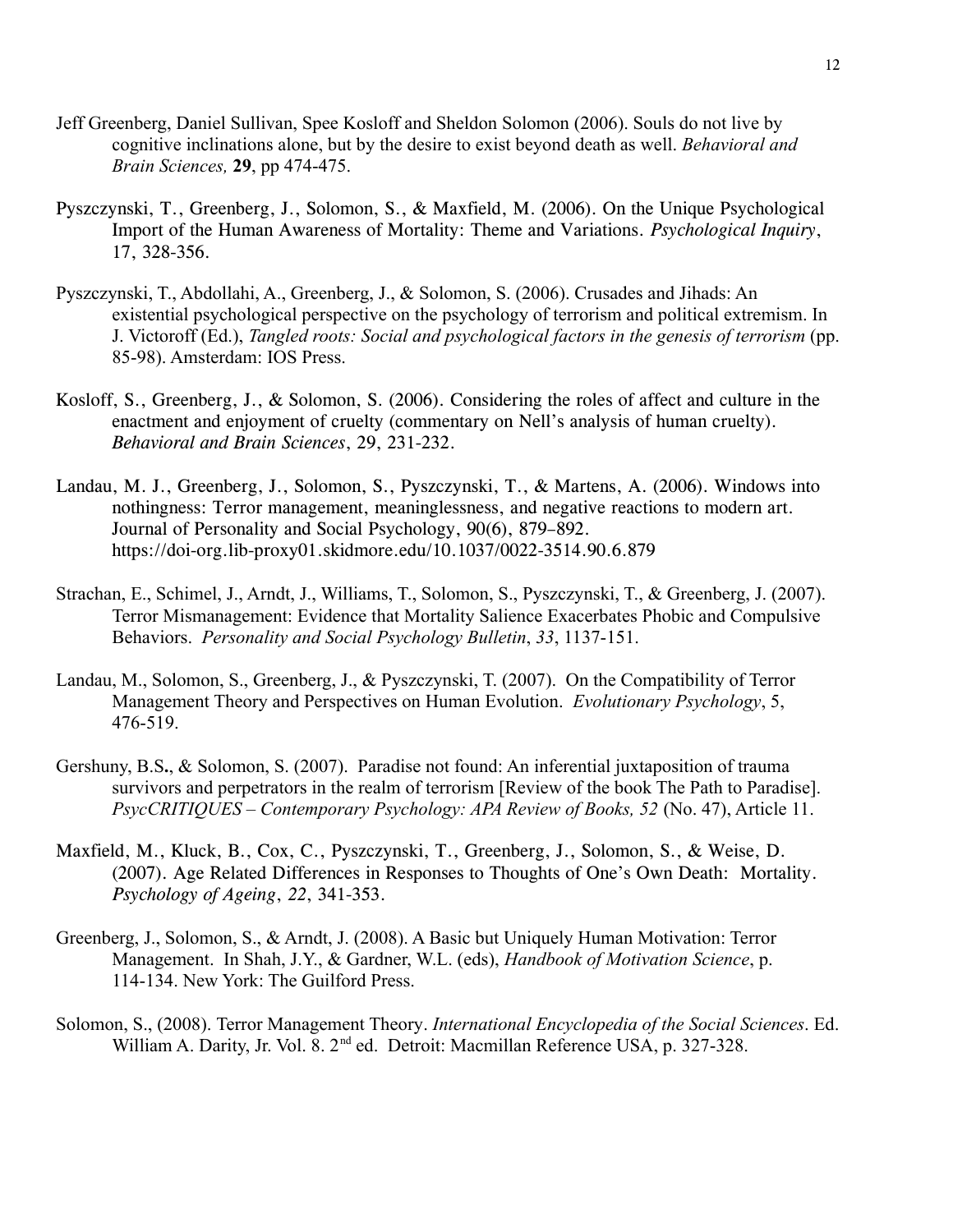- Cox, C.R., Arndt, J., Pyszczynski, T., Greenberg, J., Abdollahi, A., & Solomon, S. (2008). Terror Management and Adults'Attachment to Their Parents: The Safe Haven Remains. *Journal of Personality and Social Psychology*, *94*, 696-717.
- Weise, D.R., Pyszczynski, T., Cox, C.R., Arndt, J., Greenberg, J., Solomon, S., & Kosloff, S. (2008). "Interpersonal Politics: The Role of Terror Management and Attachment Processes in Shaping Political Preferences" *Psychological Science*, *19*, 448-455.
- Landau, M.J., Greenberg, J., & Solomon, S. (2008). The Never-Ending Story: A Terror Management Perspective on the Psychological Function of Self Continuity. In Sani, F. (ed). *Self-Continuity: Individual and Collective Perspectives*, p. 87-100. New York: Psychology Press.
- Ogilvie, D.M., Cohen, F., & Solomon, S. (2008). The Undesired Self: Deadly Connotations. *Journal of research in personality*, *42*, 564–576.
- Solomon, S., Cohen, F.,, Greenberg, J., & Pyszczynski, T. (2008). Knocking on Heaven's Door: The Social Psychological Dynamics of Charismatic Leadership. In Goethals, G.R., Forsyth, D., & Hoyt, C. (eds), *Social Psychology and Leadership*, p. 45-61. Westport, CT: Praeger Perspectives.
- Anson, J., Pyszczynski, T., Solomon, S., & Greenberg, J. (2009). Political Ideology in Post-9/11 America: A Terror Management View. In Jost, J.T., Kay, A.C., & Thorisdottir, H. (eds), *Social and Psychological Bases of Ideology and System Justification*, p. 210-240. Oxford University Press.
- Greenberg, J., Landau, M., Kosloff, S., & Solomon, S. (2009). How our dreams of death transcendence breed prejudice, stereotyping, and conflict: terror management theory. In T. Nelson (ed) Handbook of Prejudice, Stereotyping, and Discrimination, (p. 309-332) Psychology Press.
- Solomon, S., & Hart, J. (2009). Fear of Death: Relational Implications. In Harry T. Reis & Susan Sprecher (Eds.), *Encyclopedia of Human Relationships.* Thousand Oaks, CA: Sage.
- Solomon, S., Greenberg, J., Pyszczynski, T., Cohen, F., & Ogilvie, D.M. (2009). Teach these Souls to Fly: Supernatural as Human Adaptation, in Evolution, Culture, and the Human Mind, Schaller, M., Norenzayan, A., Heine, S., Yamagishi, T., & Kameda, T. (eds). London: Psychology Press, Routledge, Taylor and Francis Group. P. 99-118.
- Greenberg, J., Kosloff, S., Solomon, S., Cohen, F., & Landau, M. (2010). Toward Understanding the Fame Game: The Effect of Mortality Salience on the Appeal of Fame. *Self and Identity*, *9*: 1–18.
- Pyszczynski, T., Greenberg, J., Koole, S., & Solomon, S. (2010). Experimental Existential Psychology: Coping with the Facts of Life, in Handbook of Social Psychology, Fiske, S., Gilbert, D., & Lindzey, G. (eds). New York: Wiley. P. 724-757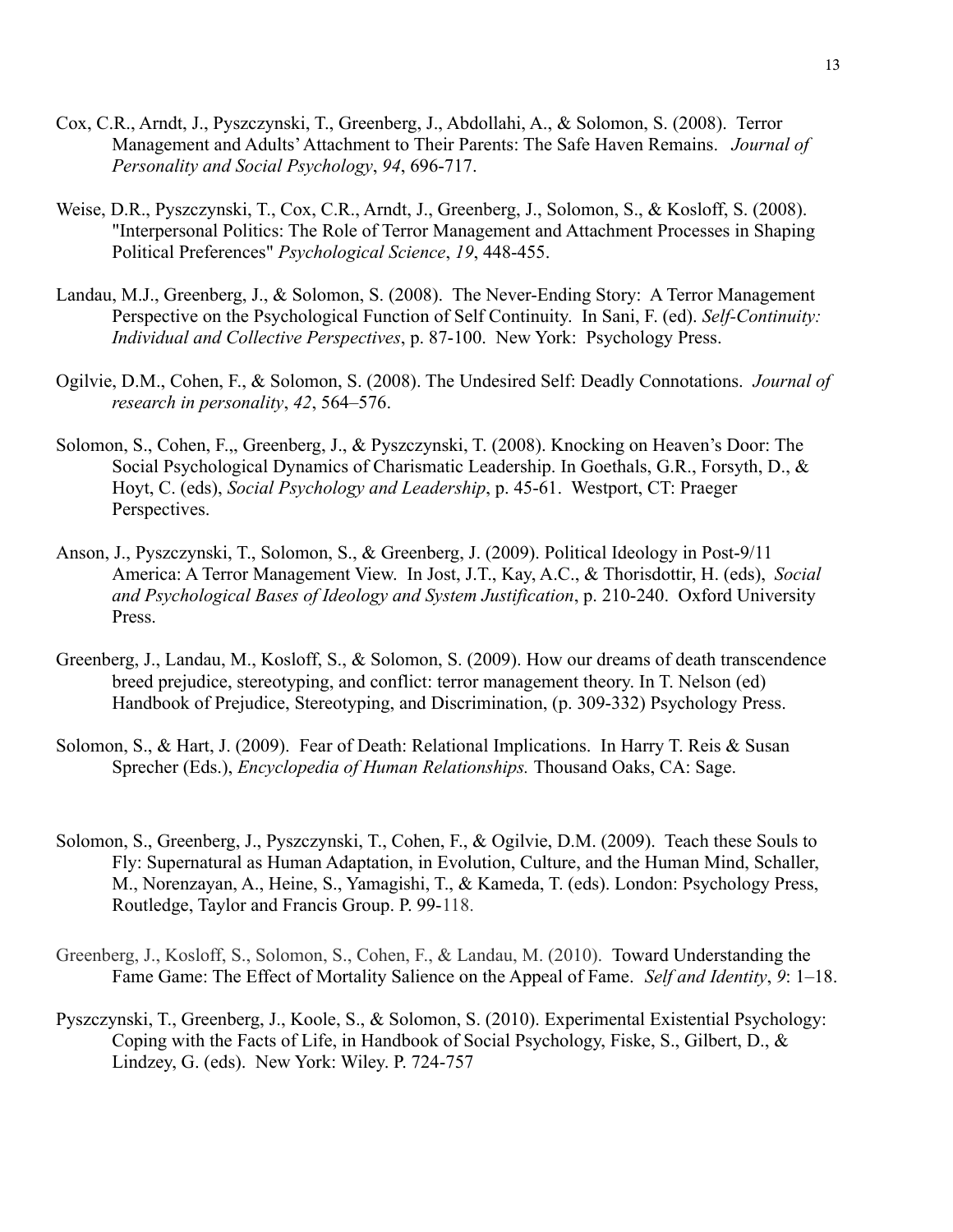- Hart, J., Schwabach, J. A., & Solomon, S. (2010). Going for broke: Mortality salience increases risky decision making on the Iowa gambling task. *The British journal of social psychology / the British Psychological Society*. doi: 10.1348/014466610X485465.
- Kosloff, S., Greenberg, J., Weise, D., & Solomon, S. (2010). The effects of mortality salience on political preferences: The roles of charisma and political orientation. *Journal of Experimental Social Psychology*, *46*(1), 139-145. doi: 10.1016/j.jesp.2009.09.002.
- Vail, K. E., Rothschild, Z. K., Weise, D. R., Solomon, S., Pyszczynski, T., Greenberg, J., et al. (2010). A terror management analysis of the psychological functions of religion. *Personality and social psychology review: an official journal of the Society for Personality and Social Psychology, Inc*, *14*(1), 84-94. doi: 10.1177/1088868309351165.
- Cohen, F., Sullivan, D., Solomon, S., Greenberg, J., & Ogilvie, D. M. (2010). Finding Everland: Flight fantasies and the desire to transcend mortality. *Journal of Experimental Social Psychology*. doi: 10.1016/j.jesp.2010.08.013.
- Maxfield, M., Solomon, S., Pyszczynski, T., & Greenberg, J. Mortality Salience Effects on the Life Expectancy Estimates of Older Adults as a Function of Neuroticism. *Journal of Aging Research*, *2010*, 1-8. doi: 10.4061/2010/260123.
- Grover, K.W., Miller, C.T., Solomon, S., Webster, R.J., & Saucier, D.A. (2010). Mortality Salience and Perceptions of People with AIDS: Understanding the Role of Prejudice. *Basic and Applied Social Psychology*, *32*, 315-327.
- Cohen, F., Sullivan, D., Solomon, S., Greenberg, J., & Ogilvie, D. M. (2010). Finding Everland: Flight fantasies and the desire to transcend mortality. *Journal of Experimental Social Psychology*. doi: 10.1016/j.jesp.2010.08.013.
- Landau, M., Sullivan, D., & Solomon, S. (2010). On graves and graven images: A terror management analysis of the psychological functions of art. *European Review of Social Psychology*, *21*(925215345), 114-154. doi: 10.1080/10463283.2010.513266.
- Maxfield, M., Solomon, S., Pyszczynski, T., & Greenberg, J. Mortality Salience Effects on the Life Expectancy Estimates of Older Adults as a Function of Neuroticism. *Journal of Aging Research*, *2010*, 1-8. doi: 10.4061/2010/260123.
- Solomon, S. (2011). *Terror management theory*. Oxford Bibliographies Online. Oxford University Press. [A peer-reviewed annotated bibliography of terror management theory and research.]
- Solomon, S., & Lawlor, K. (2011). Death Anxiety: The Challenge and the Promise of Whole Person Care. In T. A. Hutchinson, (ed.), *Whole Person Care: A New Paradigm for the 21st Century*, p. 97-107. New York: Springer.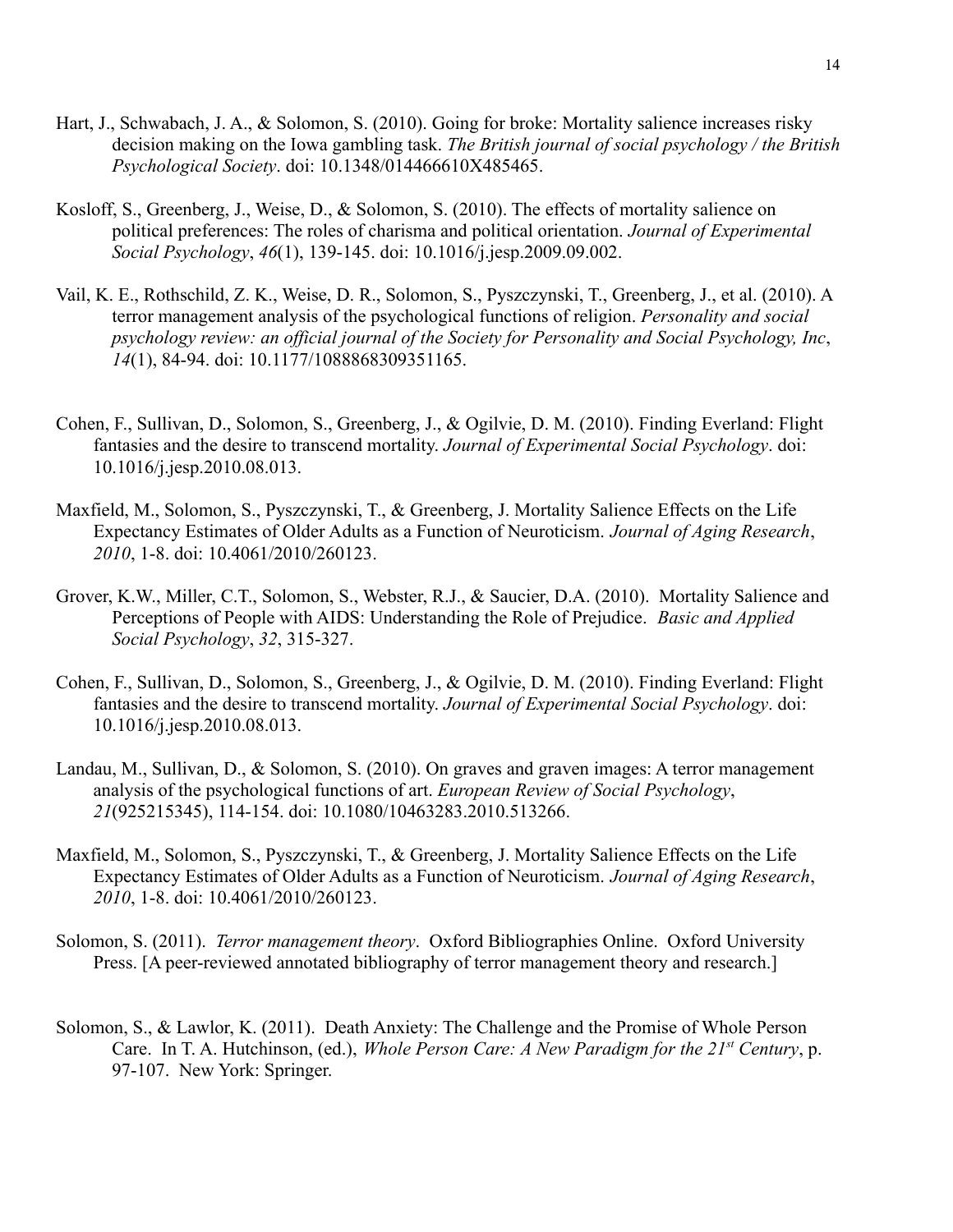- Cohen, F., & Solomon, S. (2011). The Politics of Mortal Terror. *Current Directions in Psychological Science*, *20*(5), 316-320. doi:10.1177/0963721411416570
- Solomon, S. (2011). The worm at the core. In De stralende lezer Wetenschappelijk onderzoek naar de invloed van het Lezen REDACTIE Frank Hakemulder (ed) p. 97-122, Stichting Lezen.
- Solomon, S. (2011) Death. *The Chronicle of Higher Education*, August 7, 2012. <http://chronicle.com/article/Era-in-Ideas-Death/128495/> An Era of in Ideas: To mark the 10th anniversary of the September 11 attacks, *The Chronicle Review* asked a group of influential thinkers to reflect on some of the themes that were raised by those events and to meditate on their meaning, then and now.
- Solomon, S. (2011). Terror Management Theory: Why War? In Daniel J. Christie (ed), *The Encyclopedia of Peace Psychology*, p. 1097-1101, Wiley-Blackwell.
- Solomon, S. (2012). Up the down staircase: From the psychological to the theological. *Edification: The Transdisciplinary Journal of Christian Psychology*, *6* (1), p. 35-38.
- Solomon, S. (2012). Creatively Teaching Psychology in Liberal Arts Institutions. In *Teaching Creatively and Teaching Creativity*, M.B. Gregorson, H.T. Snyder, & J.C. Kaufman (eds.). (p 62-70) New York: Springer.
- Maxfield, M., Pyszczysnki, T., & Solomon, S. (2012). Finding Meaning in Death: Terror Management Among the Terminally Ill. In *Facing Cancer and the Fear of Death: A Psychoanalytic Perspective on Treatment*, N. Straker (ed). (p 41-60) New York: Jason Aronson.
- Cohen, F., Soenke, M., Solomon, S., & Greenberg, J. (2013). Evidence for a Role of Death Thought in American Attitudes toward Symbols of Islam. *Journal of Experimental Social Psychology*, *49*,189-194.
- Solomon, S. & Landau, M.J. (2013). Little Murders: Cultural Animals in an Existential Age. In Death in Classic and Contemporary Film: Fade to Black, D. Sullivan & J. Greenberg (eds), p. 55-71. New York: Palgrave Macmillan.
- Solomon, Sheldon and Jerry S. Piven (2013). "Death and Dying." In *Oxford Bibliographies in Psychology*, Dana S. Dunn (ed). New York: Oxford University Press.
- Layden, S., Bridglall, B.L., & Solomon, S. (2013). Creating Opportunities to Learn: The Opportunity Programs at Skidmore College in Saratoga Springs, NY. In *Teaching and Learning in Higher Education*, Beatrice L. Bridglall (ed.), p. 75-107. New York: Lexington Books.
- Solomon, S. (2014) The Role of Death Denial in Human Affairs. *Trends in Cognitive Sciences*. DOI: 10.1016/j.tics.2013.12.007
- Greenberg, J., Landau, M.J., Kosloff, S., Soenke, M., & Solomon, S. (2015). How our means for feeling transcendent of death foster prejudice, stereotyping, and conflict. In T. Nelson (Ed.), *The*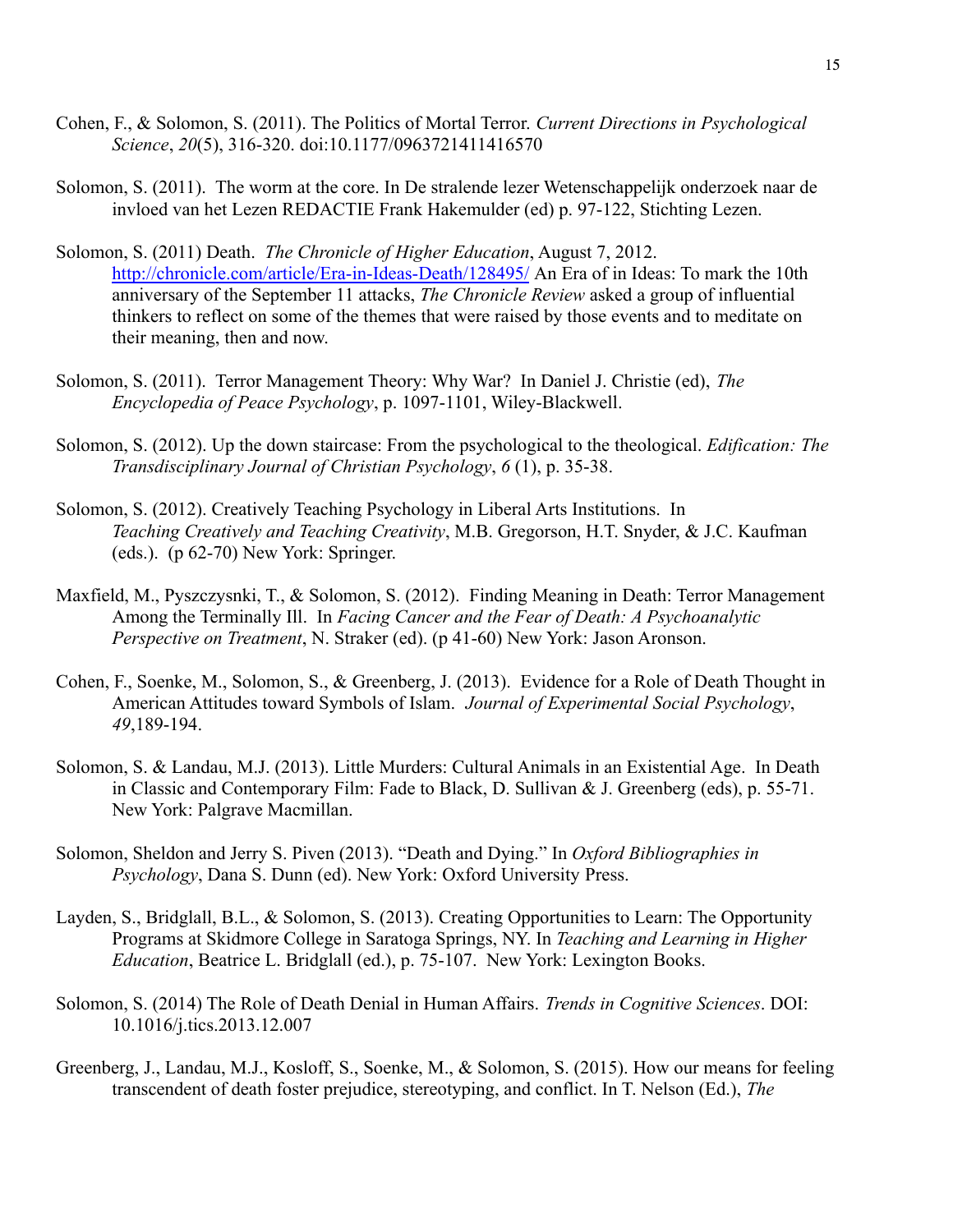*Handbook of Prejudice, Stereotyping, and Discrimination, 2ND Edition.* New York: Psychology Press.

- Kosloff, S., Maxfield, M., & Solomon, S. (2014). Multimethod Assessment of Existential Concerns: A Terror Management Perspective. In Hopwood, C.J., & Bornstein, R.F. (Eds.), *Multimethod Clinical Assessment*. (p 121-149) New York: The Guilford Press.
- Solomon, S., Greenberg, J. & Pyszczynski, T. (2015) The Worm at the Core: On the Role of Death in Life. New York: Random House.
- Pyszczynski, T., Solomon, S., & Greenberg, J. (2015). Thirty Years of Terror Management Theory: From Genesis to Revelation. In Olson, J. & Zanna, M. (eds) *Advances in Experimental Social Psychology*, 52, 1-70.
- Cook, C. L., Cohen, F., & Solomon, S. (2015). What if they're right about the afterlife? Evidence of the role of existential threat on anti-atheist prejudice. Social Psychological and Personality Science, 6(7), 840–846. https://doi.org/10.1177/1948550615584200
- Greenberg, J., Pyszczynski, T., & Solomon, S. (2016). Psychology's Folie à Trois: 'Til Death Do Us Part. In Zweigenhaft, R.L. & Borgida, E. (eds) *Collaboration in Psychological Science: Behind The Scenes* (pp. 53-64). New York: Worth Publishers.
- Solomon, S. (2017). Terror Management Theory. *Wiley Blackwell Encyclopedia of Social Theory*. Edited by Bryan S. Turner, John Wiley & Sons, Inc.
- Cohen, F., Thompson, S. Pyszczynski, T., & Solomon, S. (2017). Death: The Trump Card. In M. Fitzduff (ed.) *Why Irrational Politics Appeals: Understanding the Allure of Trump* (pp. 132-151). Praeger.
- Solomon, S., Testoni, I., Bianco, S. (2017). CLASH OF CIVILIZATIONS? TERROR MANAGEMENT THEORY AND THE ROLE OF THE ONTOLOGICAL REPRESENTATIONS OF DEATH IN CONTEMPORARY GLOBAL CRISIS. *TPM-TESTING PSYCHOMETRICS METHODOLOGY IN APPLIED PSYCHOLOGY, 24*(3), 379-398.
- Cohen, F., Solomon, S., Kaplin, D. (2017). You're Hired! Mortality Salience Increases Americans' Support for Donald Trump. *ANALYSES OF SOCIAL ISSUES AND PUBLIC POLICY, 17*(1), 339-357.
- Solomon, S. (2017). The Role of Death Denial in Culture and Consciousness. *Emerging Trends in the Social and Behavioral Sciences* (pp. 1-16). Hoboken, NJ, USA: John Wiley & Sons, Inc..
- Pelham, B. W., Shimizu, M., Arndt, J., Carvallo, M., Solomon, S., Greenberg, J. (2018). Searching for God: Illness-Related Mortality Threats and Religious Search Volume in Google in 16 Nations. *PERSONALITY AND SOCIAL PSYCHOLOGY BULLETIN, 44*(3), 290-303.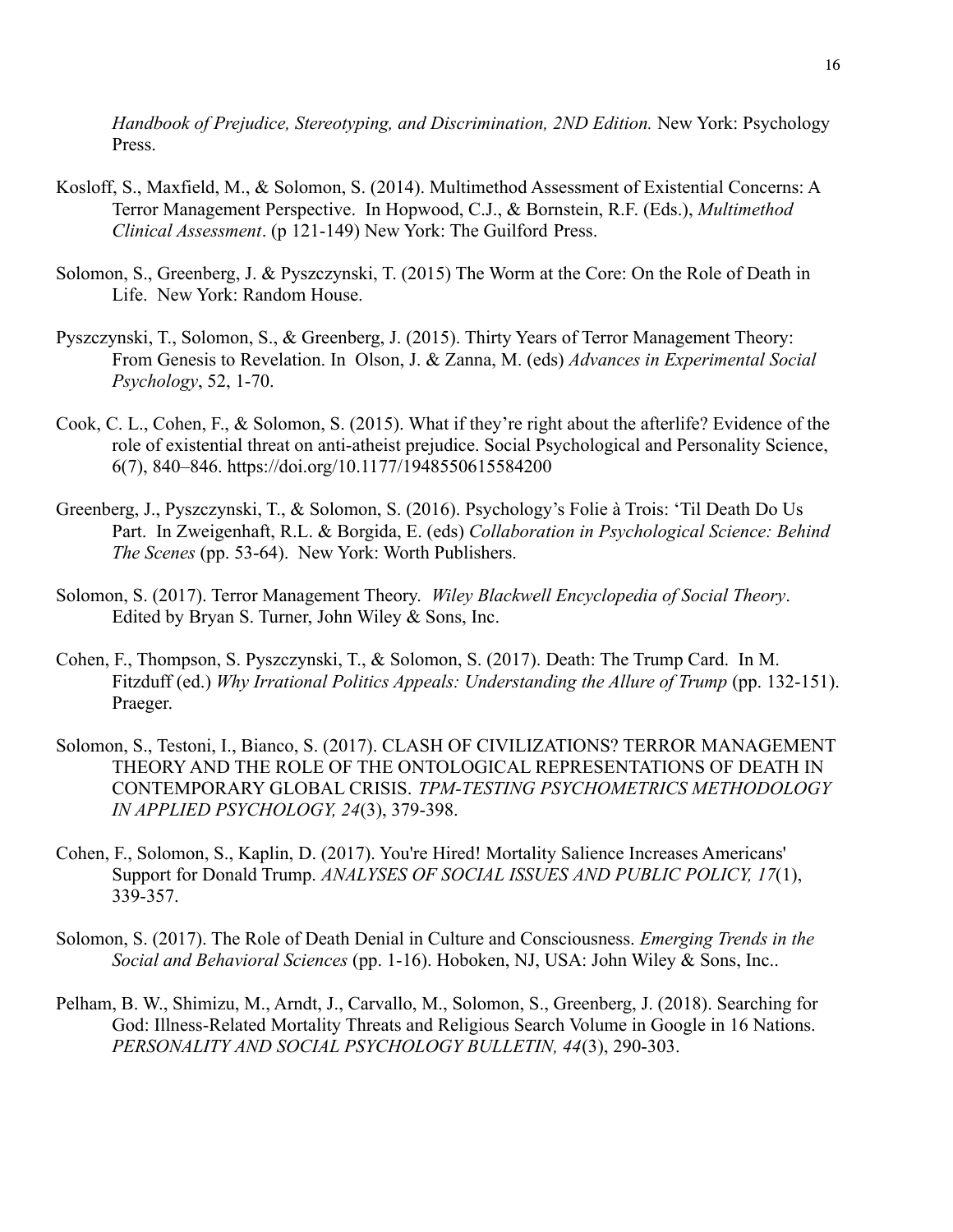- Firestone, R. W., & Solomon, S. (2018). Separation Theory: Sheldon Solomon Interview With Robert Firestone. *Journal of Humanistic Psychology*. <https://doi.org/10.1177/0022167818796881>
- Solomon, S., & Thompson, S. (2018). Secular Cultural Worldviews. *Handbook of Terror Management Theory* (pp. 287-302). New York, United States: Elsevier.
- Solomon, S., & Greenberg, J. (2019). Existential Meaning and Terror Management. *Oxford Research Encyclopedia of Psychology*.Oxford University Press.
- Solomon, S. (2019). Death Denial in the Anthropocene. In K. Zywert, & S. Quilley (Eds.), *Health in the Anthropocene: Living Well on a Finite Planet* (pp. 404-431). Toronto Canada, Canada: University of Toronto Press.
- Solomon, S. (2019). Mourning in Trump's America: An Existential Account of Political Grief. *Non-Death Loss and Grief: Context and Clinical Implications* (pp. 61-72). New York: New York, United States: Routledge.
- Solomon, S. (2019). From Cradle to Grave: A Terror Management Theory Analysis of Parenthood. *Pathways and Barriers to Parenthood: Existential Concerns Regarding Fertility, Pregnancy, and Early Parenthood* (pp. 185-198). New York, New York, United States: Springer.
- Bianco, S., Testoni, I., Palmieri, A., Solomon, S., & Hart, J. (2019). The Psychological Correlates of Decreased Death Anxiety After a Near-Death Experience: The Role of Self-Esteem, Mindfulness, and Death Representations. Journal of Humanistic Psychology. <https://doi.org/10.1177/0022167819892107>
- Emanuel, L. L., Solomon, S., Fitchett, G., Chochinov, H., Handzo, G., Schoppee, T., Wilkie, D. (2020). Fostering Existential Maturity to Manage Terror in a Pandemic. *JOURNAL OF PALLIATIVE MEDICINE*. [http://doi.org/10.1089/jpm.2020.0263](https://doi.org/10.1089/jpm.2020.0263)
- Solomon, S. (2020). The worm at the core: On the role of death in life. *Grief Matters: The Australian Journal of Grief and Bereavement, 23*(1), 20-24.
- Solomon, S. (2020). A Brief History of Death. In Dess, N. (ed.) *A Multidisciplinary Approach to Embodiment: Understanding Human Being*. Routledge.

# ADD RELIGION CHAPTERS – DWELLING AND THE SPEE CHAPTER

- Solomon, S., Kosloff, S. (2020). The paradox of faith: how existential concerns motivate both prosocial and antisocial religious behaviors. *The Science of Religion, Spirituality, and Existentialism*. San Diego, California, United States: Academic Press
- Lifshin, Horner, Helm, Solomon, & Greenberg (2021). Self-esteem and immortality: Evidence regarding the terror management hypothesis that high self-esteem is associated with a stronger sense of symbolic immortality,*Personality and Individual Differences,175.* [https://doi.org/10.1016/j.paid.2021.110712.](https://doi.org/10.1016/j.paid.2021.110712)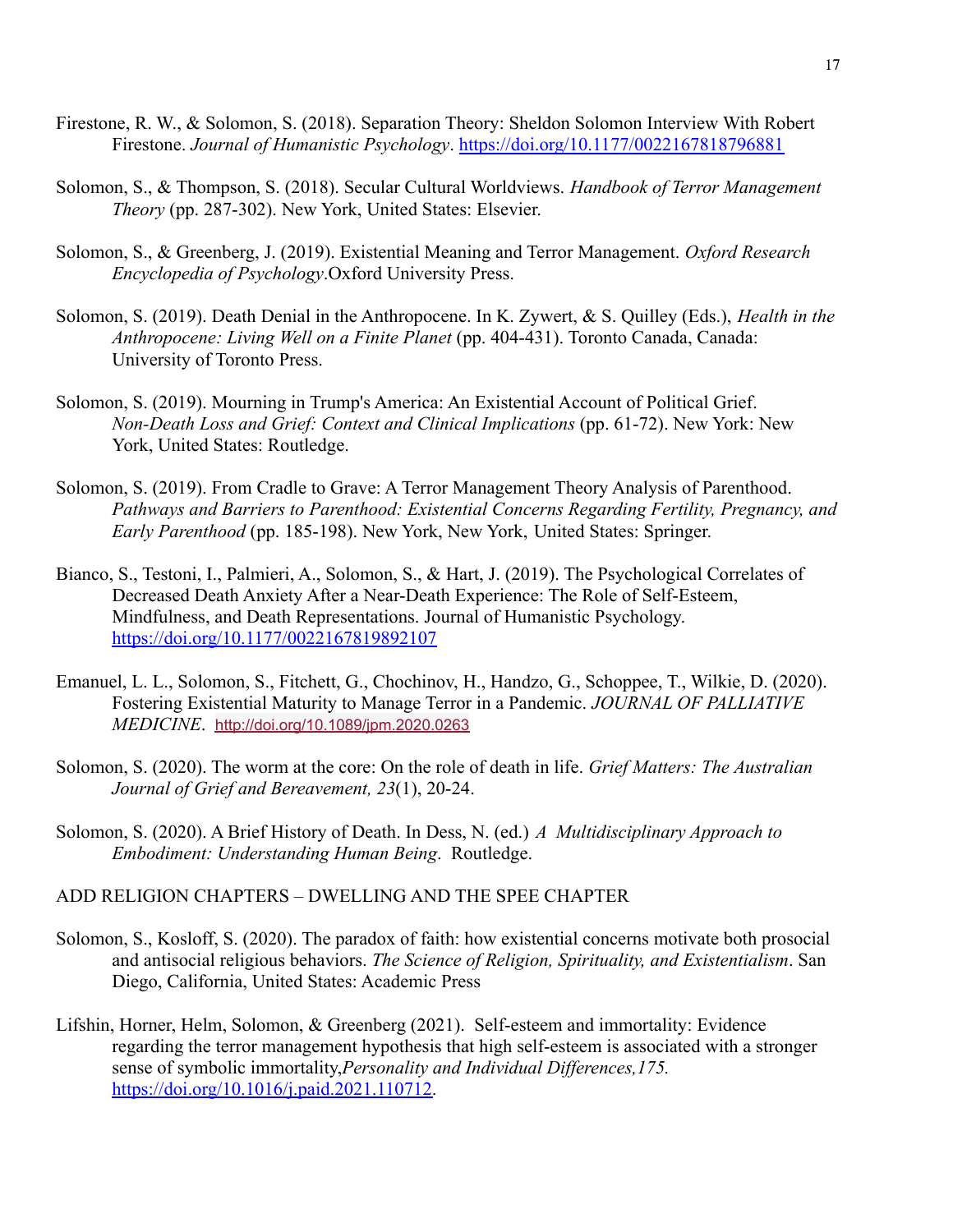Solomon, S.; Rostellato, D.; Testoni, I.; Calabrese, F.; Biasco, G. Journalistic Denial of Death During the Very First Traumatic Period of the Italian SARS-CoV2 Pandemic. Preprints 2021, 2021030451 (doi: 10.20944/preprints202103.0451.v1).

### Invited Presentations:

- Solomon, S. (1985 May). The psychopathology of social psychology. Invited address at Second International Conference on the Self at Nags Head Conference Center, North Carolina.
- Solomon, S., Greenberg, J., and Pyszczynski, T. (1986 April). Culture as a terrordriven symbolic construction. Invited presentation for a symposium entitled "The Role of Symbols for the Individual and Society". Presented at the 57th Meeting of the Eastern Psychological Association.
- Solomon, S. Socialization IS Neurosis. (1986, May). Invited talk at 3rd Annual International Conference on Self. Nags Head, North Carolina.
- Solomon, S., Greenberg, J., and Pyszczynski, T. (1986, June). Isms make schisms can we have peace and culture also? Invited address at International Society of Political Psychology. Amsterdam, Holland.
- Solomon, S. (1987). Towards an affective and motivational model of cognitive and perceptual development. Nags Head, North Carolina.
- Solomon, S., Greenberg, J., & Pyszczynski, T. (1988, May). Further evidence of Terror Management. Nagshead Conference on the Self, Nags Head, North Carolina.
- Solomon, S., Greenberg, J., & Pyszczynski, T. (1989, May). The Death Denying functions of Self-Esteem and the Cultural Worldview. Nagshead Conference on the Self and Culture. Nags Head, North Carolina.
- Solomon, S., Greenberg, J., & Pyszczynski, T. (1989, July). Confrontation with Death: Affective and Cognitive Consequences. First European Congress of Psychology. Amsterdam, Holland.
- Solomon, S., Greenberg, J., & Pyszczynski, T. (1989, August). Self-esteem, culture, and the need to belong. APA.
- Solomon, S. (1990). Toward an applied theoretical social psychology. Colloquia to faculty and graduate students at SUNY-Buffalo.
- Solomon, S. (1990). Toward an applied theoretical social psychology. Colloquia to faculty and graduate students and Rutgers University.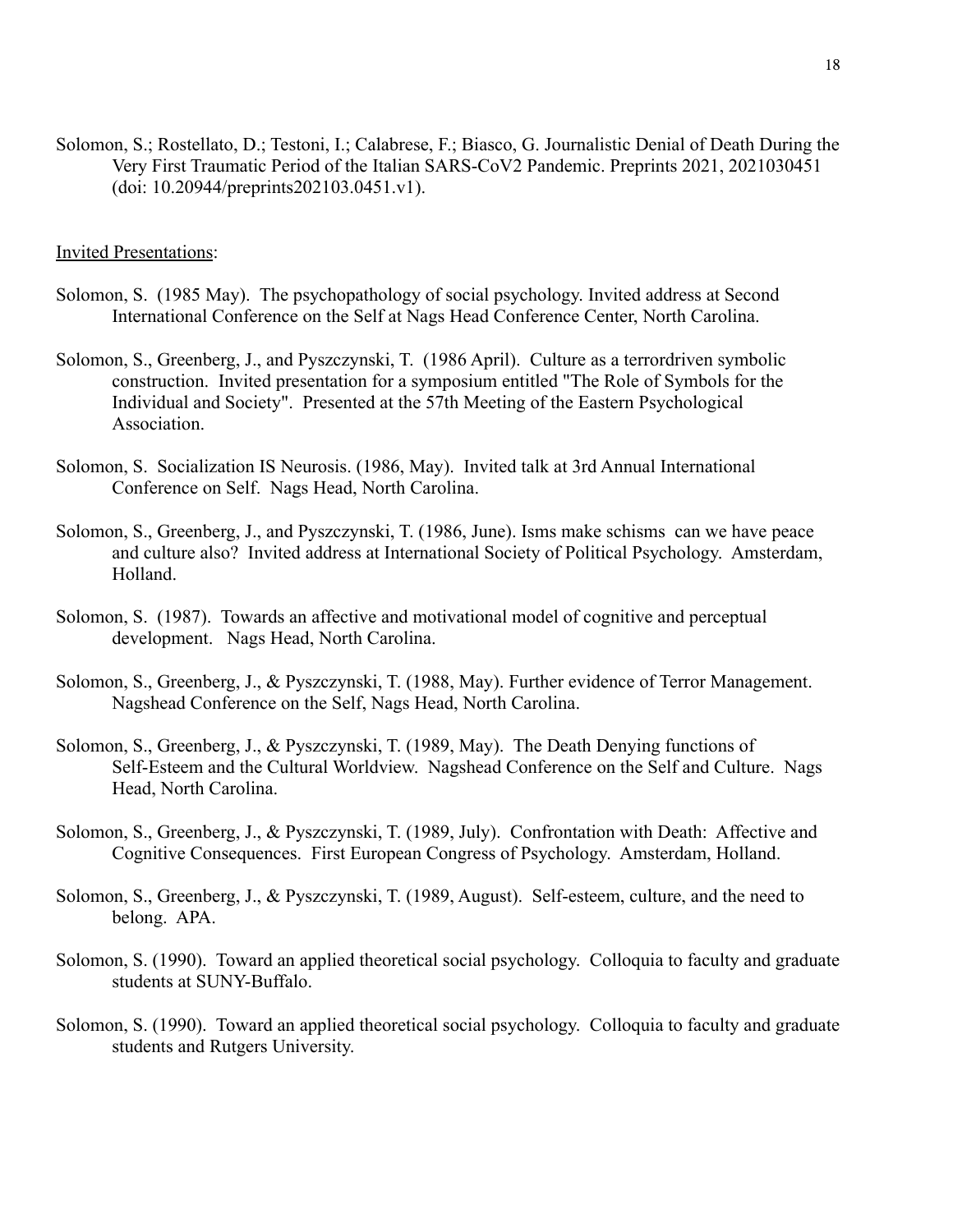- Solomon, S. (1990). Toward an applied theoretical social psychology. International Congress of Applied Psychology. Kyoto, Japan.
- Solomon, S. (1990). An introduction to terror management theory. Conference on Perseveration and Perspective taking. University of Bielefeld, West Germany.
- Solomon, S. (1991). Terror Management theory of self-esteem and social behavior. International Congress of Stress, Anxiety, and Emotional Disorders. University of Minho, Braga, Portugal.
- Solomon, S. (1993). Terror Management and Self Determination: Toward an integration of motivational perspectives on the self and social behavior. Invited symposium with Ed Deci of the University of Rochester at EPA, Arlington, Va., April 1993.
- Solomon, S. (1994). Terror management theory of self-esteem and social behavior. Colloquia to faculty and graduate students at McGill University.
- Solomon, S. (1994). Terror management theory of self-esteem and social behavior. Colloquia to faculty and graduate students at University of Washington.
- Solomon, S. (1994). Terror management theory of self-esteem and social behavior. Colloquia to faculty and graduate students at City University of New York.
- Solomon, S. (1994, April). Fear of death and social behavior. Lecture presented for The Ernest Becker Foundation at University of Washington.
- Solomon, S. (1994, November). Terror management theory of self-esteem and social behavior. Colloquia to faculty and graduate students at Shippensburg State University.
- Solomon, S. (1994, December). Empirical Assessment of Terror Management Theory. Lecture presented for The Ernest Becker Foundation at University of Washington.
- Solomon, S. (1995, April). Empirical Assessment of Terror Management Theory. Colloquia to faculty and graduate students at Brooklyn College.
- Solomon, S. (1995, May). An Existential Psychodynamic Perspective on Self-esteem and Cultural Worldviews: Theory and Research. Lecture for The Ernest Becker Foundation at Seattle University.
- Solomon, S. (1995, October). Fear is the Mother of Violence. Lecture for The Love of Violence Conference sponsored by The Ernest Becker Foundation and the Department of Comparative Religion at the University of Washington (Seattle).
- Solomon, S. (1996, April). The Psychodynamics of Terror Management. Lecture for the social psychology faculty and graduate students at the University of Maryland.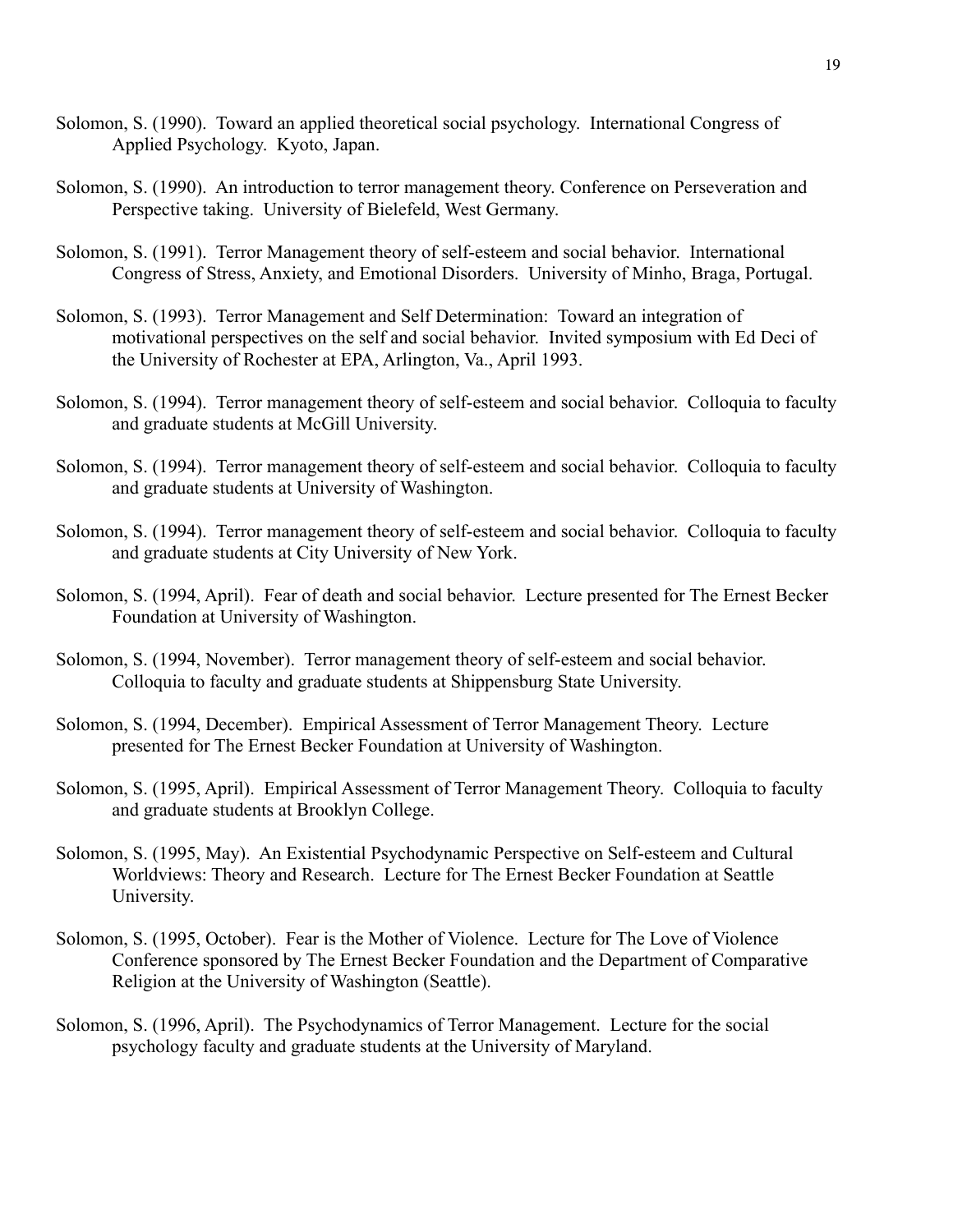- Solomon, S. (1996, October). Fear is the Mother of Violence 2: The Psychodynamics of Terror Management. Lecture for the second The Love of Violence Conference sponsored by The Ernest Becker Foundation and the Department of Comparative Religion at the University of Washington (Seattle).
- Solomon, S. (1996, October). Fear is the Mother of Violence. Lecture for the faculty and graduate students in the Department of Religion at Syracuse University.
- Solomon, S. (1997, June). Tales from the Crypt: On the Role of Death in Life. Lecture for the faculty and graduate students in the Department of Psychology and the Humanities program at the University of Georgia.
- Solomon, S. (1997, October). When gangs are good: A terror management analysis of social deviance. Lecture for the third The Love of Violence Conference sponsored by The Ernest Becker Foundation and the Department of Comparative Religion at the University of Washington (Seattle).
- Solomon, S. (1997, October). Transcience and Transcendence: On the role of death in life. Keynote address at the Israeli Psychological Association meeting (Tel Aviv, Israel).
- Solomon, S. (1998, January). Tales from the Crypt: Role of Death in Life. Invited address to theater department faculty and students at Worcester Polytechnical Institute (Worcester, Massachusetts).
- Solomon, S. (1998, February). Grave Matters: On the Role of Death in Life. Edwin Moseley Faculty Research Lecture, Skidmore College.
- Solomon, S. (1998, March). Just Say No! Invited address on the work of Otto Rank for the Ernest Becker Foundation and School of Comparative Religion at the University of Washington in Seattle.
- Solomon, S. (1998, April). Historical overview of psychological defenses. Third annual conference on consciousness, University of Arizona, Tucson.
- Solomon, S. (1998, May). Grave Matters: On the Role of Death in Life. McGill University Medical School, Department of Oncology.
- Solomon, S. (1998, September). Grave Matters: On the Role of Death in Life. Northwest Society for Internal Medicine. Seattle, Washington.
- Solomon, S. (1998, October). Grave Matters: On the Role of Death in Life. Northeast Memorial Society (Albany, New York).
- Solomon, S. (1999, January). Grave Matters: On the Role of Death in Life. Department of Psychology, College of New Rochelle.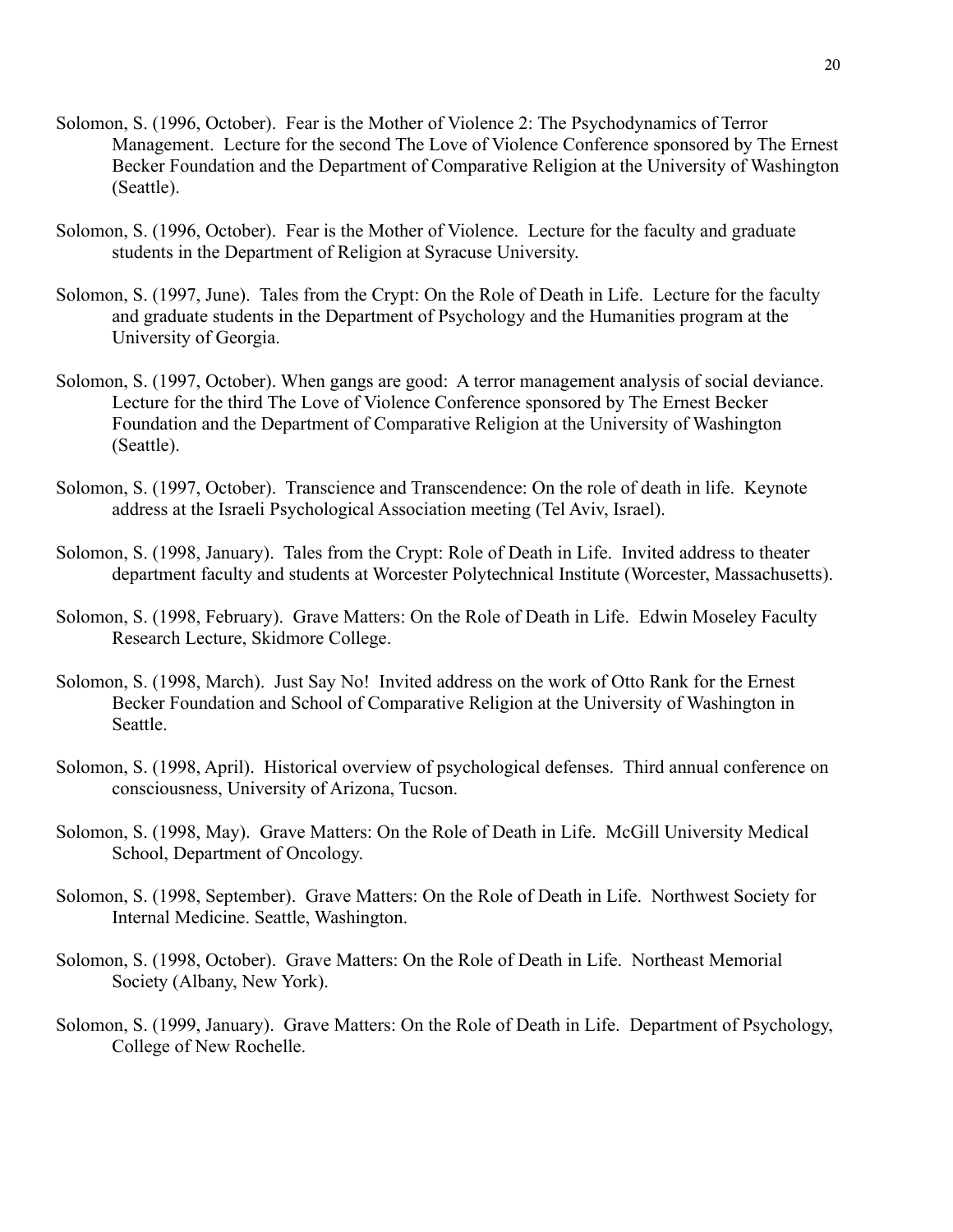- Solomon, S. (1999, April). Grave Matters: On the Role of Death in Life. Department of Psychology, University of Southern California.
- Solomon, S., (1999, April) Leadership. Keynote talk for Leadership Conference, California Institute of Technology, UCLA Conference Center, Lake Arrowhead, California.
- Solomon, S. (1999, June). Grave Matters: On the Role of Death in Life. Keynote talk for New York State College Counselors, Skidmore College.
- Solomon, S. (1999, August). The Psychological Foundations of Culture: Before, besides, and beyond evolutionary psychology. Meeting of the American Psychological Association, Boston, Massachusettls.
- Solomon, S. (1999, September). Why Settle Down? The Mystery of Community. Presentation for the Ernest Becker Foundation and Department of Anthropology, University of Washington, Seattle.
- Solomon, S. (1999, September). Terror Management Theory and Research: Exploring the Death-Denying Function of Culture. Plenary address for biennial meeting of the Society for Psychological Anthropology, Albequerque, New Mexico.
- Tom Pyszczynski, Jeff Greenberg, Sheldon Solomon, & Jamie Arndt (October 1999). The Function of Self-Esteem: Is it an Anxiety-Buffer or a Barometer of Social Acceptance...and Does it Matter? Society for Experimental Social Psychology, St. Louis, Mo.
- Solomon S. (October 1999). Unconscious psychological defenses. Symposium (moderated by Jeff Greenberg) with Elizabeth Loftus and Anthony Greenwald at University of Washington (Seattle) for Ernest Becker Foudation, Love of Violence conference (fifth annual).
- Solomon S. (January 2000). Grave Matters: On the Role of Death in Life. Ben Franklin Dinners, New York City ("The Ben Franklin Dinners are hosted by The Gracia Group in honor of Franklin and his inexhaustible curiosity. They are an opportunity for leading minds in the arts, sciences and commerce to come together for a night of delicious food, fine wine, and captivating conversation.")
- Solomon, S. (March 2000). Grave Matters: On the Role of Death in Life. Medical Staff Leadership Retreat, Swedish Medical Center, Seattle Washington.
- Solomon, S. (April 2000). Filthy Lucre. Presentation for "Limits of Materialism" conference at Peter Drucker School of Management, Claremont, California.
- Solomon, S., (July 2000). From Kosovo to Columbine: Fear of Death and Human Violence, Meeting of International Society of Political Psychology, Seattle, Washington.
- Solomon, S., (July 2000). The Birth and Death of Meaning. Plenary presentation for International Conference: Searching for Meaning in the New Millennium, Vancouver, BC.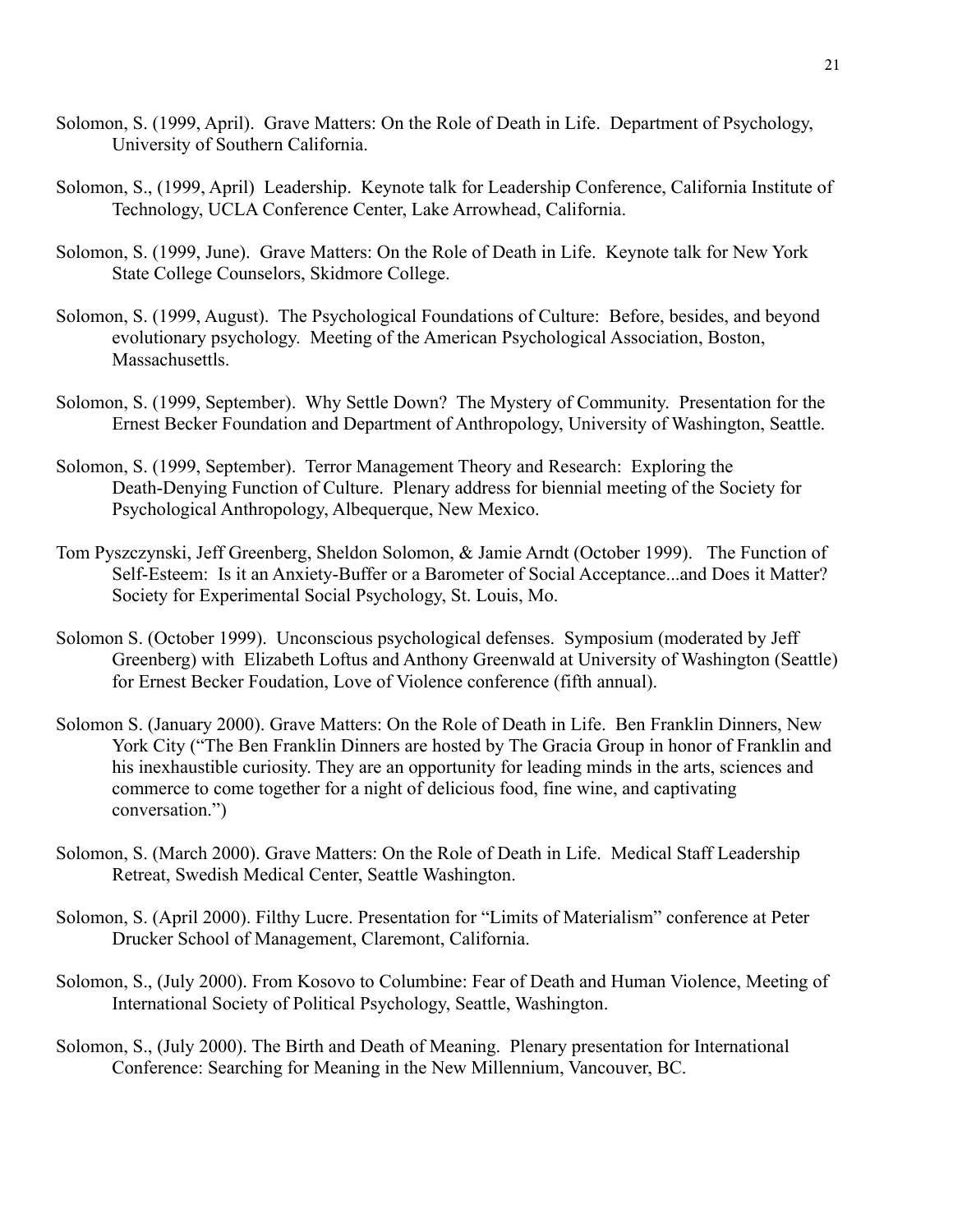- Solomon, S., (August 2000). From Kosovo to Columbine: Fear of Death and Human Violence, Meeting of the American Psychological Association, Washington, DC.
- Solomon, S., (September 2000). Our Personal Response to Mortality. Plenary talk for 13<sup>th</sup> International Congress on Care of the Terminally Ill, sponsored by Palliative Care Division, Department of Oncology, McGill University, Montreal, Canada.
- Pyszczynski, T., Greenberg, J., Arndt, J., & Solomon, S. (October 2000). The psychological function of self-esteem: culturally-constructed anxiety-buffer or barometer of social inclusion? Meeting of the Society of Experimental Social Psychology, Atlanta Georgia.
- Solomon, S. (April 2001). Out damn spot: The effects of mortality salience on obsessive-compulsive and phobic behavior. Colloqium for the faculty and graduate students in the social psychology program at the University of Massachusetts.
- Solomon, S. (April 2001). Dancing at Dawn. Lecture sponsored by the Ernest Becker Foundation and the University of Washington (Seattle) Department of Anthropology.
- Solomon, S. (August 2001). A terror management theory of social behavior: The psychological functions of self-esteem and cultural worldviews. Keynote address for "Finding meaning in the human existence: Emerging perspectives in experimental existential psychology," at Free University, Amsterdam, Holland.
- Solomon, S. (August 2001). Out damn spot: The effects of mortality salience on obsessive-compulsive and phobic behavior. Part of invited symposium at 2001 Meeting of APA in San Francisco examining clinical applications of terror management theory.
- Solomon, S. (September 2001). Symbols: jumping the saptio-temporal gap to make the unreal real. Lecture for the existential psychology program at Seattle University of Washington (co-sponsored by Ernest Becker Foundation).
- Solomon, S. (October, 2001). Human awareness of death and the evolution of culture. Invited colloqium for biology department at New York University.
- Solomon, S. (November, 2001). The control of death and the death of control: the effects of mortality neuroticism and mortality salience on desire for personal control. Presentation for International Leadership Association in Miami.
- Solomon, S. (December, 2001). Fear of death and social behavior: The anatomy of human destructiveness. Invited colloquium for psychology department at Trinity College, Dublin, Ireland.
- Solomon, S., Greenberg, J. & Pyszczynski, T. (June, 2002). Terror and transcendence: The role of death denial in social identification. 13th General Meeting of the European Association of Experimental Social Psychology. San Sebastian, Spain.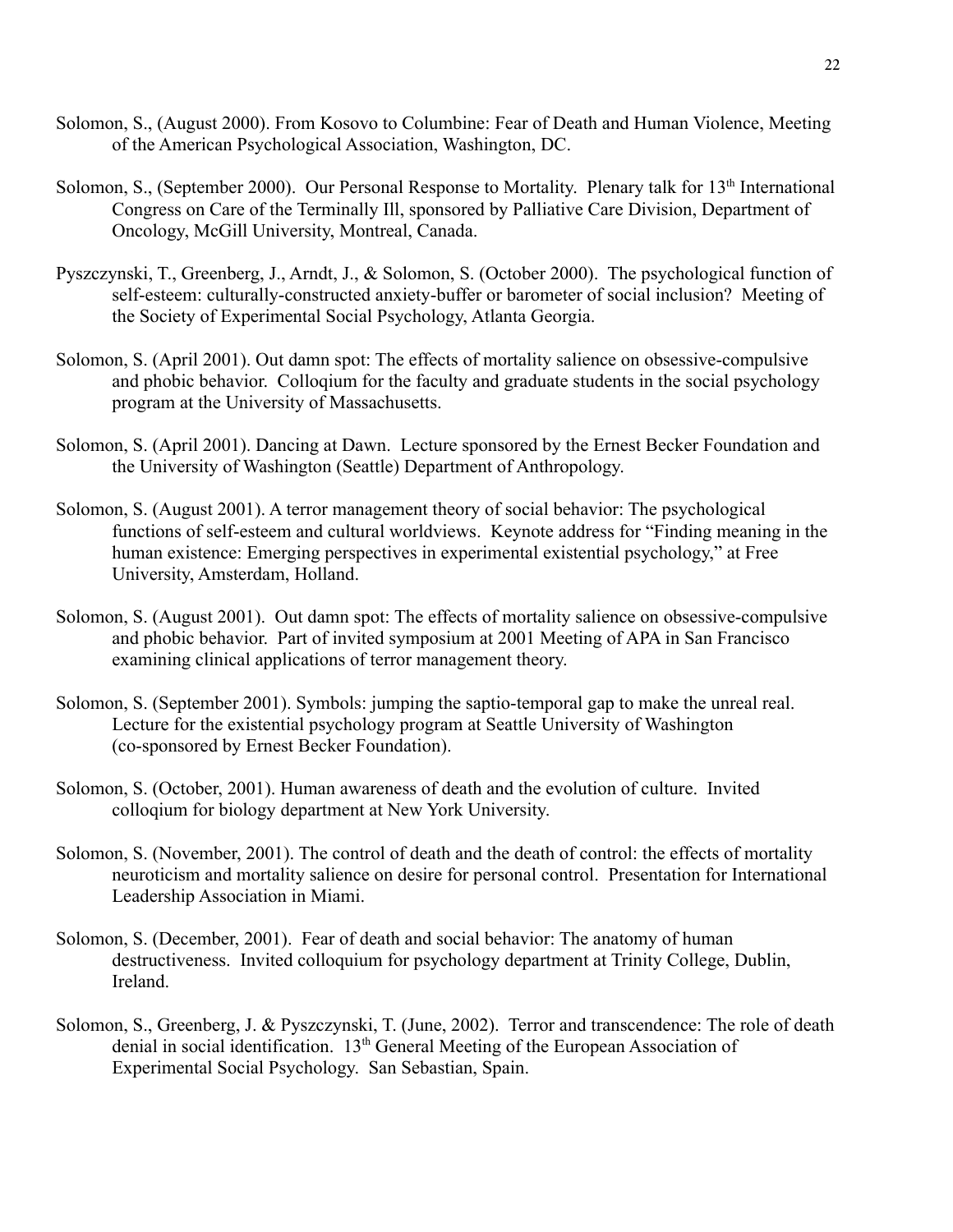- Solomon, S. (September, 2002). Winesburg, Ohio. Meeting of the Sherwood Anderson Literary Society, Elyria, Ohio.
- Solomon, S. (October, 2002), The structure of evil: History is a nightmare from which I am trying to awaken. Keynote presentation for Love of Violence conference at Seattle University (co-sponsored by Ernest Becker Foundation).
- Solomon, S. (January, 2003). Out damn spot: The effects of mortality salience on obsessive-compulsive and phobic behavior. Colloquium for social psychology faculty and graduate students at the University of Connecticut.
- Solomon, S. (January, 2003). In the wake of 9/11: The psychology of terror. Presentation for psychology faculty and students at Middlebury College.
- Solomon, S. (March, 2003). Life against Death. Presentation for Destroying the World to Save it: Death-denying Apocalyptic Violence in the Wake of 9/11 conference sponsored by Departments of Psychiatry and Anthropology and the Ernest Becker Foundation, University of Washington, Seattle.
- Pyszczynski, T., Greenberg, J. & Solomon, S. (March, 2003). The dual-process model of defense against conscious and unconscious death-related thought. The Sixth Sydney Symposium of Social Psychology, Sydney, Australia.
- Solomon, S. (March, 2003). Fear of Death and Social Behavior: Testing "Untestable" Ideas. Colloquium for psychology students at Central Michigan University.
- Solomon, S. (March, 2003). In the Wake of 9/11: The Psychology of Terror. Presentation for Defying Death by Destroying Others: Death Anxiety and the Impulse to Violence conference at Central Michigan University.
- Solomon, S. (April, 2003). The structure of evil: History is a nightmare from which I am trying to awaken. Colloquium for psychology and anthropology departments at Occidental College, LA, California.
- Solomon, S. (April, 2003). The role of death in life: An overview of terror management theory and research. Rocky Mountain Psychological Association, Denver, Co.
- Solomon, S. (May, 2003). Death-Denying Apocalyptic Violence in the Wake of 9/11. Plenary Address for The Canada Research Chairs Programme "Culture and The State." University of Alberta, Edmonton, Alberta.
- Solomon, S. (May, 2003). Grave Matters: On the Role of Death in Life. Union College.
- Solomon, S. (October, 2003). The structure of evil: History is a nightmare from which I am trying to awaken. University of British Columbia.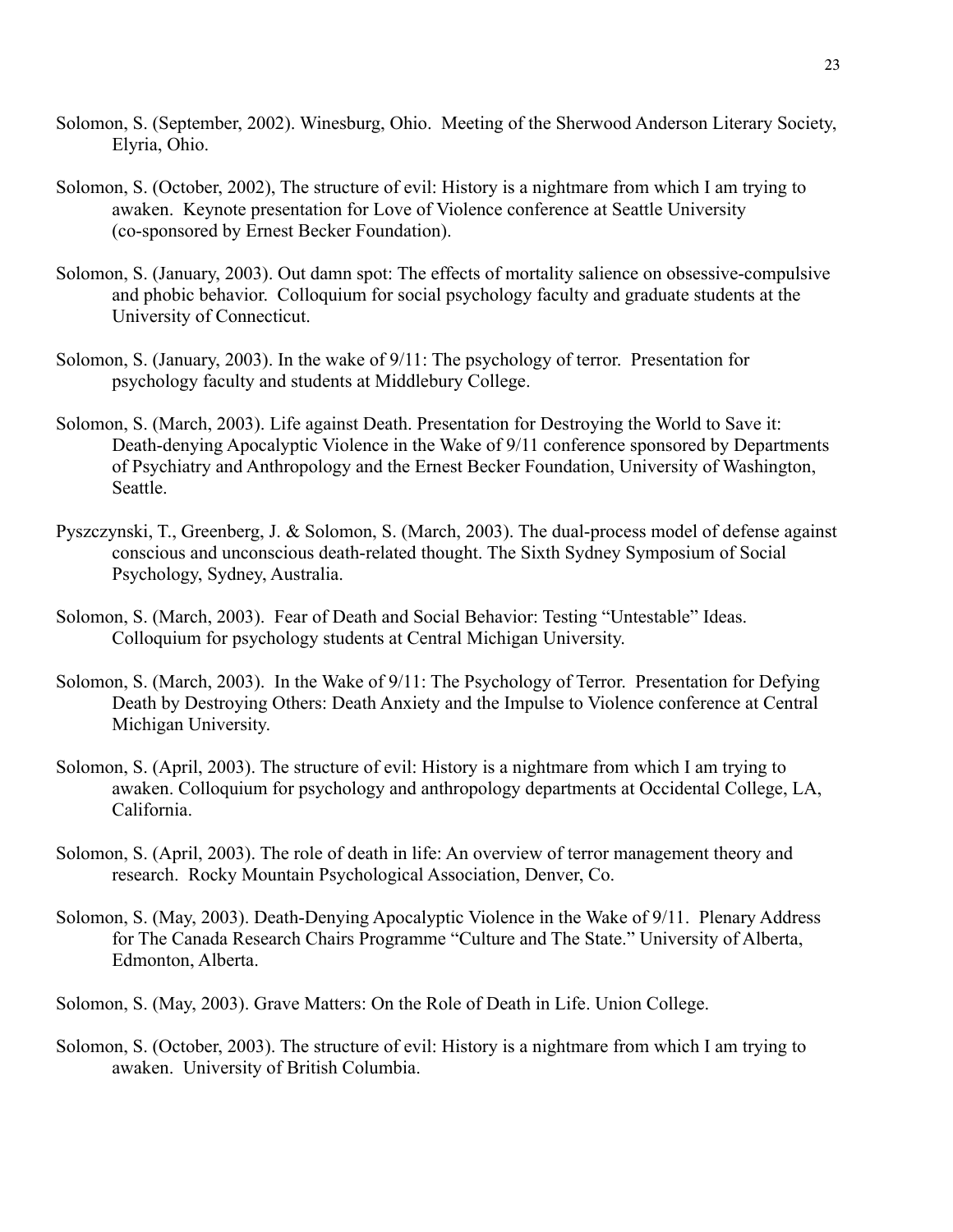- Solomon, S. (October, 2003). Creation of the sacred: Evolution of religion. Department of psychology (co sponsored by Ernest Becker Foundation), Seattle University.
- Solomon, S. (October, 2003). In the wake of 9/11: The psychology of terror. College of Saint Rose.
- Solomon, S. (December, 2003). Destroying the World to Save it: Death-denying Apocalyptic Violence in the Wake of 9/11. New York City College of Technology.
- Solomon, S. (Feb. 2004). In the wake of 9/11: The psychology of terror. University of Southern California (Departments of Psychology and Political Science).
- Solomon, S. (Feb 2004). Fatal attraction: The effects of mortality salience on preferences for charismatic, task-focused, and relational leaders. University of Washington (Departments of Psychology and Anthropology).
- Solomon, S. (March, 2004). The evolution of religion. New York University.
- Solomon, S. (April, 2004). Fatal distraction: The effects of mortality salience on psychological dissociation. Psychology department, Rutgers University.
- Solomon, S. (May, 2004). Destroying the World to Save it: Death-denying Apocalyptic Violence in the Wake of 9/11. Keynote Presentation, 4<sup>th</sup> Annual Siena College Psychology Undergraduate Research Conference.
- Solomon, S. (June, 2004). Deliver Us From Evil: The Fear of Death and Support for George W. Bush. International Psychohistorical Association 27<sup>th</sup> Annual Convention. New York University.
- Solomon, S. (September, 2004). Leadership in an interdependent world. Keynote talk for Blue Ridge Summit – Leadership: On your campus, into our world. Virginia Tech University, Blacksburg, Virginia.
- Solomon, S. (September, 2004). The allure of toxic leaders: Why we follow destructive leaders and how we can survive them. Blue Ridge Summit – Leadership: On your campus, into our world. Virginia Tech University, Blacksburg, Virginia.
- Solomon, S. (September, 2004). In the wake of  $9/11$ : The psychology of terror. Conference on stress and stress-related disorders: From individuals to culture. Co-occurring Disorders Institute, Wasilla, Alaska.
- Solomon, S. (October, 2004). Deliver Us from Evil: The Effects of Reminders of Death or 9/11 on Support for President George W. Bush. For Ernest Becker Foundation and Department of Psychology, Seattle University.
- Solomon, S. (December, 2004). Fatal Attraction: Why we follow destructive leaders and how we can survive them. For PhD students in Leadership Program at Seattle University.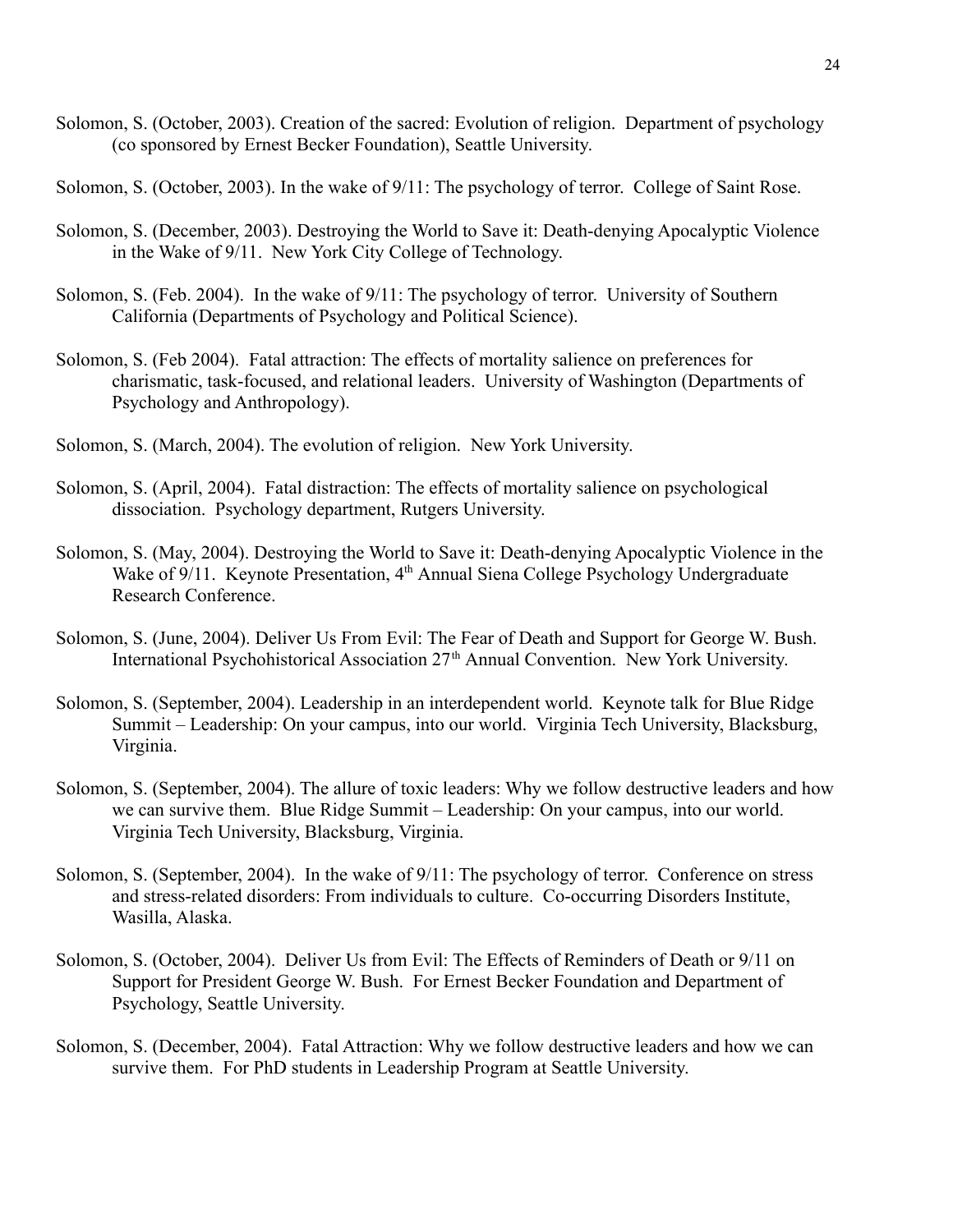- Solomon, S. (January, 2005). Fatal Distraction: The effects of mortality salience on psychological dissociation. Self & Identity Preconference sponsored by International Society for Self and Identity at Society for Personality and Social Psychology meeting, New Orleans.
- Solomon, S., Greenberg, J., & Pyszczynski, T. (January, 2005). Teach these souls to fly: Existential reactance and the flight to freedom. Society for Personality and Social Psychology meeting, New Orleans.
- Solomon, S. (February, 2005). Fatal Attraction: How the fear of death promotes alleigance to charismatic leaders. Psychology department, Williams College.
- Solomon, S. (April, 2005). Fatal Attraction: How the fear of death promotes alleigance to charismatic leaders. Social psychology faculty and graduate students, University of California, Davis.
- Solomon, S. (April, 2005). Mortal Coils. Keynote address for Assets Fair for Safe & Drug Free Schools, Anchorage School District, Anchorage, Alaska.
- Solomon, S., (May, 2005). Fear of death and political preferences: The Axis of Evil vs. The Great Satan. Psychology department, SUNY Potsdam.
- Solomon, S. (May, 2005). Fear of death and political preferences: The Axis of Evil vs. The Great Satan. Thoughts on War, Death and Freedom Conference at New York University.
- Solomon, S. (May, 2005). Fear of death and political preferences: The Axis of Evil vs. The Great Satan. Invited address at annual meeting of the American Psychological Society, Los Angeles, CA.
- Cohen, F., Grodkiewicz, J., Glushakow, J., Aiello, F., & Solomon, S. (August 2005). Effects of Mortality Salience on Consumption, Savings, and Charity. Paper presented at the 2005 Annual Meeting of the American Psychological Assocation. Washington, D.C.
- Cohen, F., Solomon, S., & Ogilvie, D. (August 2005). Apocalypse Now! Fear of Death, Political Preferences, and National Security. Paper presented at the 2005 Annual Meeting of the American Psychological Assocation. Washington, D.C.
- Solomon, S. (September 2005). Pride & Prejudice: The Anatomy of Human Destructiveness. Discrimination and Prejudice in the 21<sup>st</sup> Century: Looking Forward. Department of Psychology, University of Wisconsin, Madison, Wisconsin.
- Solomon, S. (September, 2005). Fatal Attraction: Fear of Death and Political Preferences. Department of Psychology and Center for Study of Political Psychology, University of Minnesota.
- Solomon, S. (October, 2005). Mortal Coils: Denial of Death. Keynote address for *Facing the Fear of Death*, continuing medical education program at Swedish Medical Center, Seattle, WA.
- Solomon, S. (October, 2005). Intimations of mortality: The effects of reminders of death on medical practitioners' treatment of the terminally ill. Existential Openings at the Threshold of Death, a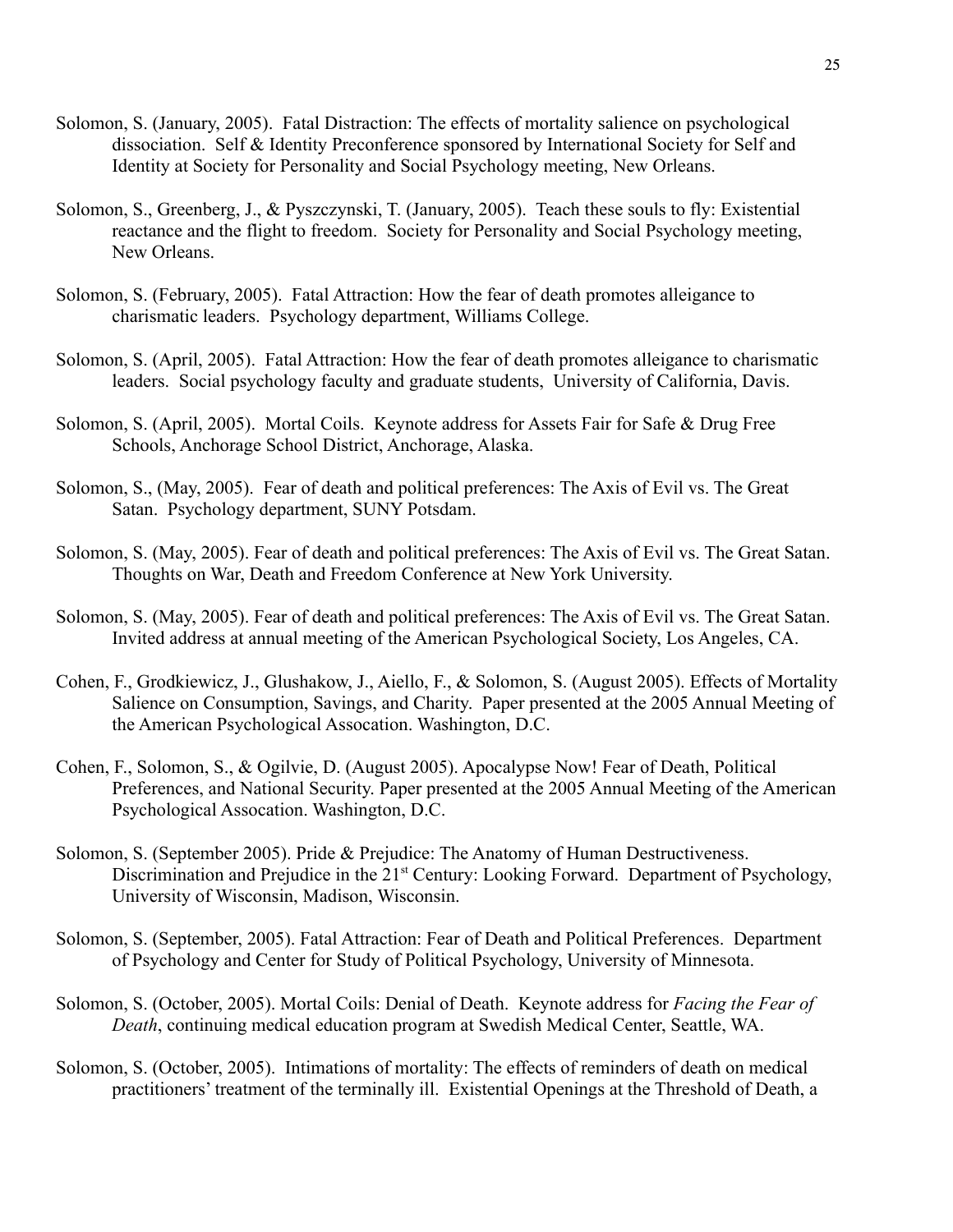conference co-sponsored by the Departments of Psychiatry & Behavioral Sciences, Anthropology, Comparative Religion, Psychology, Social Work of the University of Washington, and the Ernest Becker Foundation, Seattle, WA.

- Solomon, S. (November, 2005). Fatal Attraction: Why we follow destructive leaders and how we can survive them. For PhD students in the Leadership Program at Seattle University.
- Solomon, S. (February, 2006). Fatal Attraction: Fear of Death and Political Preferences. The Clarke Center and the Philosophy Department, Dickinson College.
- Solomon, S. (March, 2006). Mortal Coils: An existential psychodynamic investigation of human nature and experience. Soundings Program (first year experience) for Castleton State College, Castleton, Vermont.
- Solomon, S. (March, 2006). The Psychology of Terror, Lenten Dialogue at the Church of the Good Shepherd, Manhattan, New York.
- Solomon, S. (March, 2006). Exploring the Death-Denying Function of Culture. Plenary address at 26<sup>th</sup> Annual Interdisciplinary Meeting and Seminar for the Hospice and Palliative Care Association of New York State, Saratoga Springs, New York.
- Solomon, S. (April, 2006). Terror management theory. Graduate student proseminar, Department of Psychology, University of Vermont.
- Solomon, S. (April, 2006). Fatal Attraction: Fear of Death and Political Preferences. Keynote presentation for Undergraduate Research Symposium, Capital University, Columbus, Ohio.
- Solomon, S. (April, 2006). Grave Matters: On the Role of Death in Life. Distinguished Lecture Series, University of Texas at San Marcos.
- Solomon, S. (2006). Grave Matters: The Anatomy of Human Destructiveness. Invited Address at the annual meeting of the American Psychological Association, New Orleans, LA.
- Solomon, S. (2006). Matters: The Anatomy of Human Destructiveness. Social psychology faculty and students at the University of Richmond.
- Solomon, S. (2006). Fatal Attraction: Fear of Death and Political Preferences. Jepson School of Leadership, University of Richmond.
- Solomon, S. (2006). Lethal Consumption: Death-denying Materialism. For Existence, Education and Eco-Responsibility conference at the University of Washington, Seattle WA.
- Solomon, S. (2007). The Great Satan vs. The Axis of Evil. Invited presentation for the annual meeting of the Eastern Psychological Association, Philadelphia, Pa.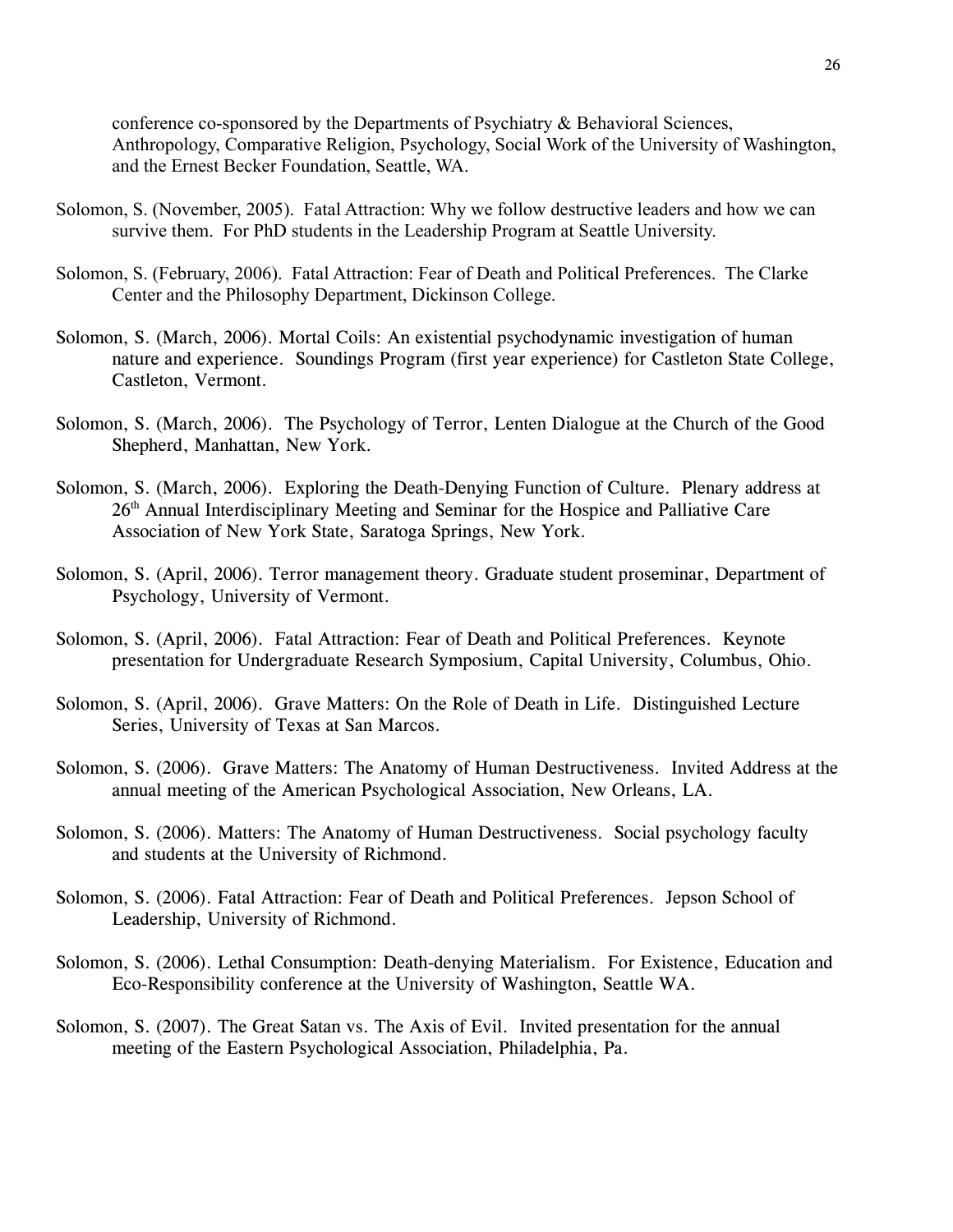- Solomon, S. (2007). The Psychology of Terror: Terror Management Theory and Religious Extremism. Sacred Violence: Religion and Terrorism. The Roe Green Foundation Conference presented by the Institute for Global Security Law and Policy at Case Western University School of Law.
- Solomon, S. (2007). The Great Satan vs. The Axis of Evil. Invited presentation for the annual meeting of the Western Psychological Association, Vancouver.
- Solomon, S. (2007). Grave Matters: On the role of death in life. Faculty salon at the University of British Columbia, Vancouver.
- Solomon, S. (2007). Teach these Souls to Fly: Supernatural as Evolutionary Adaptation. Departments of Psychology, Anthropology, Communications, Comparative Religion, and the Ernest Becker Foundation, University of Washington, Seattle, WA.
- Solomon, S. (2007). Fatal Attraction: Fear of Death and Political Preferences. Department of Psychology, Lawrence University, Appleton Wisconsin.
- From Kosovo to Columbine: Fear is the Mother of Violence. Keynote address for Understanding Violence: Tools for Educators and Communities, Department of Psychology, Criminal Justice, and Counseling, Seattle University, Seattle WA. (October 2007)
- God is Sometimes Great: Religion as the Problem and the Cure. Confronting Death: Religious and Psychological Explorations. The Edward B. Breuggeman Center for Dialogue and Department of Theology, Xavier University. (October 2007)
- Grave Matters: On the Role of Death in Life. Keynote address for a conference in commemoration of Victor Florian at Bar-Ilan University, Bar-Ilan Israel. (November 2007)
- Fatal Attraction: Fear of Death and Political Preferences. Department of Psychology, Pace University. (November, 2007)
- Terror Management Theory: Current challenges and future directions. Department of Psychology, New School for Social Research. (December, 2007)
- Grave Matters: On the Role of Death in Life. Evolution meets Terror Management Theory: Thoughts on Thinking about Death mini-symposium. Cornell University Department of Natural Resources and Field of Neurobiology and Behavior. (January 2008)
- Global Leadership in the New Millennium. SAIL Leadership Program, SUNY Maritime. (February, 2008)
- Fatal Attraction: Fear of Death and Political Preferences. Sabine Distinguished Lecture in Psychology. Colorado College. (February, 2008)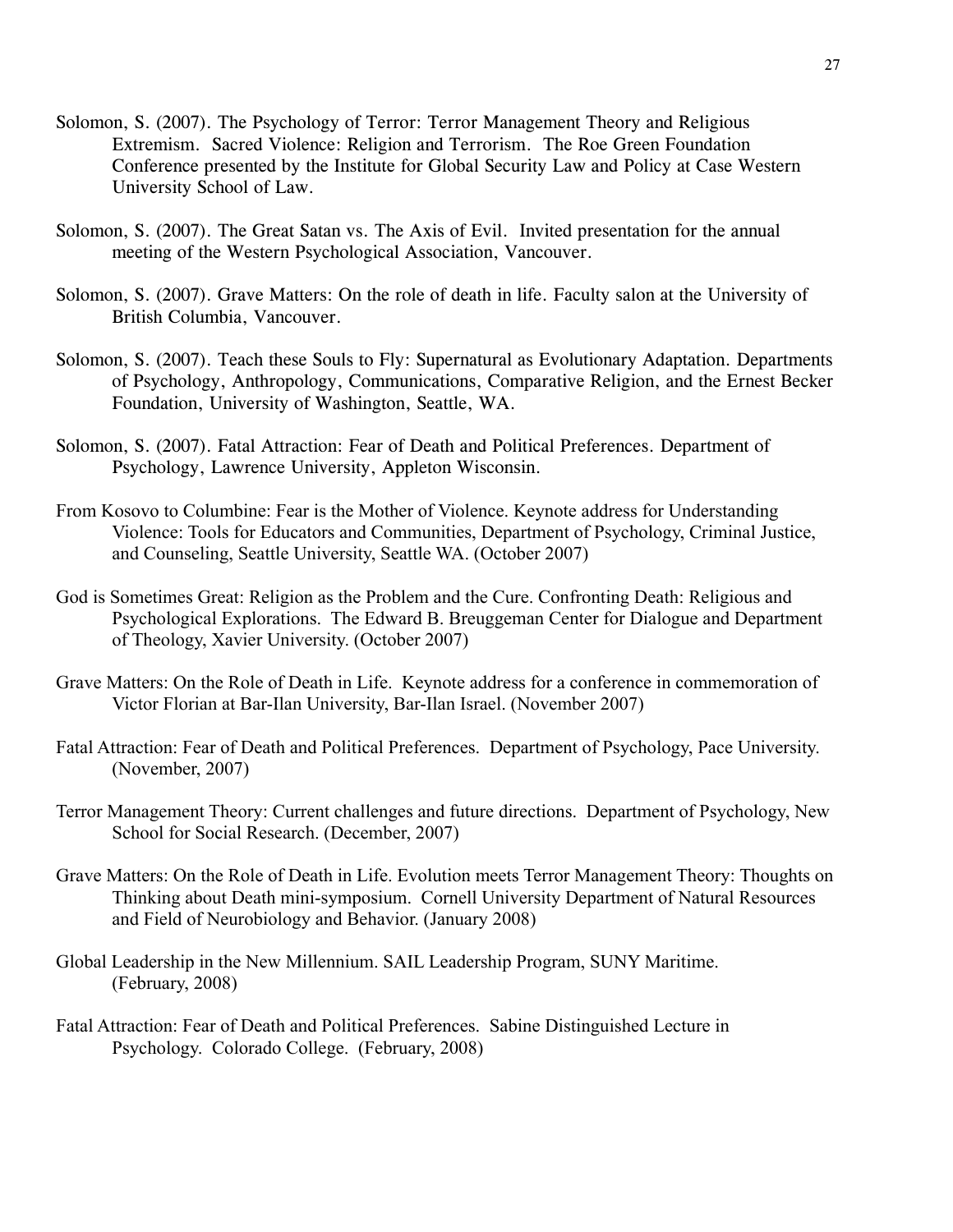Fear of Death and Social Behavior: Testing "Untestable" Ideas. Departments of Psychology, Sociology, & Philosophy. Central Michigan University. (March 2008).

Fatal Attraction: Fear of Death and Political Preferences. Terror at the Voting Booth: How Fear is used in Politics. Conference at Central Michigan University. (March 2008)

Fatal Attraction: Fear of death and political preferences. (September 2008) Department of Psychology, University of Pittsburg.

Death Anxiety and Terror Management Theory. (September 2008). 17<sup>th</sup> International Congress on Palliative Care, Montreal, Canada.

Fatal Attraction: Fear of death and political preferences. (September 2008). Wheaton College, Norton, MA.

Fatal Attraction: Fear of death and political preferences. (October 2008). Seattle University, Seattle, WA.

Beyond Alienation. (October 2008). Keynote presentation for Understanding and Reducing Violence: Tools for Educators and Communities conference sponsored by the Ernest Becker Foundation, Seattle Washington.

The Anatomy of Human Destructiveness. (October 2008). University of British Columbia, Vancouver, Canada.

Fatal Attraction: Fear of death and political preferences. (October 2008). University of North Florida.

Teach these souls to fly: The psychological functions of supernatural beliefs. (November 2008). Department of Psychology, SUNY Albany.

Teach these souls to fly: The psychological functions of supernatural beliefs. (December 2008). Department of Psychology, College of Staten Island.

Teach these souls to fly: The psychological functions of supernatural beliefs. (December 2008). Social psychology program, Harvard University, Cambridge, MA.

Teach these souls to fly: The psychological functions of supernatural beliefs. (February 2009). Department of Psychology, Adelphi University.

In the wake of 9/11: The psychology of terror. (March 2009) Department of psychology, philosophy, and religion, Lebanon Valley College.

Teach these souls to fly: The psychological functions of supernatural beliefs. (April 2009). Department of Psychology, Sienna College.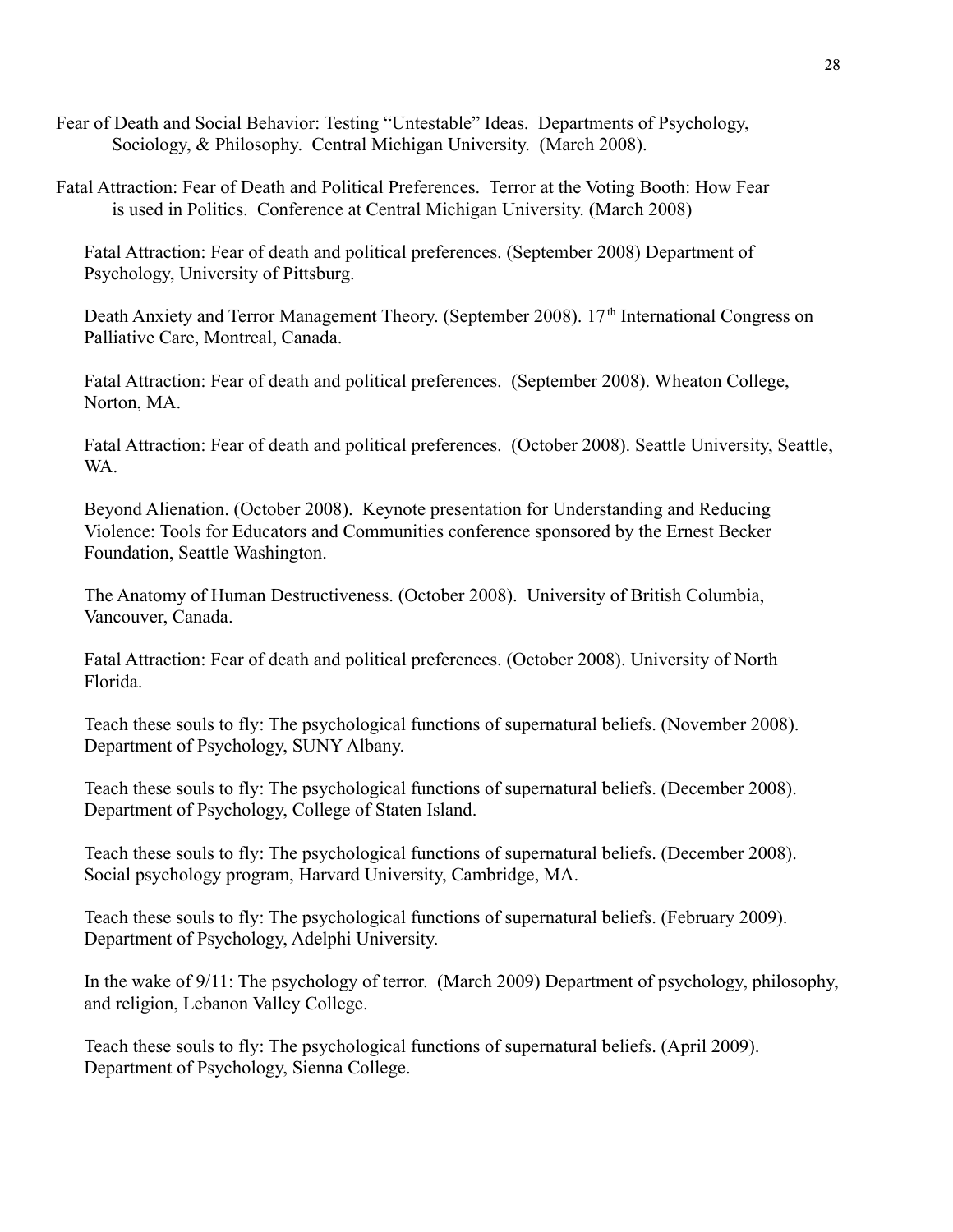The future of the human mind. (May 2009). The Information School, Department of Psychiatry, Comparative Religion Program, University of Washington.

- Immortality Ideologies and Social Cohesion. Annual meeting of the American Psychological Association, Toronto, Canada, August 2009
- Teach Those souls to fly: The psychological underpinnings of supernatural beliefs. University of Moncton, New Brunswick, Canada – September 2009
- Education, Keynote talk at "Understanding Violence: Tools for Educators and Communities" conference sponsored by the Ernest Becker Foundation and the Psychology Department at Seattle University (October 2009)
- Terror management theory, at the annual meeting of the Society of Experimental Social Psychology, Portland Maine (October 2009)
- Flight from Death: The Quest for Immortality, University of Oregon School of Law (October 2009)
- Teach these souls to fly: The psychological underpinnings of supernatural beliefs. Social psychology colloquium, University of Rochester (November, 2009)
- Teach these souls to fly: The psychological underpinnings of supernatural beliefs. Department of Psychology and Department of English colloquium, University of Waterloo (December, 2009)
- Homo Mortalis. Self pre-conference at Annual meeting of Society for Personality and Social Psychology, Las Vegas Nevada (Janurary, 2010)
- The Anatomy of Human Destructiveness. Keynote talk for Social Challenges for the 21<sup>st</sup> Century: Undergraduate and Collaborative Student-Faculty Research in the Social Sciences and Humanities. Lebanon Valley College. Annville, Pa. (February, 2010)
- The Worm at the Core: On the Role of Death in Life. 2<sup>nd</sup> Annual Lecture in Palliative Care, The Division of Palliative Care, Department of Family Medicine, McMaster University, Hamilton, Ontario, Canada. (March 2010)
- Psychopathology as Terror Mismanagement. Academic research seminar for New York Psychoanalytic Society. (April, 2010)
- Terror Management Theory. Multinational Association of Supportive Care in Cancer/International Society for Oral Oncology, International Symposium on Supportive Care in Cancer, Vancouver, Canada. ( June 2010)
- The Worm at the Core: On the Role of Death in Life and Literature, Keynote presentation for International Society for the Empirical Study of Literature and Media, Universiteit Utrecht, Utrecht, Holland. (July 2010)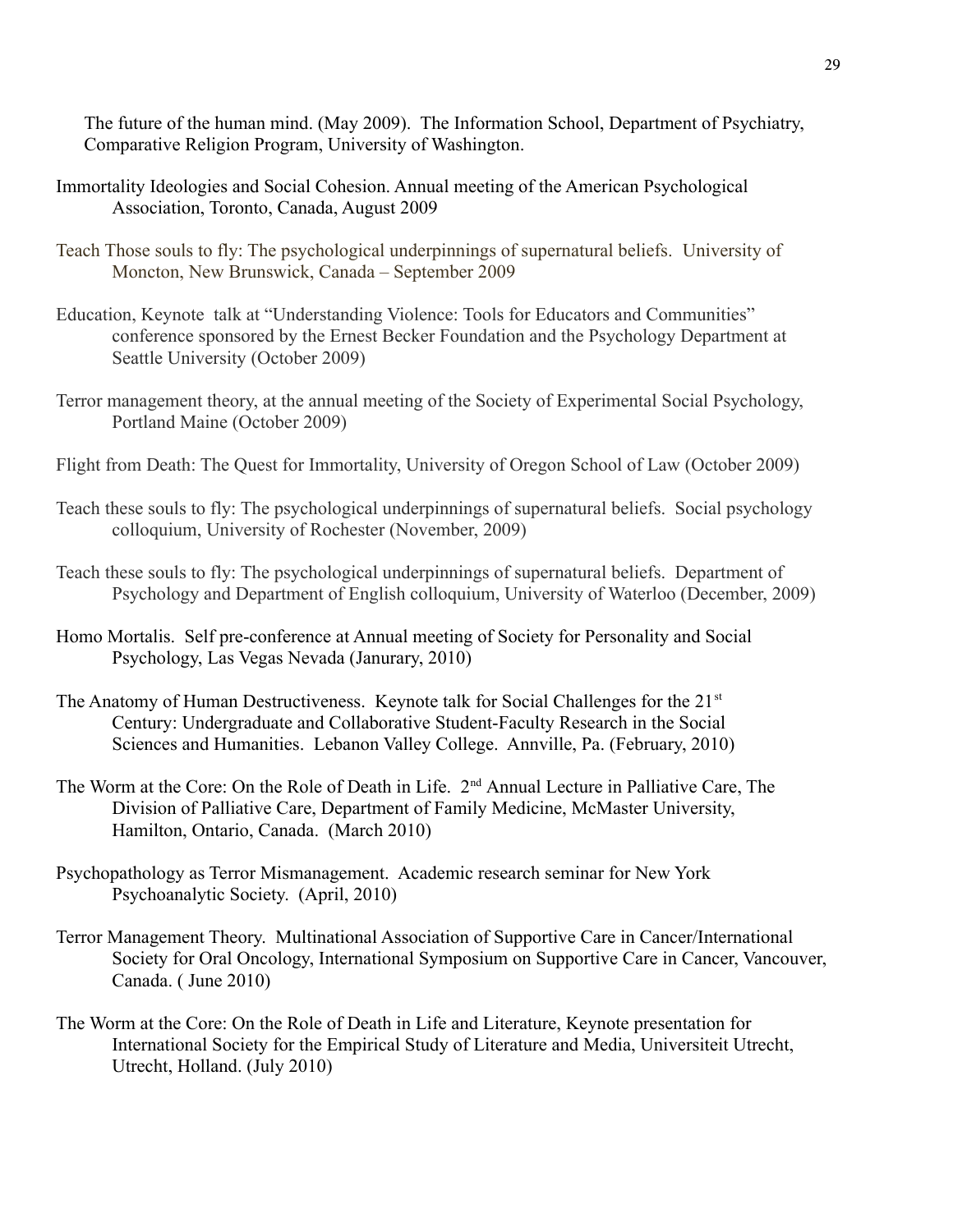- The Anatomy of Human Destructiveness, Annual meeting of the American Psychological Association, San Diego, August 2010
- Education and Democracy, Convocation 2010, NHTI, Concord's Community College, Concord, New Hampshire, August 2010
- Grave Matters: Caring for Our Veterans, plenary talk for HOSPICE VETERAN PARTNERSHIP (HVP) ANNUAL EDUCATIONAL COLLABORATIVE, LIVERPOOL, NEW YORK, SEPTEMBER 2010
- Introduction to the work of Ernest Becker, for Overcoming Toxic Leadership: Leading with Integrity and Self-Awareness. California State University at Long Beach College of Business Administration. September 2010
- Living with Death, Finbarr (Barry) Sheehan Lecture, Canadian Association of Radiation Oncology Annual Scientific Meeting, Vancouver, BC, Canada, September 2010
- Grave Matters: On the Role of Death in Life, Nazareth College, Masters of Liberal Studies Program, September 2010
- Lethal Consumption: Death-Denying Materialism, 32<sup>nd</sup> Annual Conference of the Association for Integrative Studies, San Diego, CA, October 2010
- The People Paradox, Keynote talk for *Understanding Violence: Tools for Educators and Communities,* Seattle University, Department of Psychology and Ernest Becker Foundation, October, 2010
- Existential Crisis in the Courtroom: Capital Punishment, Civil Punishment, and Terror Management Theory. Association of the Bar of the City of New York, November 2010.
- The Worm at the Core: The Role of Death in Life. Interdisciplinary Studies Graduate Program 40<sup>th</sup> Anniversary Lecture Series, University of British Columbia, Vancouver, Canada, November 2010.
- Psychological Emergence of the Self and Modern Socio-Cultural Dilemmas. The 24<sup>th</sup> Annual Roland D. Pinkham, M.D. Basic Science Lectureship, Swedish Medical Center, Seattle, Washington, November 2010.

Terror management theory. New School for Social Research. December 2010.

Flight from Death: The Quest for Immortality. Rubin Museum of Art. New York. December 2010.

The Meaning of Meaning: An Integrated Perspective on Existential Concerns: Fourth Herzliya Symposium on Personality and Social Psychology, THE SOCIAL PSYCHOLOGY OF MEANING, MORTALITY, AND CHOICE, April 11-14 2011. Sponsored by the Interdisciplinary Center (IDC), Herzliya, Israel.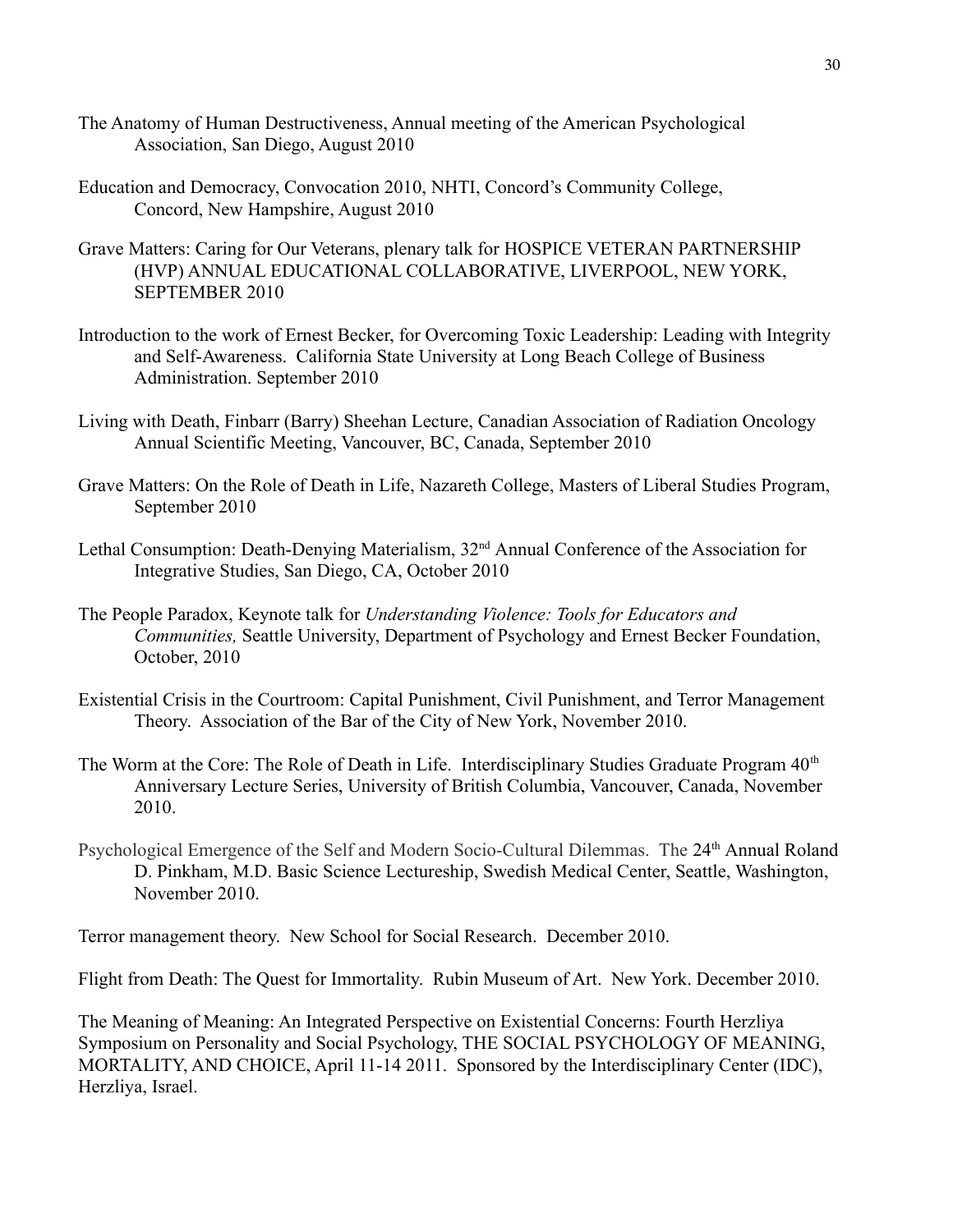The Worm at the Core: On the Role of Death in Life. April 2011 presentation (via internet) to Psziochodiak Foundation (Psychology Days of Budapest), Budapest, Hungary.

Locke's Errors: Why Left and Right are Beside the Point! April 2011 presentation at the University of Washington sponsored by the Ernest Becker Foundation and the Department of Communications at the University of Washington.

Leadership for a Caring Community. May 2011 plenary talk for  $31<sup>st</sup>$  Annual Interdisciplinary Seminar and Meeting for the Hospice & Palliative Care Association of New York State, Albany, New York.

- Creatively Teaching Psychology in Liberal Arts Institutions, part of a symposium, Teaching Creatively at All Levels Across the Educational Life Span, at the 2011 annual meeting of the American Psychological Association, Washington, DC, August 2011.
- Teach these Souls to Fly: The Psychological Function of Supernatural Beliefs, Department of Psychology, Union College, January 2012.
- Grave Matters: On the Role of Death in Life, keynote presentation for the Department of Conflict Analysis & Resolution and Department of Multidisciplinary Studies Residential Institute, Graduate School of Humanities, Nova Southeastern University, February 2012.
- Why War? Fear is the Mother of Violence. Is War Inevitable? An Interdisciplinary Conference (social psychologists and psychoanalysts), Manhattan, New York, February 2012.
- Afraid of the Dark: Humanity at the Crossroads. Department of Psychology, Western Washington University (co-sponsored by The Ernest Becker Foundation), Bellingham, Washington, March 2012.
- Psychopathology as Terror Mismanagement. Distinguished Speaker Series, Department of Psychology, Kent State University, March 2012.
- Grave Matters: On the Role of Death in Life, Center for the Study of Science and Religion, Columbia University, New York, April, 2012.
- Psychopathology as Terror Mismanagement. Department of Psychiatry, Mt. Sinai Medical School, Manhattan, New York, May, 2012.
- The Politics of Mortal Terror. School of International Service, American University, Washington, D.C., September 2012.
- Back to the Future: The Lost Science of Man. Ernest Becker Foundation and Department of Psychology, Seattle University, Seattle, Washington, October 2012.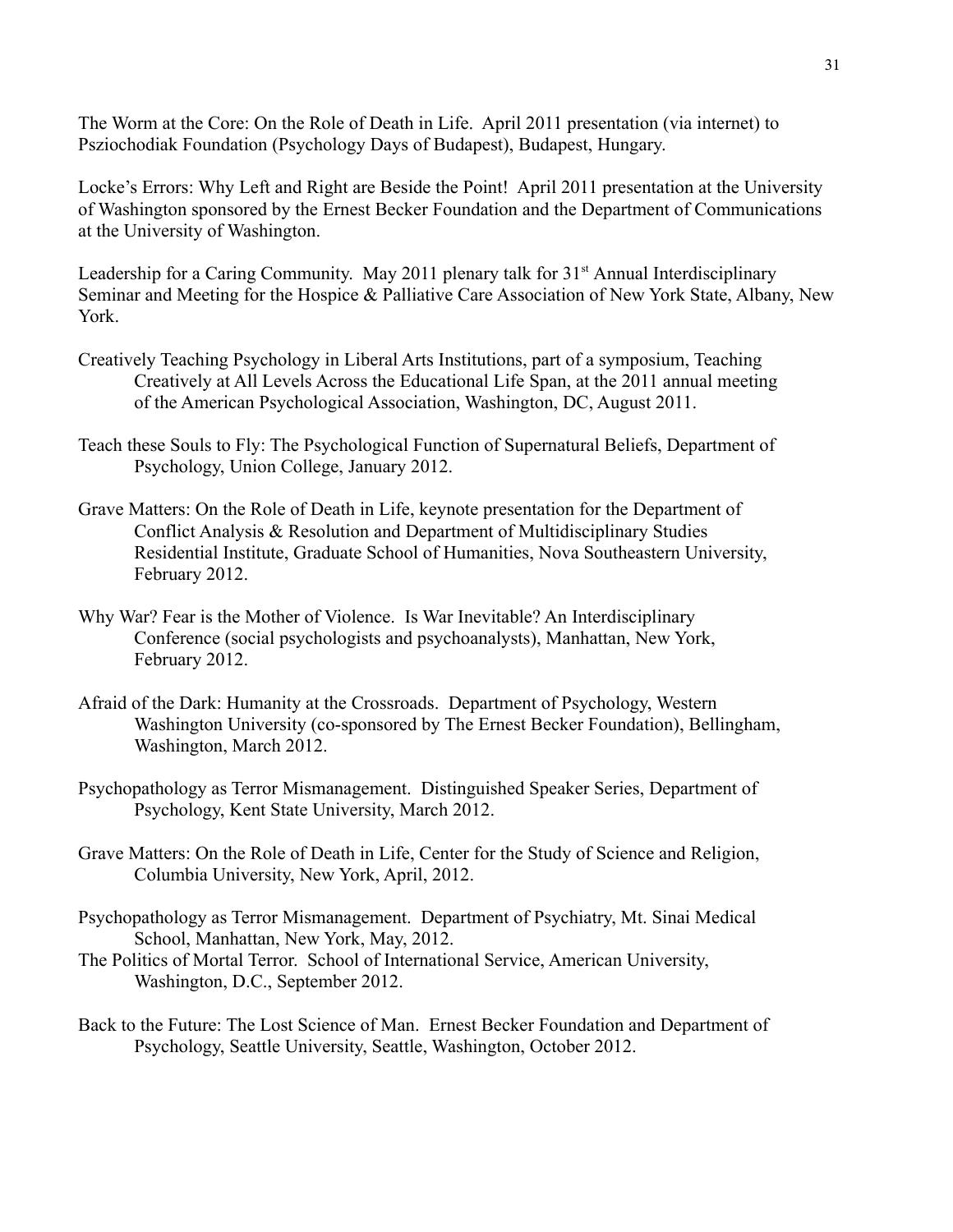- Grave Matters: On the Role of Death in Life. Rutgers University (lecture for first year honors class "Soul Beliefs"), New Brunswick, New Jersey, October 2012.
- Grave Matters: On the Role of Death in Life. Eugene Lang College, The New School, First Year Advising Program. December 3, 2012.
- Terror Management Theory. St. Joseph's College Oxford Program. St. Joseph's College, New York, Long Island campus. March 1, 2013.
- Grave Matters: On the Role of Death in Life. Keynote talk for Great Plains Students' Psychology Convention, Creighton University, Omaha, Nebraska, March 15, 2013.
- The Anatomy of Human Destructiveness. PsyD program at Long Island University (C.W. Post Campus), Long Island, New York, March 27, 2013.
- In the Wake of 9/11: The Psychology of Terror. Security and Terrorism in the Modern World: Social Science and Legal Perspectives. Psychology Department and Law College, University of Nebraska-Lincoln. April 2013.
- The Anatomy of Human Destructiveness. Symposium for the Left Forum: Mobilizing for Ecological and Economic Transformation, at Pace University, New York, June 2013.
- Afraid of the Dark: Humanity at the Crossroads. Waterloo Institute for Creativity and Innovation (WICI), University of Waterloo, Waterloo Canada, October 2013.
- Flight from Death: The Quest for Immortality. The First International Congress on Whole Person Care, McGill University, Montreal, Canada, October 2013.
- Grave Matters: On the Role of Death in Life. Jeanne Blank Memorial Speaker, 20th Annual Universal Unitarian Weekend, Silver Bay, New York, October 2013.
- Afraid of the Dark: Humanity at the Crossroads. Humanist Society of Metropolitan New York, January 2014.
- Teach these Souls to Fly: The Psychological Function of Supernatural Beliefs. Social Psychology program at the University of Massachusetts, April, 2014.
- Afraid of the Dark: Humanity at the Crossroads. Nichols College Honors Program, Dudley MA, April 2014.
- All Along the Watchtower: The existential roots of mental illness and stigmatization of the mentally ill. Moncton, Canada, May, 2014.
- Gratitude and Humility as Existential Anxiety Buffers. The Ernest Becker Foundation, Seattle WA, May 2014.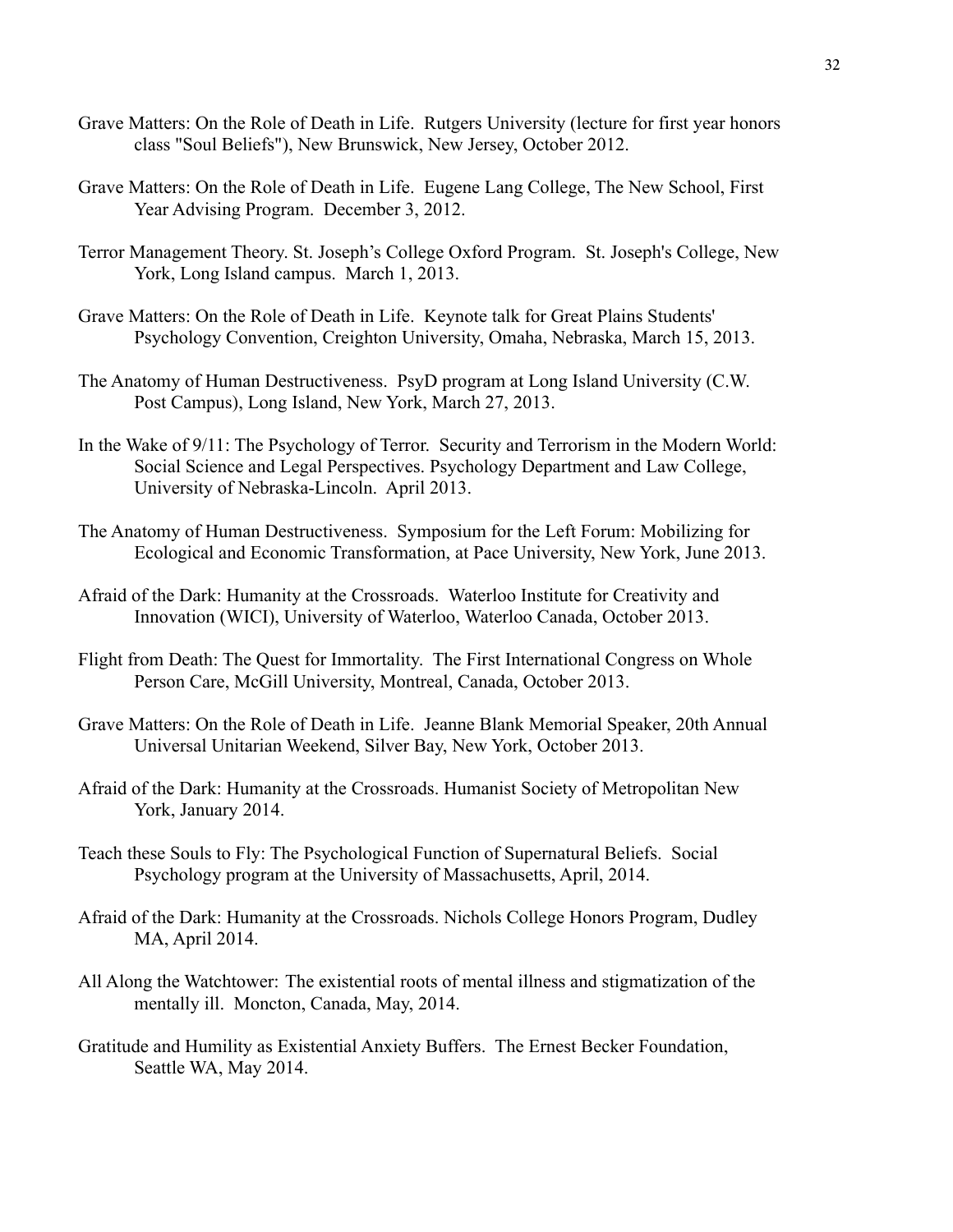- Afraid of the Dark: Humanity at the Crossroads. Ruth Hubbard Cousins Distinguished Lecture, Annual Meeting of the American Psychological Association, Washington, D.C. (August, 2014).
- Principles of Palliative Care: For Medicine and for Life. Plenary talk at the 20th International Congress on Palliative Care, Montreal Canada (September, 2014).
- Terror Management Theory. Workshop at the 20th International Congress on Palliative Care, Montreal Canada (September, 2014).
- Afraid of the Dark: Humanity at the Crossroads. James [W. Carey Memorial Lecture](http://www.gvsu.edu/events/james-w-carey-memorial-lecture-dr-sheldon-solomon/) at Grand Valley State University, Grand Rapids, MI (September 2014).
- Afraid of the Dark: Humanity at the Crossroads. Department of Psychology. Williams College, Williamstown, MA (October 2014).

The Search for Immortality. Helix Center for Interdisciplinary Investigation, New York, New York (December 2014).

- The Worm at the Core: On the Role of Death in Life. Department of Psychology, Duquesne University, Pittsburgh, PA (February, 2015).
- Sacred and Psychological Boundaries: Terror, Demonism, and Destruction. Annual meeting of the Eastern Sociological Society, Manhattan, New York (March, 2015).
- The Worm at the Core: On the Role of Death in Life. Department of Psychology, Sienna College, Loudonville, New York (April, 2015).
- The Worm at the Core: On the Role of Death in Life, presentation for A Tragic Sense of Life and Death: Human Dilemmas & the Quest for Meaning, St. Hilda's College, Oxford University, July 2015.
- Terror management theory. An interdisciplinary workshop on emotion, cognition and water decisions. University of Waterloo, Waterloo, Ontario, Canada, August 2015.
- The Worm at the Core: On the Role of Death in Life. Capital District Humanist Society, Albany, New York, September, 2015.
- The Worm at the Core: On the Role of Death in Life. Scottish Partnership for Palliative Care Annual Conference. Royal College of Physicians of Edinburgh Scotland, September 2015.
- The Worm at the Core: On the Role of Death in Life. Keynote address for "Death, Ideologies, and Culture: The Legacy of Ernest Becker." Simon Fraser University, Vancouver BC. October 2015.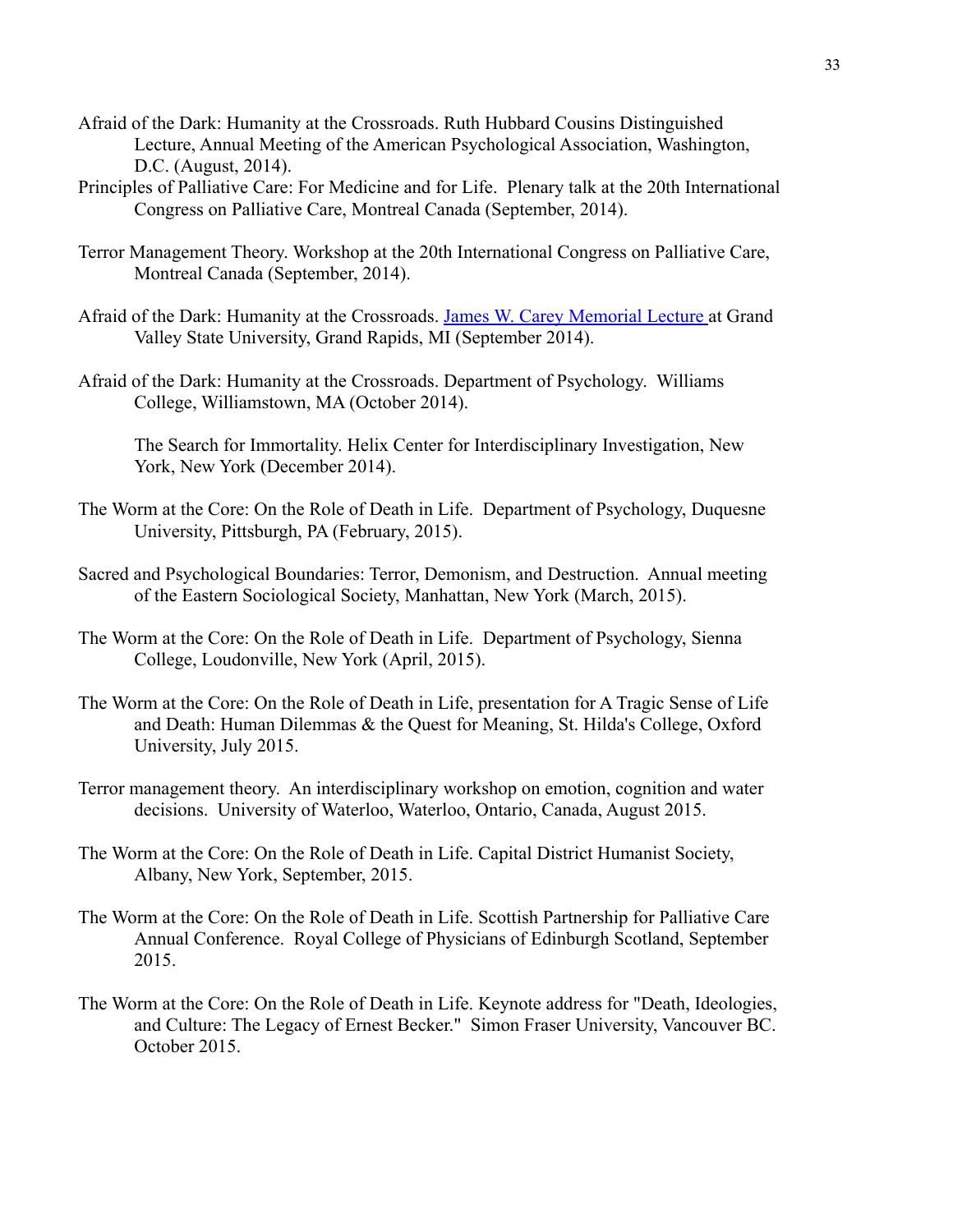- The Worm at the Core: On the Role of Death in Life. Department of Psychology, Pace University, Pleasantville, NY. October 2015.
- The Worm at the Core: On the Role of Death in Life. Keynote address for Annual PsychoOncology Symposium, Sweedish Hospital, Seattle WA. October 2015.
- The Worm at the Core: On the Role of Death in Life. Senior Seminar, Department of Psychology, Williams College, Williamsburg, MA. October 2015.
- The Worm at the Core: On the Role of Death. John Abbott College, Department of Humanities, Sainte-Anne-de-Bellevue, Canada. October 2015.
- The Worm at the Core: On the Role of Death in Life. Plenary presentation for The 'art and science of hospice care', UK Annual Hospice Conference, Liverpool, UK. November 2015.
- Mortality Salience and Fear of Death. Department of philosophy, Sociology, Education  $\&$ Applied Psychology, University of Padova, Padova Italy, November 2015.
- Overcoming the Fear of Death. Town Hall, Seattle WA. January 2016.
- Unconscious Death Anxiety, Acceptance and Management, Annual Meeting of the American Psychiatric Association, New York, New York, January 2016.
- The Worm at the Core: On the Role of Death in Life, Department of Psychology, Western Ontario University, London, Ontario, January 2016.
- The Worm at the Core: On the Role of Death in Life. Left Bank Books, St. Louis, Mo., January 2016.
- The Worm at the Core: On the Role of Death in Life. New York Society for Ethical Culture, New York, New York, January 2016.
- The Downside of Death. Center for Science Writings, Stevens Institute of Technology, Hoboken, New Jersey, February 2016.
- Grave Matters. Boston Museum of Science, Boston, MA, March 2016.
- The Worm at the Core: On the Role of Death in Life. Keynote talk for American Psychological Association (Division 36: the Psychology of Religion and Spirituality)2016 Midyear Conference. St. Joseph's College, Brooklyn, NY, March 2016.
- The Worm at the Core: On the Role of Death in Life. Psychiatry and Behavioral Sciences Grand Rounds, Memorial Sloan Kettering Cancer Center, Manhattan, NY, April 2016.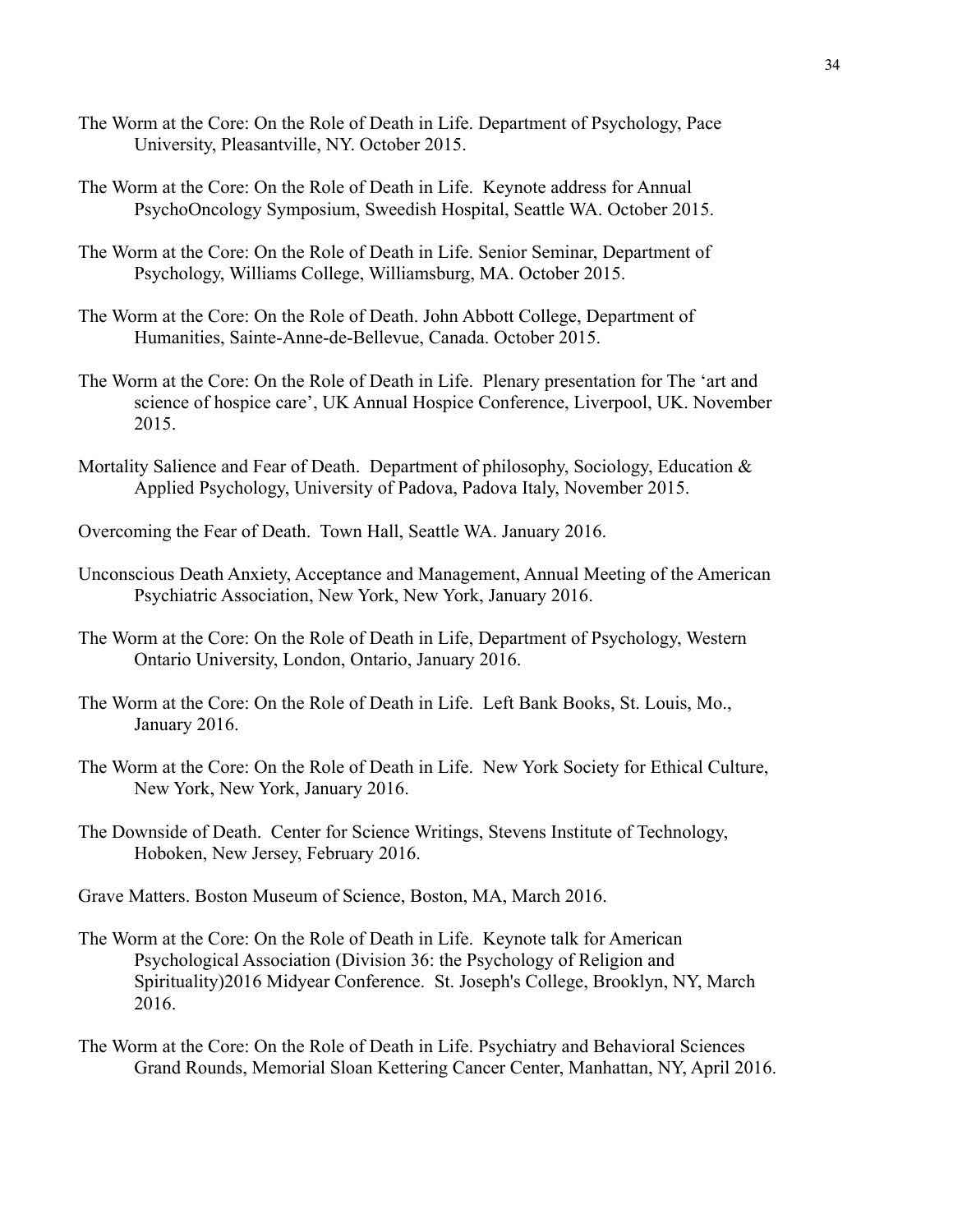- The Worm at the Core: On the Role of Death in Life. Keynote presentation for the 39th Annual Conference of the International Psychohistory Association, NYU Silver School of Social Work, New York, June 2016.
- The Worm at the Core: On the Role of Death in Life. Grand Rounds, London Health Sciences Center, Western Ontario University, London Ontario, Canada, June 2016.
- Macbeth and the Stroke of Death. The Forum, Stratford Shakespeare Festival, Stratford Ontario, Canada, June 2016.
- The Worm at the Core: On the Role of Death in Life. Department of Clinical Psychology, Antioch University New England, Keene, NH, June 2016.
- Death, Time, and Eternity. Keynote talk for Celebrating Time, 3rd International Conference on Time Perspective, Copenhagen, Denmark, August 2016.
- Fatal Attraction: The Politics of Mortal Terror. Society for Ethical Culture, Manhattan, New York, September 2016.
- Grave Matters: On the Role of Death in Life. Swedish Medical Center Annual Group Meeting, Seattle WA, October 2016.
- Why War? Fear is the Mother of Violence. WWIII? Management of Death, International Conference at the University of Padova, Padova Italy, November 2016.
- Fatal Attraction: The Politics of Mortal Terror. Columbia University Seminar on Death, Columbia University, December 2016.
- The Worm at the Core: On the Role of Death in Life. Presentation for the Psychological Association of Northeast New York, Albany, NY. January 2017.
- The Worm at the Core: On the Role of Death in Life. Presentation at "I Am Not an Animal" Conversations about our relationship with the rest of nature. Emory University, Atlanta, Georgia. February, 2017.
- Human Mortality Denial and Terror Management Theory. Presentation for Awareness of Death and Personal Mortality: Implications for Anthropogeny. Salk Institute for Biological Studies, San Diego, CA. March 2017.
- The Cognitive Architecture of Death Denial. Presentation for Awareness of Death and Personal Mortality: Implications for Anthropogeny. Salk Institute for Biological Studies, San Diego, CA. March 2017.
- Grave Matters: The Role of Death in Life. The 10th annual Caring Coalition Conference, The Best Care Possible, Southfield, Michigan. March 2017.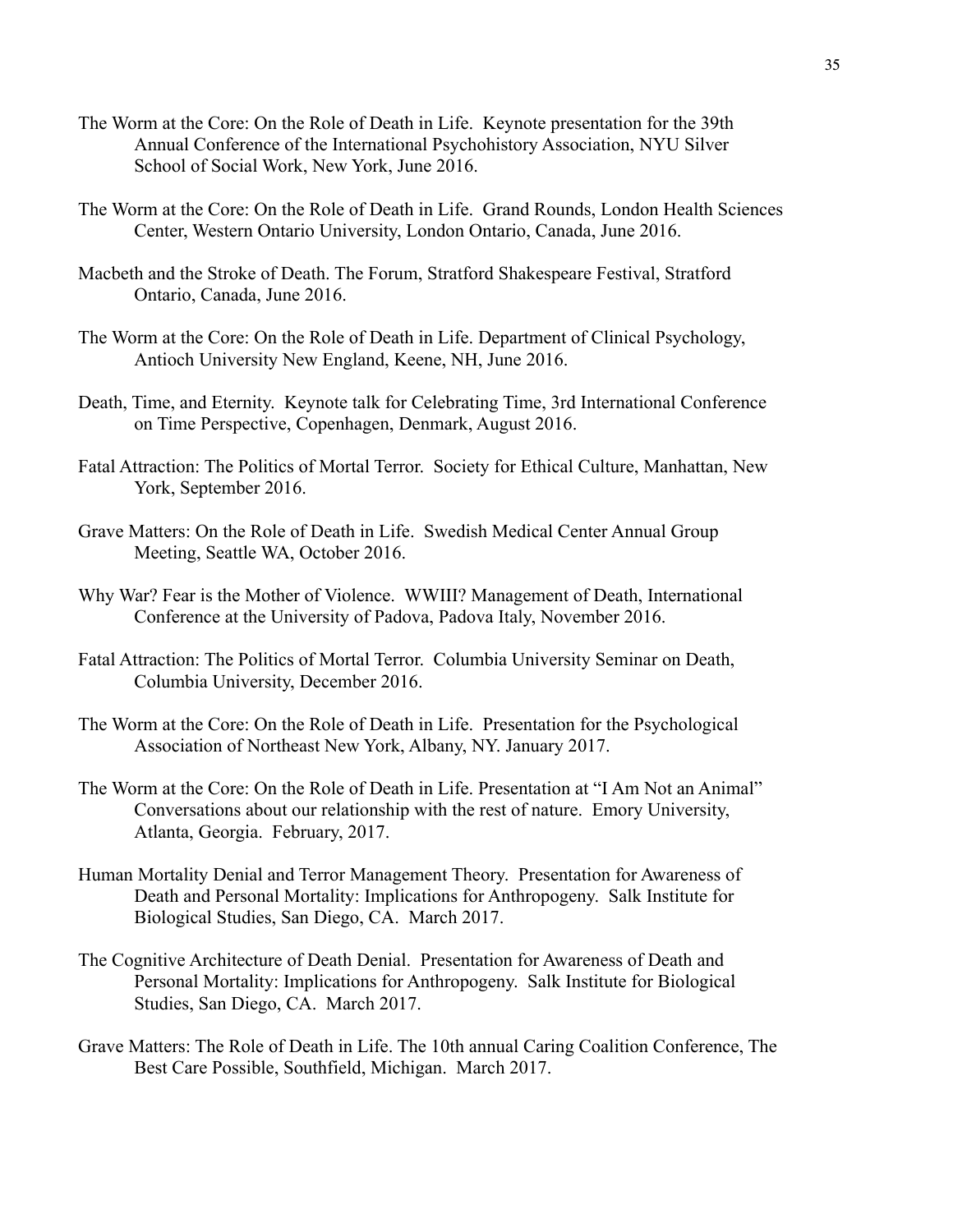- Grave Matters: The Role of Death in Life. The E. Street Theater, Washington, D.C., March 2017.
- Fatal Attraction: The Politics of Mortal Terror. Department of Psychology, Sienna College, April 2017.

Terror Management Theory, Saint Joseph's College, Long Island, New York, April 2017.

- Solomon, S. Courage and the Tragic Sense: Human Dilemmas & the Quest for Meaning, "The Worm at the Core: On the Role of Death in Life," St. Josephs College (New York), Oxford, England. (July 15, 2017).
- Solomon, S., "Contemporary Heroism," Humanist Society of Metropolitan New York, Manhattan, NY, United States. (July 21, 2017).
- Solomon, S., "Fatal Attraction: The Politics of Mortal Terror," Macauley Honors College (City University of New York), Staten Island, NY, United States. (December 5, 2017).
- Solomon, S., "Terror Management Theory," Death Studies Program, University of Padua, Padua, Italy. (May 8, 2018).
- Solomon, S. Death and Dying seminar, "The Worm at the Core: On the Role of Death in Life," St. John's Univesity, Manhattan, NY, United States. (May 19, 2018).
- Solomon, S., "The Worm at the Core: On the Role of Death in Life," Philadelphia School of Psychoanalysis, Philadelphia, PA, United States. (June 21, 2018).
- Solomon, S. International Work Group on Death, Dying, and Bereavement, "Fatal Attraction: The Politics of Mortal Terror," London, Ontario, Canada. (June 25, 2018).
- Solomon, S. Seattle University, Chair's Colloquium Talk, "The Worm at the Core: On the Role of Death in Life," Seattle, WA, United States. (May 16, 2019).
- Solomon, S. Healing Beyond the Cure: The Psychodynamic Work of Palliative Care, Radcliffe Institute for Advanced Study Harvard University, "Death Anxiety, Medical Practice, and Palliative Care," Skidmore College, Cambridge, MA. (May 6, 2019).
- Solomon, S. Second Annual Death & Dying Conference, St. Johns University, "Gratitude and Humility as Existential Anxiety Buffers," New York State Psychological Association, New York, NY, United States. (May 3, 2019).
- Solomon, S. Sienna College, Department of Psychology Annual Lecture Series, "The Worm at the Core: On the Role of Death in Life," Loudenville, NY, United States. (April 12, 2019).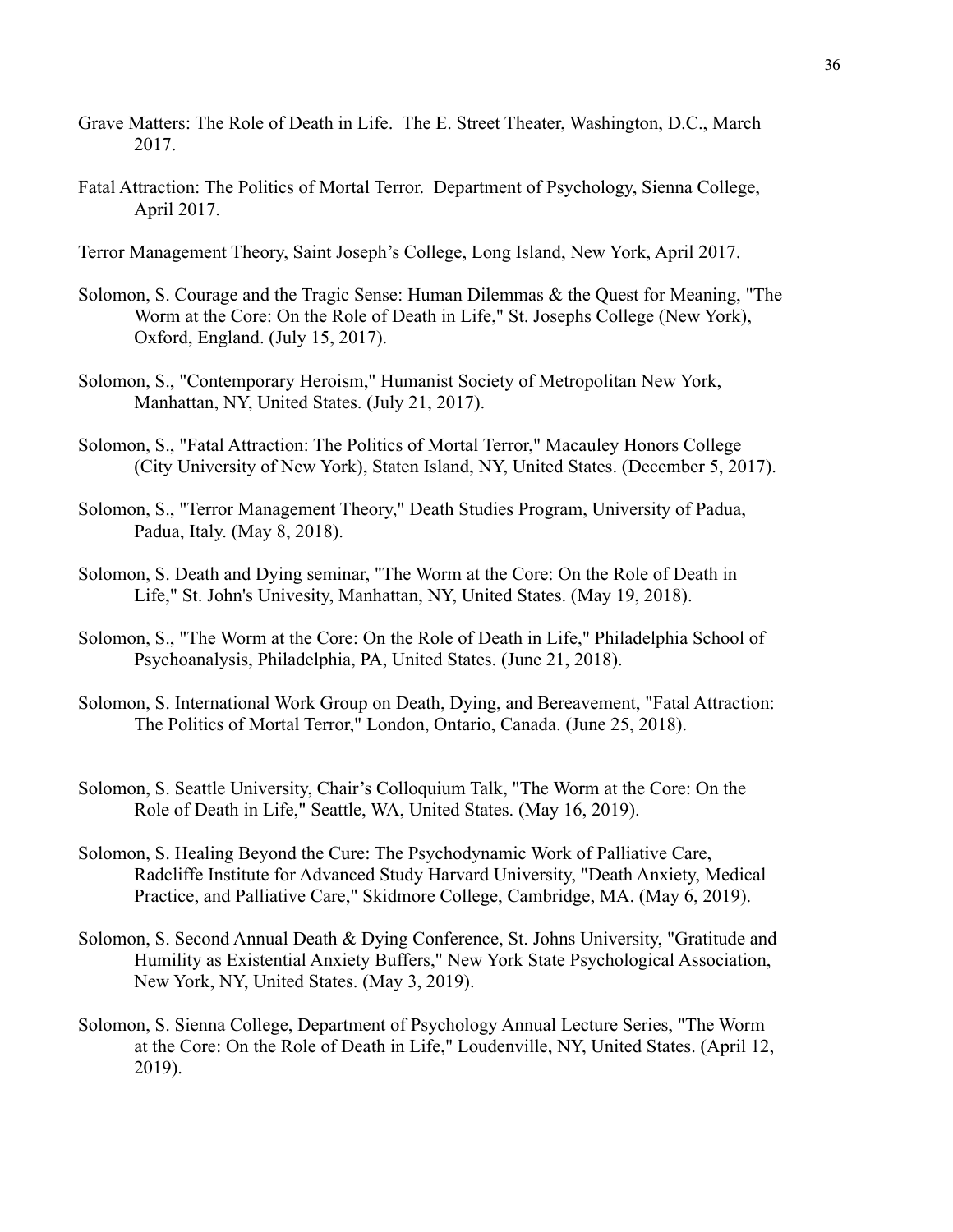- Solomon, S. Honors College, Montana State University, "The Worm at the Core: On the Role of Death in Life," Bozeman, MO, United States. (March 14, 2019).
- Solomon, S. St. Lawrence University, Departments of Anthropology, Sociology and Psychology, "The Worm at the Core: On the Role of Death in Life," St. Lawrence University, Canton, NY, United States. (February 22, 2019).
- Solomon, S. The Appallachian Psychoanalytic Society, "The Worm at the Core: On the Role of Death in Life," Knoxville, TN, United States. (October 27, 2018).
- Solomon, S. Department of Psychology, University of Tennessee, "Fatal Attraction: The Politics of Mortal Terror," University of Tennessee, Knoxville, TN. (October 26, 2018).
- Solomon, S. International Work Group on Death, Dying, and Bereavement, "Fatal Attraction: The Politics of Mortal Terror," London, Ontario, Canada. (June 25, 2018).
- Solomon, S. Philadelphia School of Psychoanalysis, "The Worm at the Core: On the Role of Death in Life," Philadelphia, PA, United States. (June 21, 2018).
- Solomon, S. International Work Group on Death, Dying, and Bereavement, "Fatal Attraction: The Politics of Mortal Terror," London, Ontario, Canada. (June 25, 2018).
- Solomon, S. The Appallachian Psychoanalytic Society, "The Worm at the Core: On the Role of Death in Life," Knoxville, TN, United States. (October 27, 2018).
- Solomon, S. Department of Psychology, University of Tennessee, "Fatal Attraction: The Politics of Mortal Terror," University of Tennessee, Knoxville, TN. (October 26, 2018).
- Solomon, S. St. Lawrence University, Departments of Anthropology, Sociology and Psychology, "The Worm at the Core: On the Role of Death in Life," St. Lawrence University, Canton, NY, United States. (February 22, 2019).
- Solomon, S. Honors College, Montana State University, "The Worm at the Core: On the Role of Death in Life," Bozeman, MO, United States. (March 14, 2019).
- Solomon, S. Sienna College, Department of Psychology Annual Lecture Series, "The Worm at the Core: On the Role of Death in Life," Loudenville, NY, United States. (April 12, 2019).
- Solomon, S. Second Annual Death & Dying Conference, St. Johns University, "Gratitude and Humility as Existential Anxiety Buffers," New York State Psychological Association, New York, NY, United States. (May 3, 2019).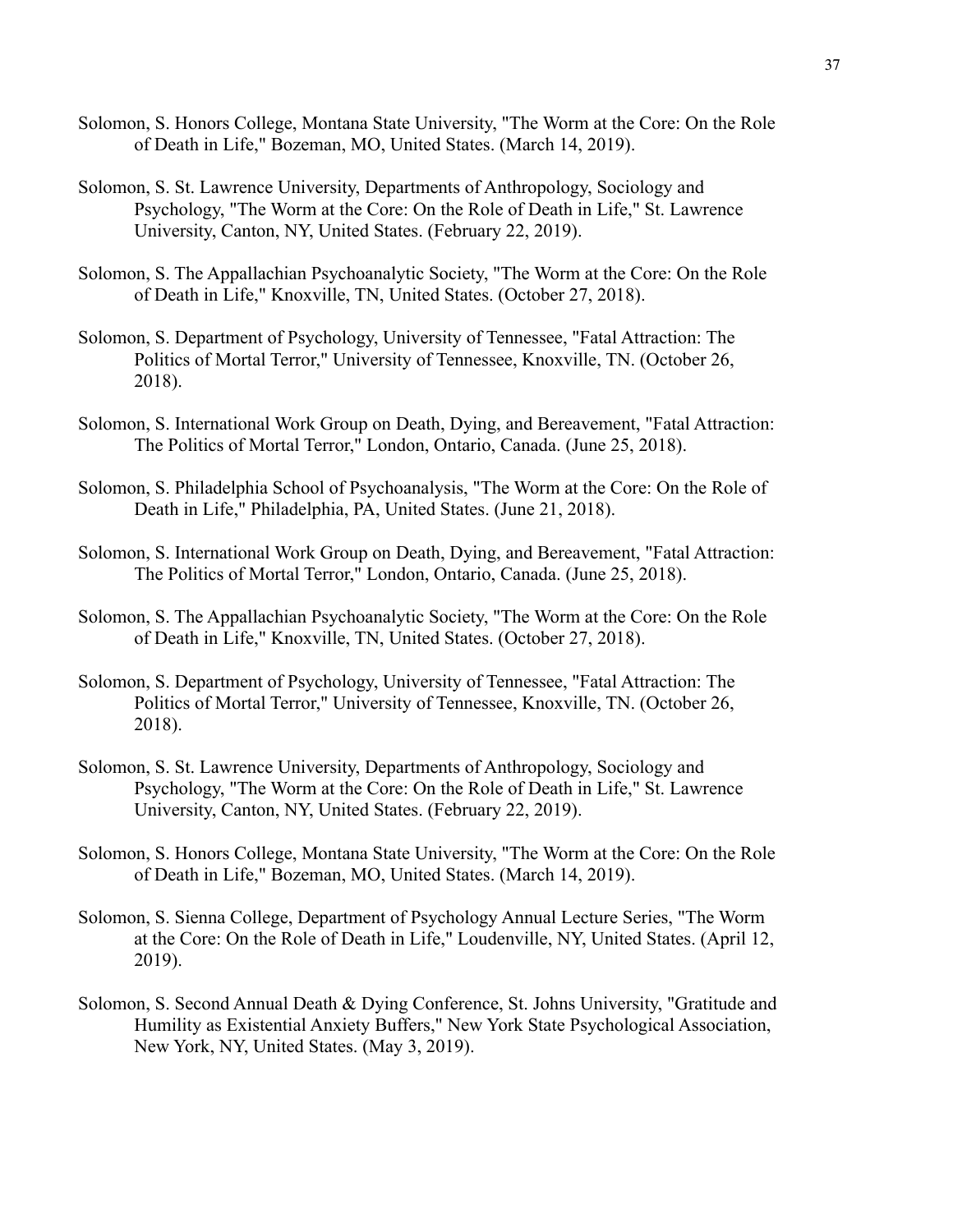- Solomon, S. Healing Beyond the Cure: The Psychodynamic Work of Palliative Care, Radcliffe Institute for Advanced Study Harvard University, "Death Anxiety, Medical Practice, and Palliative Care," Skidmore College, Cambridge, MA. (May 6, 2019).
- Solomon, S. Seattle University, Chair's Colloquium Talk, "The Worm at the Core: On the Role of Death in Life," Seattle, WA, United States. (May 16, 2019).
- Solomon, S. Cape Cod Institute, "The Worm at the Core: On the Role of Death in Life," Cape Cod, MA. (August 12, 2019).
- Solomon, S. Université du Québec en Abitibi-Témiscamingue, "From genesis to revelation: Thirty years of terror management theory," rouyn-noranda. (September 27, 2019).
- Solomon, S. Existential Psychology Preconference SPSP, "Being and Time, For the Time Being," SPSP, New Orleans, LA, United States. (February 26, 2020).
- Solomon, S. Philosophy and Religion Forum, University of Southern Mississippi, "The Worm at the Core: On the Role of Death in Life," Hattiesburg, MI, United States. (March 9, 2020).
- Solomon, S. 12th International Conference on Grief and Bereavement, "The Worm at the Core: On the Role of Death in Life." (July 15, 2020).
- Solomon, S. Life and Death Seminar Series -- Rutgers University, "Fatal Attraction: The Politics of Mortal Terror," Rutgers University. (October 13, 2020).
- Solomon, S. 3rd Annual Death and Dying Conference, St. John's University, "Being and Time, For the Time Being." (December 12, 2020).
- Solomon, S. Grand Rounds, Department of Psychiatry, University of Manitoba, "The Worm at the Core: On the Role of Death in Life." (December 15, 2020).

Solomon, S. Bard Center for the Study of Hate, "The relationship between hate and the fear of death," Bard Center for the Study of Hate. (May 6, 2021).

Solomon, S. 10th Annual Collective Soul Symposium, "Fostering Existential Maturity to Manage Terror in a Pandemic," Institute for Sprituality and Health, MD Anderson Cancer Center. (March 5, 2021).

Solomon, S. 22nd Convention of the Media Ecology Association, "Much Ado About Nothing," Pontifícia Universidade Católica do Rio de Janeiro, Rio de Janeiro, Argentina. (July 10, 2021).

Solomon, S. Ageing and death in the time of covid, "Terror management theory and the pandemic," British Medical Journal (BMJ), London. (July 8, 2021).